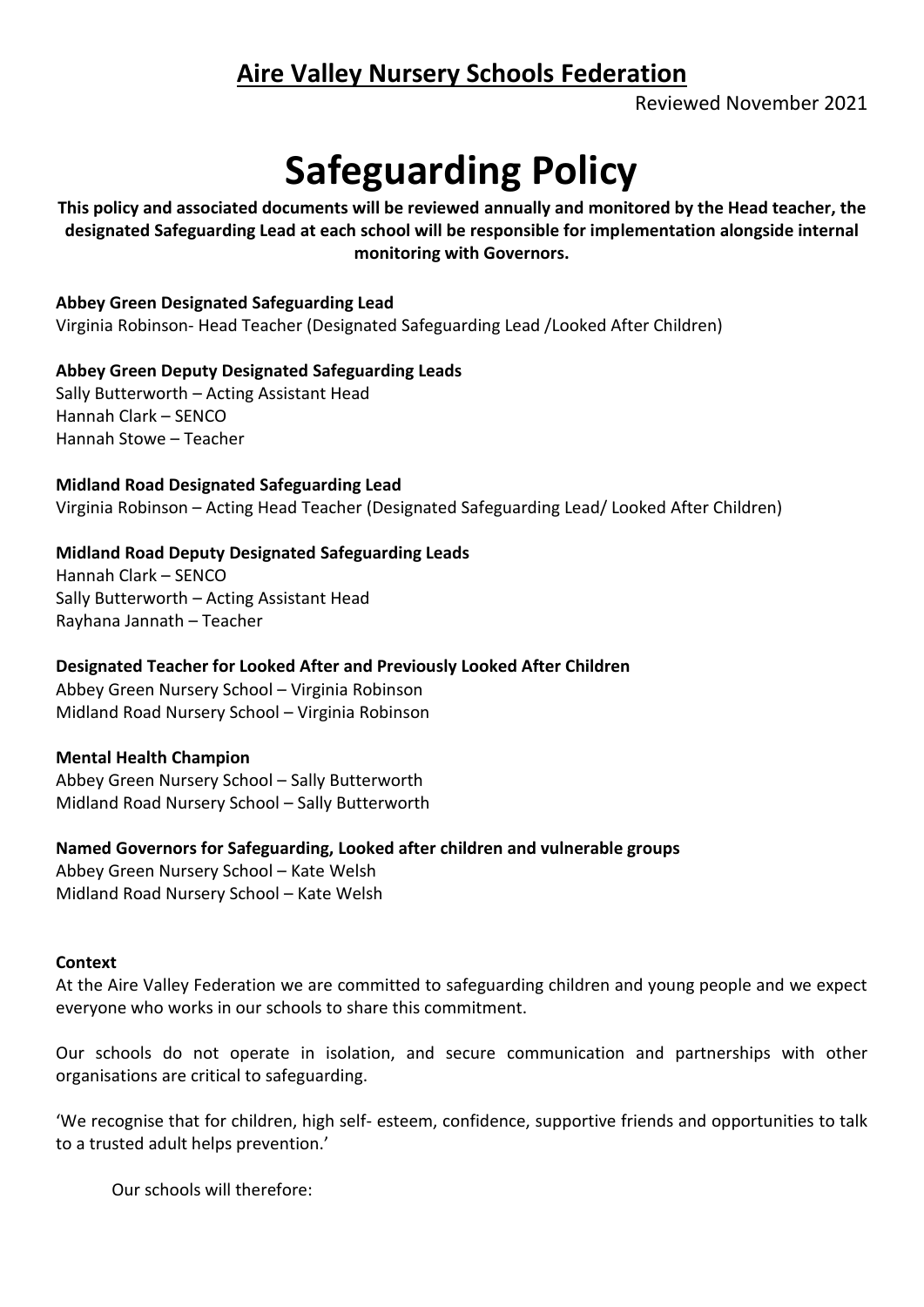- a) Establish and maintain an ethos where children feel secure and are encouraged to express their needs, communicate and are responded and listened to;
- b) Ensure that children know that there are adults in the school who they can approach if they are worried or are in difficulty;
- c) Include in the curriculum activities and opportunities for PSED which equip children with the skills they need to stay safe from abuse;
- d) Include in our provision activities which will help children develop realistic attitudes to the responsibilities of adult life, particularly with regard to childcare and parenting skills;
- e) Ensure that wherever possible every effort will be made to establish an effective working relationships with parents and colleagues from other agencies.
- f) Ensure that we always act in the best interests of the child.

Safeguarding and promoting the welfare of children is defined as:

- Protecting children from maltreatment
- Preventing impairment of children's mental and physical health or development
- Ensuring that children grow up in circumstances consistent with the provision of safe and effective care
- Taking action to enable all children to have the best outcomes

Safeguarding children in educational settings includes the focus on protecting children from harm by adults, but also includes;

- Ensuring positive and safe behaviour and eliminating bullying and other forms of harassment
- Providing support for children with emotional and social difficulties
- Providing support through Personal Education Plans for Looked After Children aged 3 and over
- Promoting good attendance at school
- Minimising exclusion from school
- Improving security on school site
- Health and safety for in-school and out of school activities

Our policy is informed and regularly updated in response to current government guidance. The most recent guidance is as follows and can be found on the DFE website

**'Keeping children safe in education - Statutory guidance for schools and colleges'**

DFE September 2021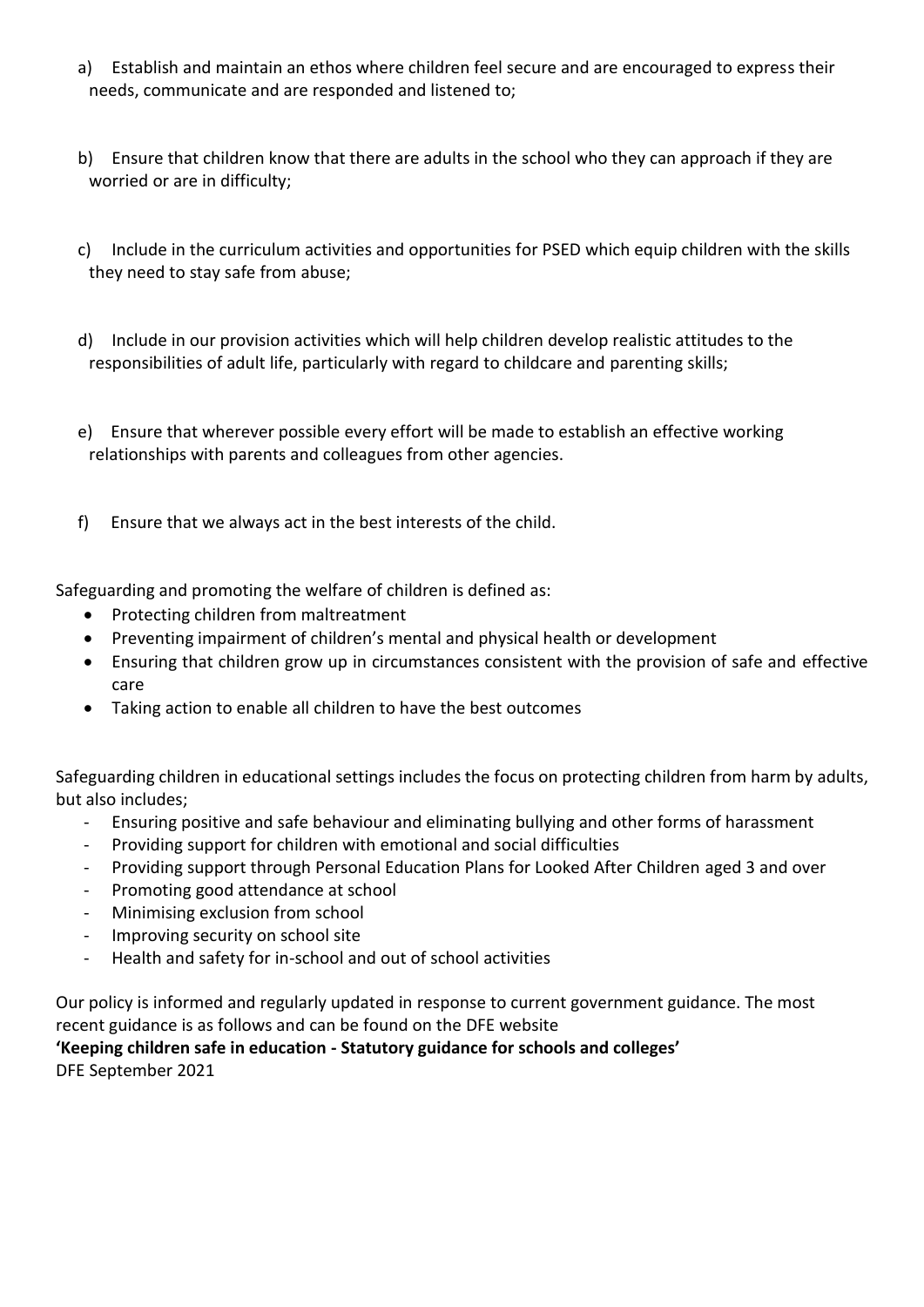#### **RELATED INTERNAL POLICIES AND GUIDANCE**

- 2 Steps
- Child protection referral flow chart
- CP Form 1 staff report
- Uncollected and lost children
- Safer working practices
- Whistle Blowing Policy
- Guidance on recognising abuse
- Health and safety policy
- Procedures for assessing risk
- Safer recruitment policies and practice
- Induction and Code of conduct for staff
- Equality Policy
- Behaviour Policy
- Prevent Guidance

#### **INTRODUCTION**

This policy applies to all staff and governors within our schools including staff on supply, students work experience students and volunteers. Safeguarding is everyone's responsibility.

There are three main elements to Safeguarding policy:

a) Prevention;

By creating a positive school atmosphere, support to children and families, through practicing safe recruitment of staff and volunteers, having a safe environment in which children learn and develop

b) Protection;

By following agreed procedures, ensuring all staff are trained and supported to respond appropriately and sensitively to Child Protection concerns, equipping children with skills needed to keep them safe

c) Support; To children, parents and school staff.

Clear guidance and training will be made available for staff. We will contribute towards children's safety and well-being by carrying out the following:

- Clarifying standards of behaviour for staff, children and families.
- Contributing to the establishment of a safe, resilient and robust ethos in the schools, built on mutual respect and shared values;
- Introducing appropriate work within the curriculum;
- Encouraging children and parents to participate;
- Alerting staff to the signs and indicators that all may not be well;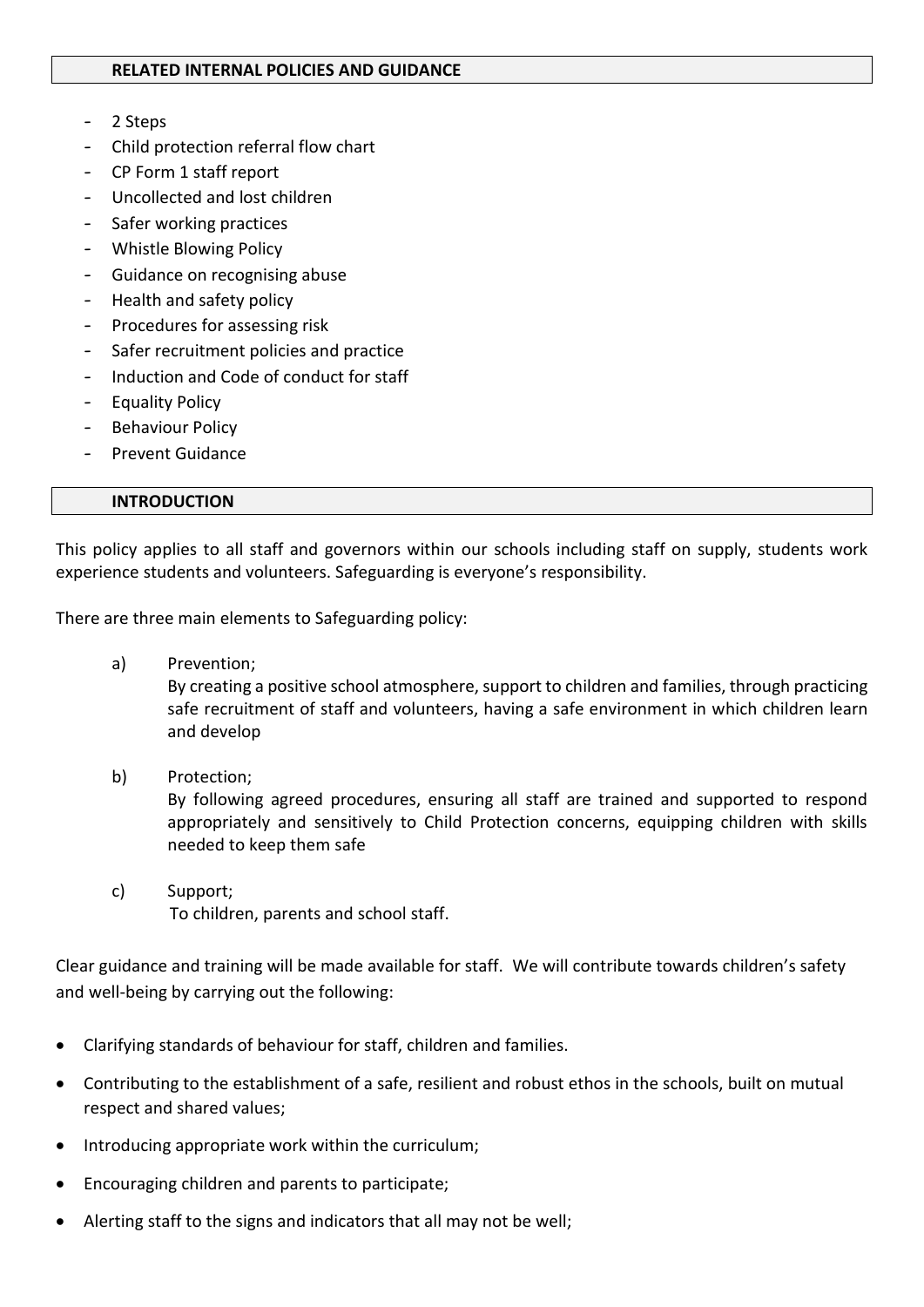- Developing staff awareness of the causes of abuse;
- Developing staff awareness of the risks and vulnerabilities their children and families face;
- Addressing concerns at the earliest possible stage;
- Reducing the potential risks children and families face of being exposed to multiple harms including violence, extremism, exploitation, discrimination or victimisation;
- Recognising risk and supporting online safety for pupils, including in the home.

#### We will:

- Identify and protect all children, especially those identified as vulnerable
- Identify individual needs as early as possible; and
- Design plans to address those needs
- Work in partnership with children, parents/carers and other agencies.

Our policy extends to any establishment or individual our schools commissions to deliver education to our children and families on our behalf, including alternative provision settings.

Our Governing Body will ensure that any commissioned agency will reflect the values, philosophy and standards of our schools. Confirmation should be sought from the schools that appropriate risk assessments are completed, and ongoing monitoring is undertaken*.*

#### **CONFIDENTIALITY**

Confidentiality is an issue which needs to be discussed and fully understood by all those working with children, particularly in the context of child protection. The only purpose of confidentiality in this respect is to benefit the child.

All staff are aware that they must not promise to keep 'secrets' with children and that if children disclose abuse this must be passed on to the Named Persons for Child Protection as soon as possible and the child should be told who their disclosure will be shared with.

Staff will be informed of relevant information in respect of individual cases regarding child protection on a "need to know basis" only.

#### **Guiding Principles**

Our approach is to:

- Have conversations and listen to children and their families as early as possible.
- Understand the child's lived experience.
- Work collaboratively to improve children's life experience.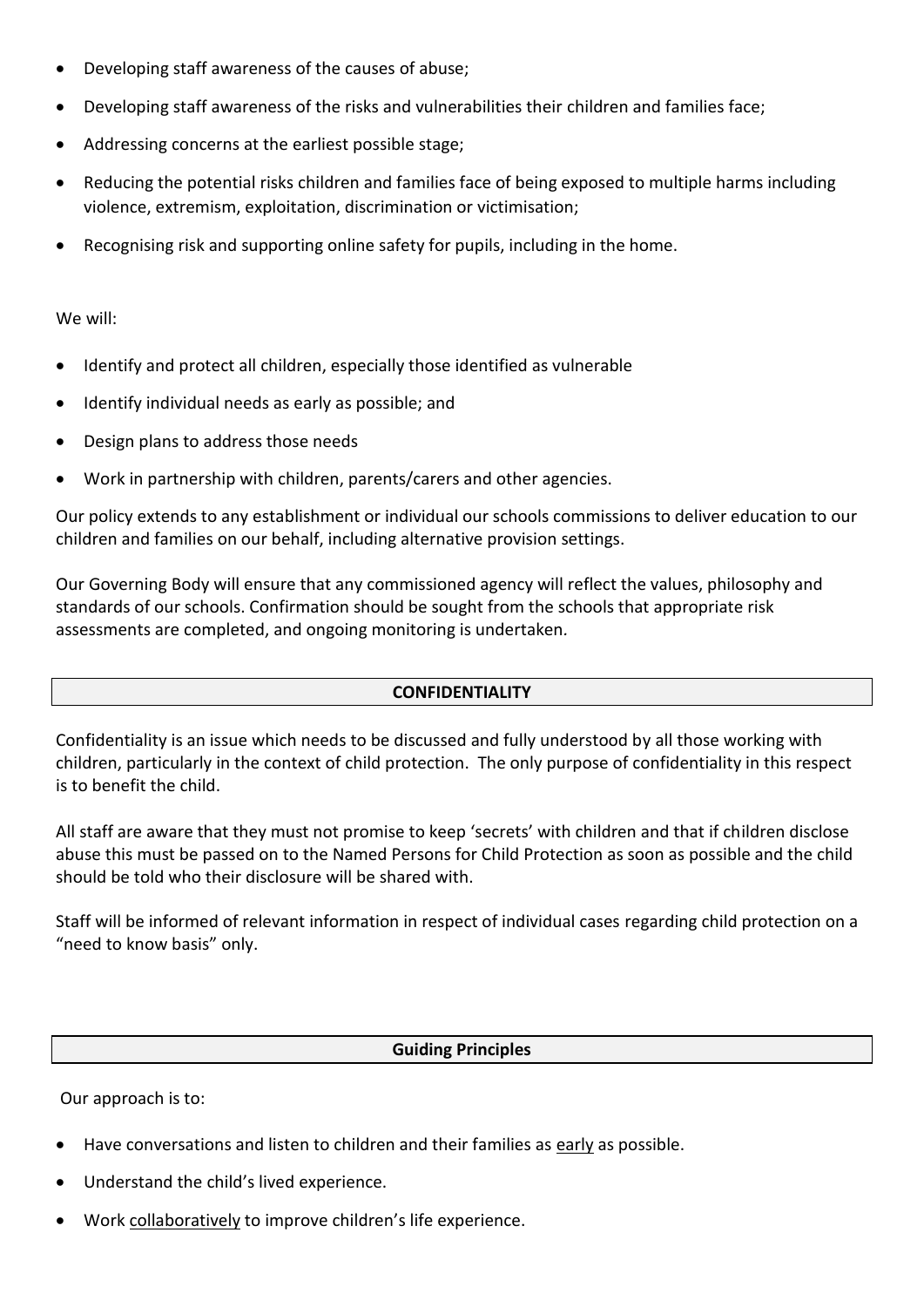- Be open, honest and transparent with families in our approach.
- **Empower** families by working with them.
- Work in a way that builds on the families' strengths**.**

Build resilience in families to overcome difficulties.

#### **Expectations**

All staff and visitors will:

- Be familiar with this Safeguarding policy
- Understand their role in relation to safeguarding;
- Be alert to signs and indicators of possible abuse (See Appendix 1 for current definitions and indicators);
- Record concerns and give the record to the DSL, or deputy DSL onsite
- Deal with a disclosure of abuse from a child in line with the guidance in Appendix 2 you must inform the DSL immediately, and provide a written account as soon as possible;
- Be involved, where appropriate, in the implementation of individual schools-focused interventions, Early Help Assessments, Child in Need Plans and inter-agency Child Protection Plans.

All our staff will receive annual safeguarding training and update briefings as appropriate. Key staff will undertake more specialist safeguarding training to support their role within the safeguarding team.

Our Governors will be subjected to an enhanced DBS check and 'Section 128' check.

We will follow Safer Recruitment processes and checks for all staff.

#### **The Designated Safeguarding Lead (DSL)**

- The DSL is a member of the Senior Leadership Team whose role carries a significant level of responsibility. See Annex C KCSIE 21. Whilst the activities of the DSL can be delegated to appropriately trained deputies (DDSLs), the ultimate lead responsibility for safeguarding and child protection remains with the DSL. This responsibility should not be delegated.
- DSLs should help promote educational outcomes by working closely with their staff about their welfare, safeguarding and child protection concerns.
- Governing bodies and proprietors should ensure that the DSL role is explicit in the role-holder's job description and appropriate time is made available to the DSL and deputy DSL(s) to allow them to undertake their duties.
- Safeguarding and child protection information will be dealt with in a confidential manner
- Our schools will be clear as to who has parental responsibility for children on our roll, and report all identified private fostering arrangements to the Local Authority.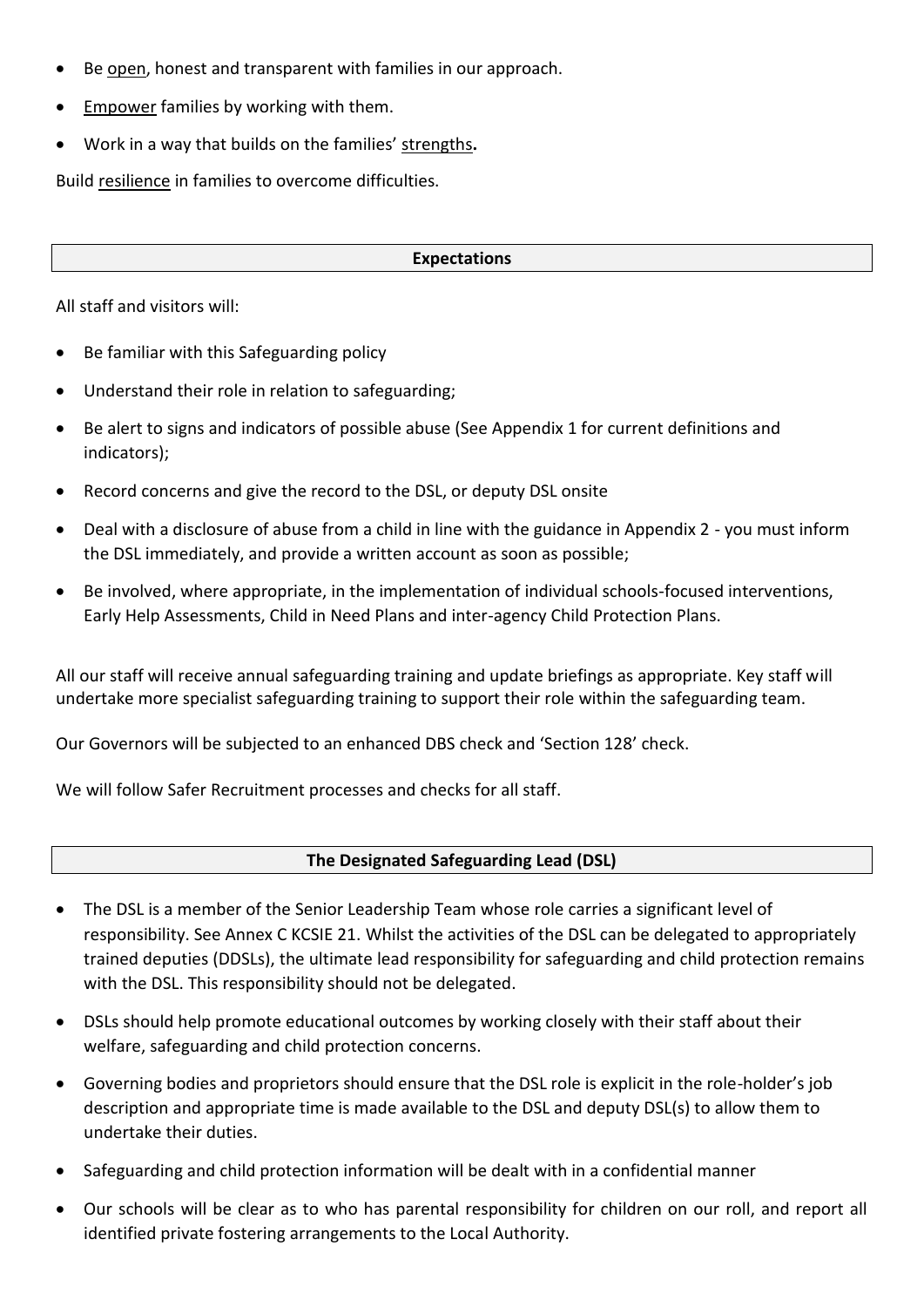- Safeguarding records will be stored securely in a central place separate from academic records. Individual online files will be kept for each child. Files will be kept for at least the period during which the child is attending the school and beyond that in line with current data legislation and guidance.
- If a child moves from our school, child protection and safeguarding records will be forwarded on (via our secure online system wherever possible), to the DSL at the new school, with due regard to their confidential nature and in line with current government guidance on the transfer of such records.

Any steps taken to support a child who has a safeguarding vulnerability must be reported to the lead DSL.

Staff will be informed of relevant details only when the DSL feels their having knowledge of a situation will improve their ability to support an individual child and/or family. A written record will be made of what information has been shared, with whom, and when.

We use **CPOMS** and store our records electronically so we do not always hold paper files.

# **We will not disclose to a parent any information held on a child if this would put the child at risk of significant harm.**

We will record where and to whom the records have been passed and the date. This will allow the new setting to continue supporting victims of abuse and have that support in place for when the child arrives.

#### **Raising Awareness**

The designated person will:

- a) Ensure the establishments child protection policy is updated and reviewed annually and work with the governing body regarding this.
- b) Ensure parents are aware of the statement in the school brochure as well as statement displayed in the school that informs parents and carers about our school's duties and responsibilities under child protection procedures. Parents can obtain a copy of our Child Protection Policy on request.
- c) Where children leave the school ensure their child protection file is copied for new establishment as soon as possible but transferred separately from main pupil file.
- d) It is not the responsibility of staff in school to investigate suspected abuse. They should not take action beyond that agreed in the procedures established by their local Safeguarding Board.

The roles and responsibilities of the Named Governor responsible for Child Protection are to ensure the following:

- a) ensure all staff employed including temporary staff, students and volunteers within the school are aware of the internal procedures, to advise staff and to offer support to those requiring this;
- b) To liaise with the LEA and/ or partner agencies, as appropriate, in the event of the of allegations of abuse being made against the head teacher;
- c) The role of the Nominated Governor for Child Protection is to ensure that the school has an effective policy that locally agreed procedures are in place, and that the policy and structures supporting Safeguarding children are reviewed annually. Governors must not be given details relating to individual child protection cases or situations to ensure confidentiality is not breached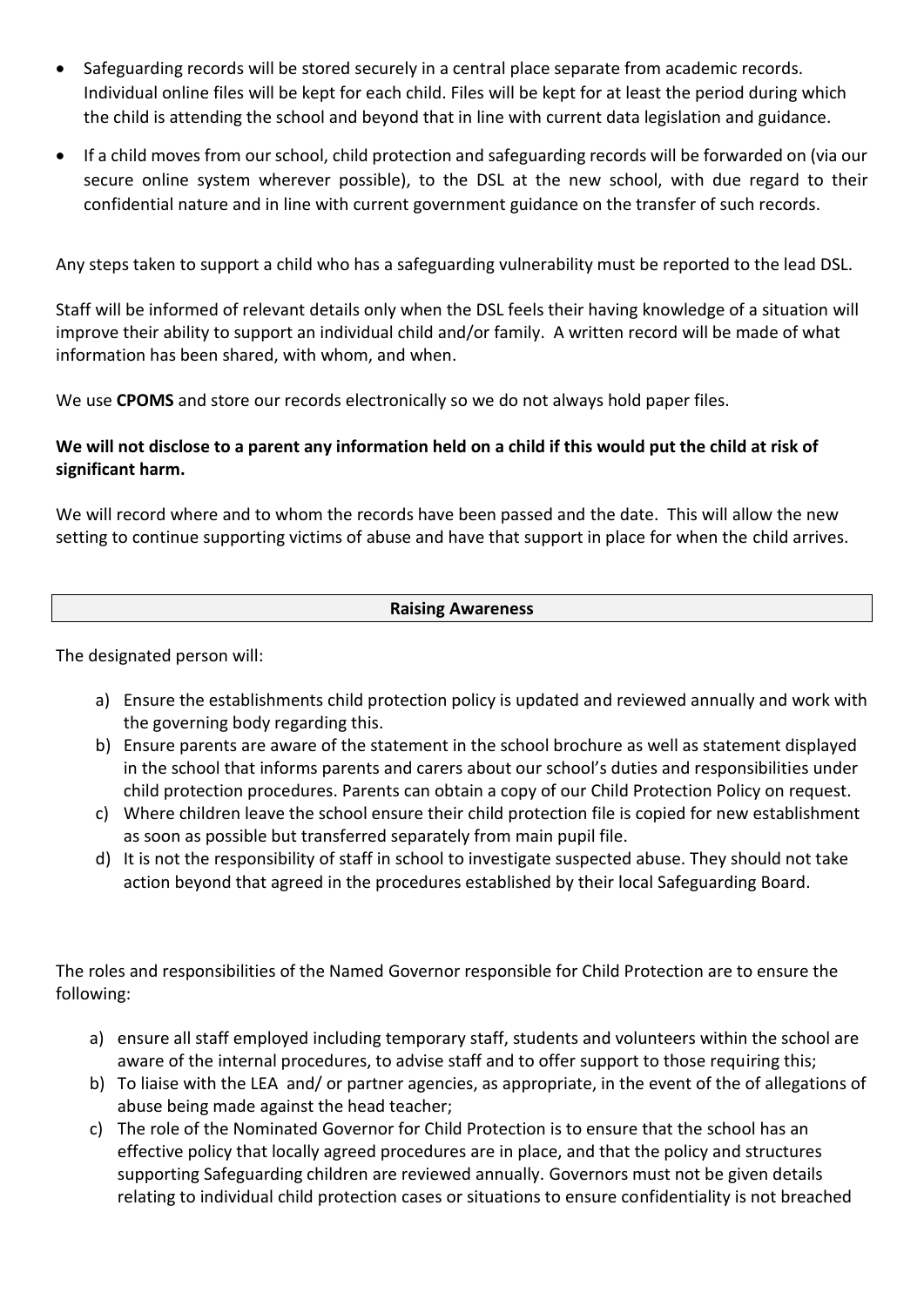d) To ensure all staff safeguarding training will be updated annually but also be a continual process of support and development.

The Governing Body and Leadership team are responsible for ensuring safe recruitment processes, including:

- a) Ensuring the Head teacher, other staff responsible for recruitment and one member of the Governing Body completes safer recruitment training as required.
- b) Ensuring the upkeep of a Single Central Record of all staff and regular volunteers in accordance with government guidance.

The Virtual Headteacher has responsibility to promote the education of children that have a social worker.

The Serious Crime Act 2015 sets out a duty on professionals (including teachers) to notify the police when they discover that FGM appears to have been carried out on a girl under 18 years old. Teachers must personally report to the police and discuss any such cases with the safeguarding lead and children's social care.

#### **TRAINING**

Our schools will ensure that the Named Persons and the nominated governor for Child Protection and all staff attend training relevant to their role and are provided with ongoing professional guidance and training as needed.

Named Persons will have access to any necessary resources and will attend refresher training at least once a year with more formal external training every 2 years.

All other staff and the nominated governors must be offered an appropriate level of training and must undergo refresher training every two years.

# **Contextual Safeguarding**

 Safeguarding must be considered, including behaviours that are associated with factors outside the school which can occur between children outside of these environments i.e. where children are at risk of abuse and exploitation outside of their families.

In our schools our DSLs will consider contextual safeguarding in their early working of safeguarding processes and give due regard to the effectiveness of the school's safeguarding system and the wider system in which the child operates. This will be evidenced in:

- Informal and formal assessments of need/ risk for the child;
- Case discussions in DSL supervision sessions.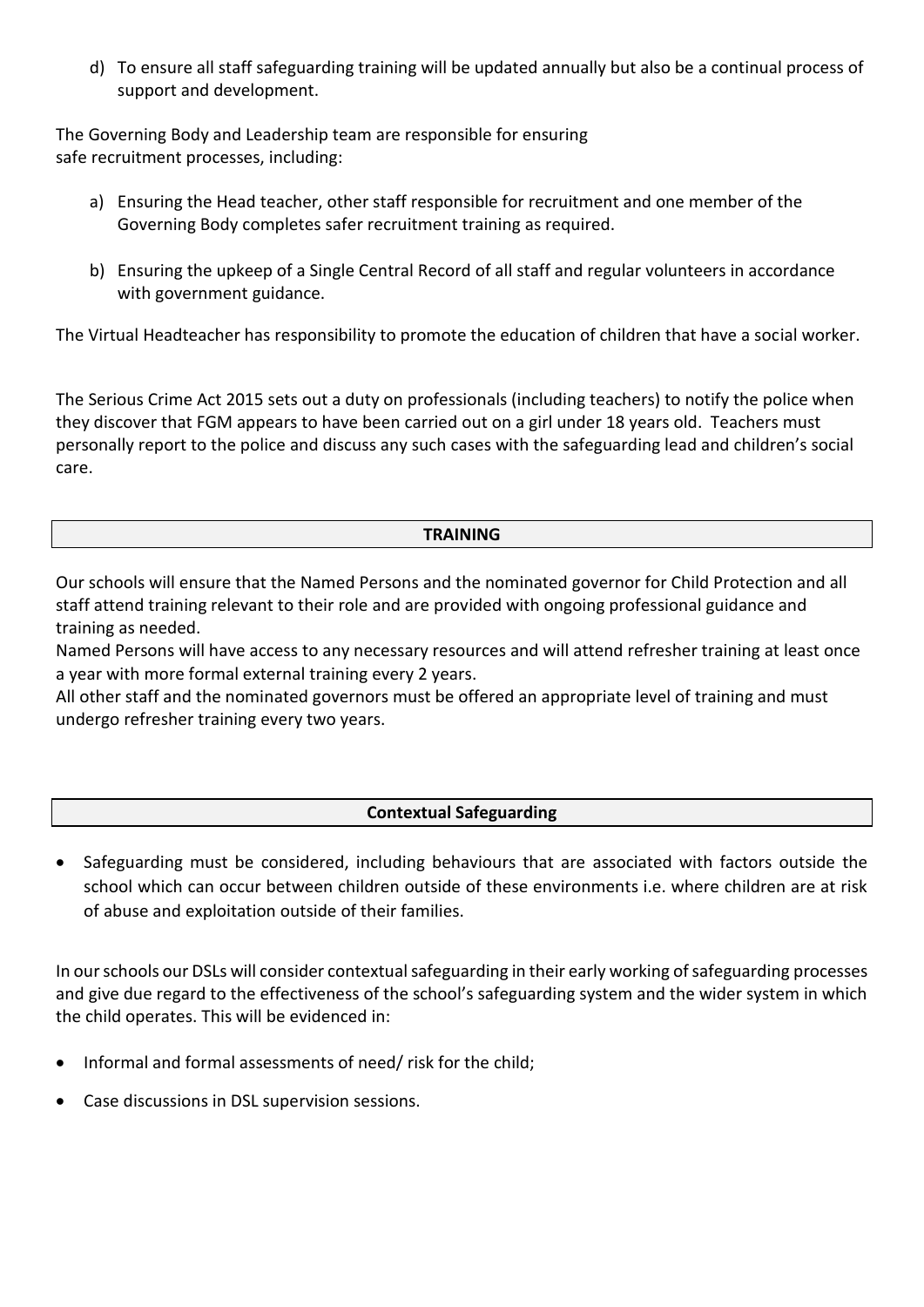#### **SUPPORTING PUPILS AT RISK**

Our school recognises that children who are abused or who witness violence may find it difficult to develop a sense of self-worth and to view the world in a positive way. The school may be the only stable, secure and predictable element in the lives of children at risk. Whilst at school, their behaviour may be challenging and defiant. It is also recognised that some children who have experienced abuse may in turn abuse others. This requires a considered, sensitive approach in order that the child can receive appropriate help and support.

We also recognise that Looked After Children, or children with a designated social worker, are particularly vulnerable and will therefore ensure all arrangements mitigate against these risks. We will take account of any educational barriers, attendance, behaviour and mental health when setting out any plans for these children.

Children with special educational needs and/or disabilities, or certain health conditions, can face additional safeguarding challenges. These can include assumptions that changes in behaviour or mood are related to the child's need or condition, rather than considering safeguarding. Children with SEND may be more prone to peer isolation or bullying and may be severely impacted by these factors, without outwardly showing any signs. Some children may not be able to communicate their concerns or worries.

This school will endeavour to support pupils through:

- a) The curriculum to encourage self-esteem and self-motivation.
- b) Ensuring that child protection is included in the curriculum to help children recognise when they don't feel safe and to identify who they should tell.
- c) Ensuring that children are taught about how to keep themselves safe online, through various teaching and learning opportunities, as part of the broad and balanced curriculum. Information will also be provided to parents, to support keeping children safe in the home environment when online.
- d) The school ethos which promotes a positive, supportive and secure environment and which gives all children and adults a sense of being respected and valued.
- e) To ensure the well-being of children is supported and monitored and that changes in well-being are investigated.
- f) To ensure that any support for communication is in place for children with SEND.
- g) The implementation of school behaviour management policies (required under the Code of Practice, 1993 Education Act).
- h) A consistent approach, which recognises and separates the cause of behaviour from that which the child displays. This is vital to ensure that all children are supported within the school setting.
- i) Regular liaison with other professionals and agencies that support the pupils and their families.
- j) A commitment to develop productive, supportive relationships with parents & carers.
- k) To inform the local authority of any children in private fostering arrangements. Any school staff that become aware of private fostering arrangements with any of the children on roll must inform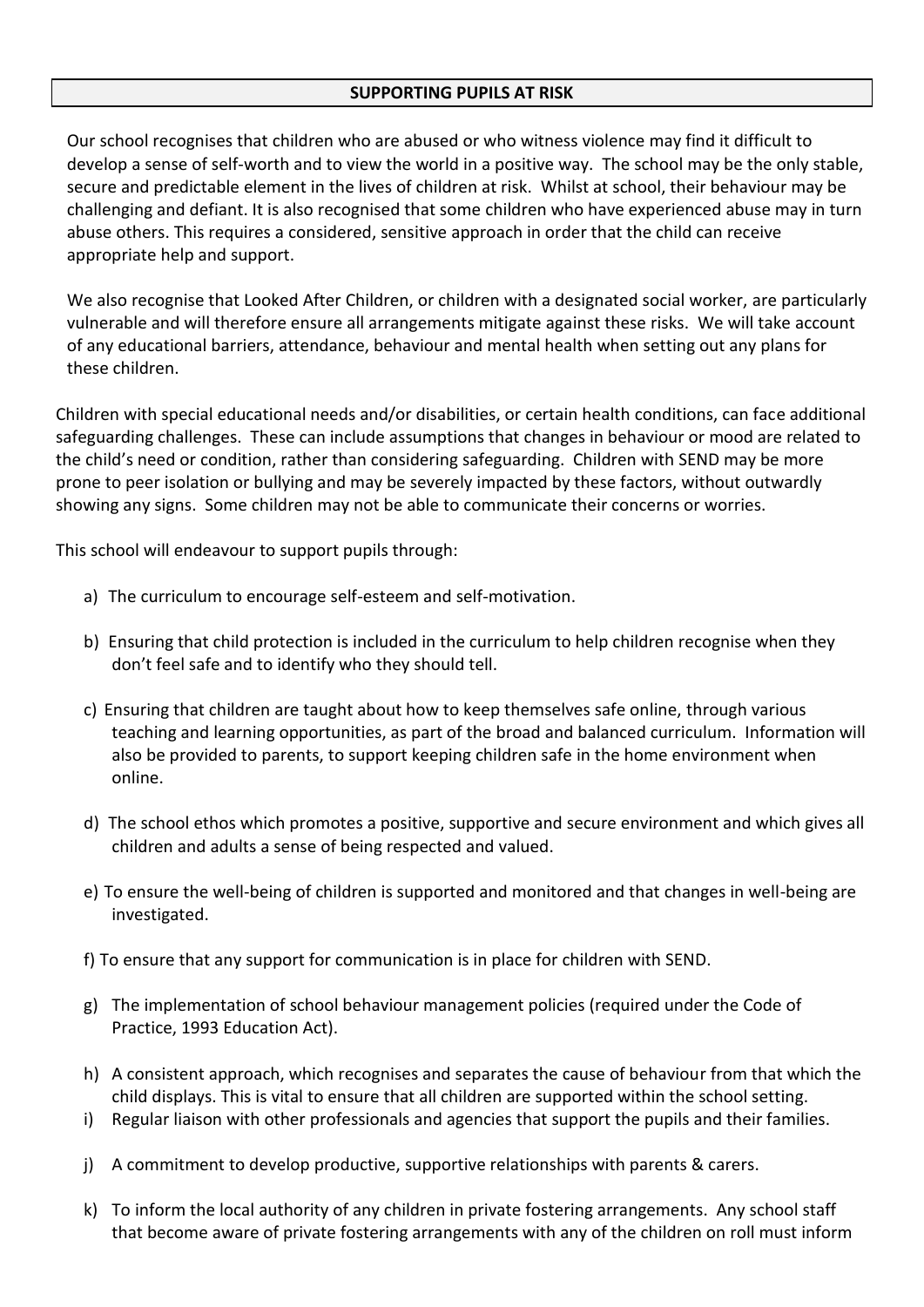the designated safeguarding lead. The DSL will speak to the family of the child to check they are aware of the duty to inform the local authority. On admission to school we will take steps to verify the relationships of the adults to the child who is being registered.

l) The development and support of a responsive and knowledgeable staff group, trained to respond appropriately in child protection situations.

Aire Valley Nursery Schools Federation recognises that a number of other policies and procedures developed and operated by school form part of the wider agenda of Safeguarding and Promoting Children's Welfare and this policy should be read and understood in conjunction with the policies listed below:

# These are

- 2 Steps
- Child protection referral flow chart
- CP Form 1 staff report
- Personal Education Plans
- Uncollected and lost children
- Safer working practices
- Whistle Blowing Policy
- Guidelines on recognising abuse
- Health and safety policy
- Procedures for assessing risk
- Safer recruitment
- Induction and Code of conduct for staff
- Equality Policy
- Behaviour Policy
- Prevent guidance

We recognise that, statistically, children with behavioural difficulties and disabilities are most vulnerable to abuse. School staff who work, in any capacity, with children with profound and multiple disabilities, sensory impairment and/or emotional and behaviour problems will need to be particularly sensitive to signs of abuse.

It must also be stressed that in a home environment where there is domestic violence, drug or alcohol abuse, children may also be vulnerable and in need of support or protection.

# **Online Learning**

Children use devices that connect to the internet under the supervision of staff. Many children may have access to the internet via mobile phones, iPads and other devices in the home environment. We provide information to parents about keeping children safe online.

When children use the school's network to access the internet, they are protected from inappropriate content by our filtering and monitoring systems.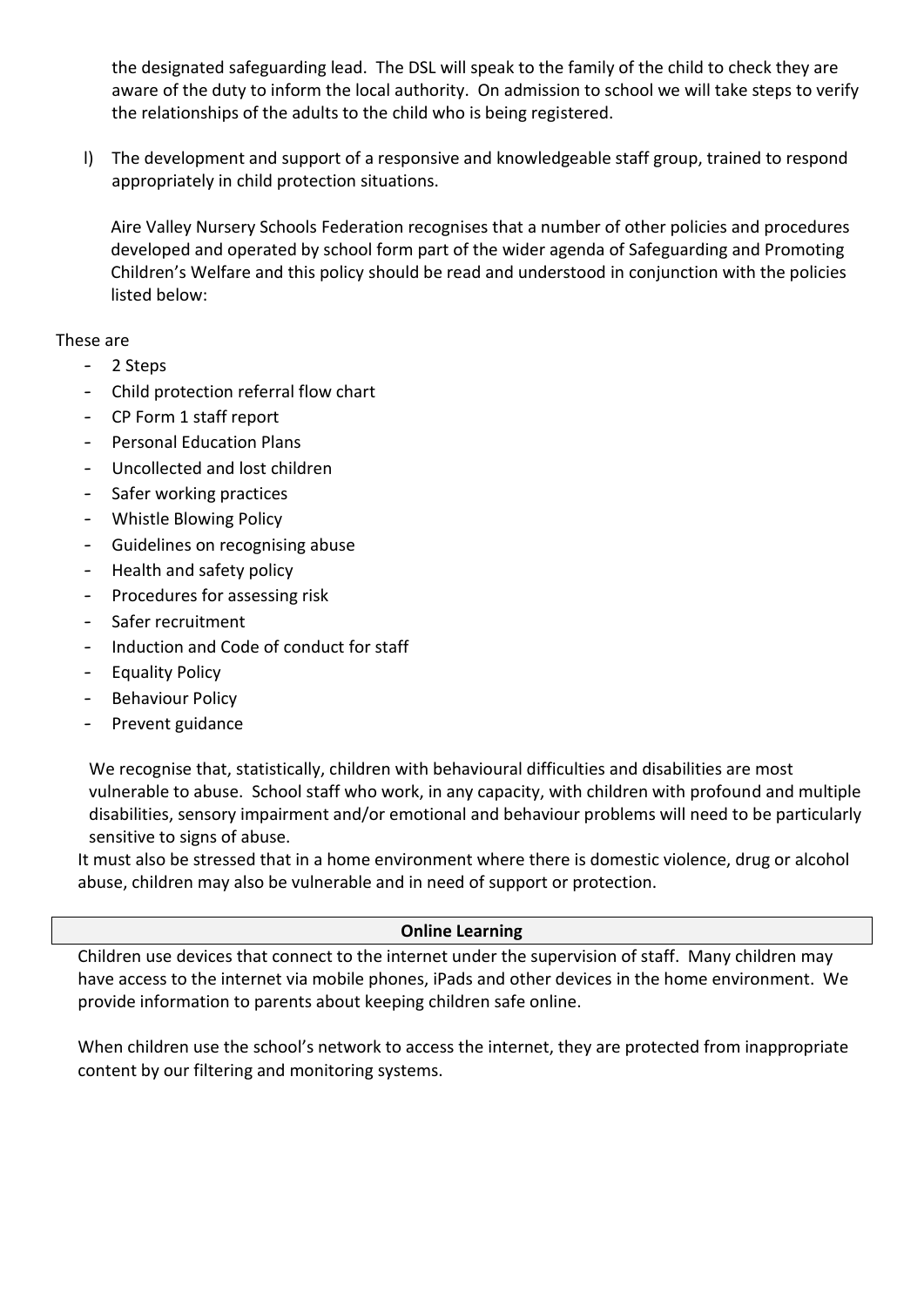#### **Mental Health**

All staff at the Aire Valley Federation are aware that mental health problems can, in some cases, be an indicator that a child has suffered or is at risk of suffering abuse, neglect or exploitation. School staff are not expected or trained to diagnose mental health conditions or issues, but may notice behaviours that may be of concern.

If staff have a mental health concern about a child that is also a safeguarding concern, immediate action should be taken by speaking to the designated safeguarding lead or a deputy.

# **The Designated Teacher for Children Looked After and Children Previously Looked After**

The governing body must appoint a designated teacher (in non-maintained schools and colleges an appropriately trained teacher should take the lead) and should work with local authorities to promote the educational achievement of registered pupils who are looked after. On commencement of sections 4-6 of the Children and Social Work Act 2017, our designated teacher will have responsibility for promoting the educational achievement of children/ young people who have left care through adoption, special guardianship or child arrangement orders or who were adopted from state care outside England and Wales.

In our schools the Designated Teacher is: **Virginia Robinson**

Our Designated Teacher will:

- Work with the Virtual schools to provide the most appropriate support utilising the early year's pupil premium to ensure they meet the needs identified in the child's personal education plan.
- Work with the virtual schools head to promote the educational achievement of previously looked after children. In other schools and colleges, an appropriately trained teacher should take the lead.

# **MOBILE PHONES AND CAMERAS**

Staff are allowed to bring their personal phones to school for their own use, but will limit such use to noncontact time when pupils are not present. Staff members' personal phones will remain in their lockers during contact time with pupils. Staff will not take pictures or recordings of pupils on their personal phones or cameras. Staff may take mobile phones on trips, but they must only be used in emergencies and should not be used when pupils are present. Personal mobile devices will not be used to take images or videos of pupils in any circumstances. The sending of inappropriate messages or images from mobile devices is strictly prohibited. Staff who do not adhere to this policy will face disciplinary action.

We use an electronic assessment system Learning Journals, that captures images and videos that we can share with parents and carers via a secure password. School tablets are used by staff to record observations and capture images and videos.

We will follow the General Data Protection Regulation and Data Protection Act 2018 when taking and storing photos and recordings for use in the school. Further guidance is outlined in our Acceptable Use Policy.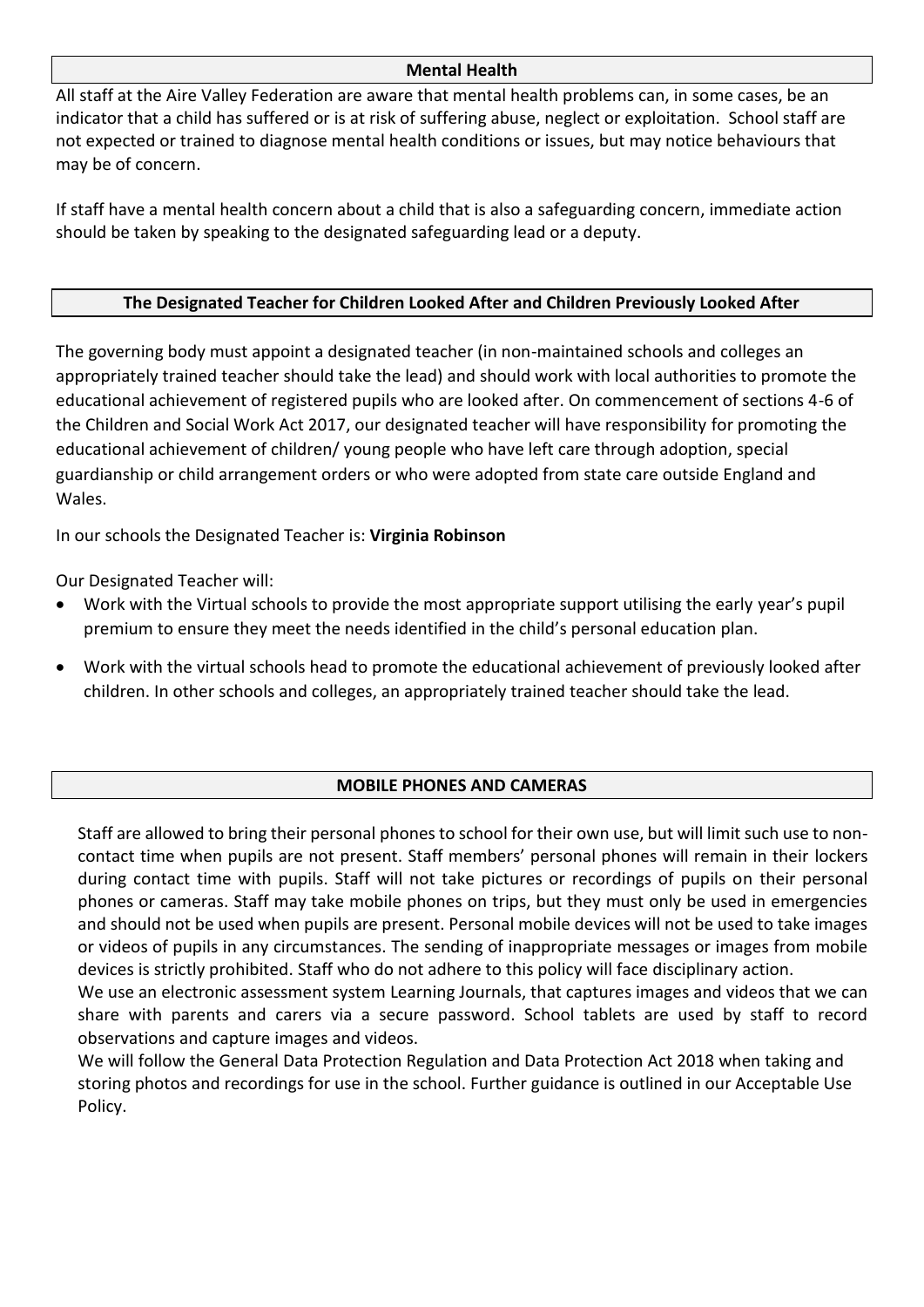Governing bodies and proprietors should ensure that there are appropriate policies and procedures in place in order for appropriate action to be taken in a timely manner to safeguard and promote children's welfare:

- The schools operates "Safer Recruitment" procedures and ensures that appropriate checks are carried out on all new staff and relevant volunteers (including members of the governing body);
- The Headteacher and all other staff who work with children undertake safeguarding training on an annual basis with additional updates as necessary within a 2-year framework and a training record maintained;
- Temporary staff, volunteers and students are made aware of the schools' arrangements for safeguarding & child protection and their responsibilities;
- The school remedies any deficiencies or weaknesses brought to its attention without delay;
- The governing body has a written policy and procedures for dealing with allegations of abuse against members of staff, visitors, volunteers or governors that complies with all Bradford Safeguarding Partnership procedures;
- The Nominated Governor is responsible for liaising with the Headteacher and DSL over all matters regarding safeguarding and child protection. The role is strategic rather than operational – they will not be involved in concerns about individual children.

All governors must have read parts 1, 2 and 4 of "KCSIE-21"

Our nominated governor for safeguarding and child protection is: **Kate Welsh**

The named safeguarding governor will receive safeguarding training relevant to the governance role and this will be updated every 2 years.

The governing body will review all policies/procedures that relate to safeguarding and child protection annually.

A member of our governing body (usually the Chair) is nominated to be responsible for liaising with Bradford Local Authority Designated Officer in the event of allegations of abuse being made against the Headteacher.

The Nominated Governor will liaise with the Headteacher, and the DSL to report at least annually to governors and ensure the annual Section 175 safeguarding self-assessment is completed and submitted on time.

#### **Safer recruitment and selection**

The schools should pay full regard to 'Safer Recruitment' practice including scrutinising applicants, verifying identity and academic or vocational qualifications, obtaining professional and character references, checking previous employment history and ensuring that a candidate has the health and physical capacity for the job.

It also includes undertaking interviews and appropriate checks including disclosure & barring check, barred list checks and prohibition checks. Evidence of these checks must be recorded on our Single Central Record.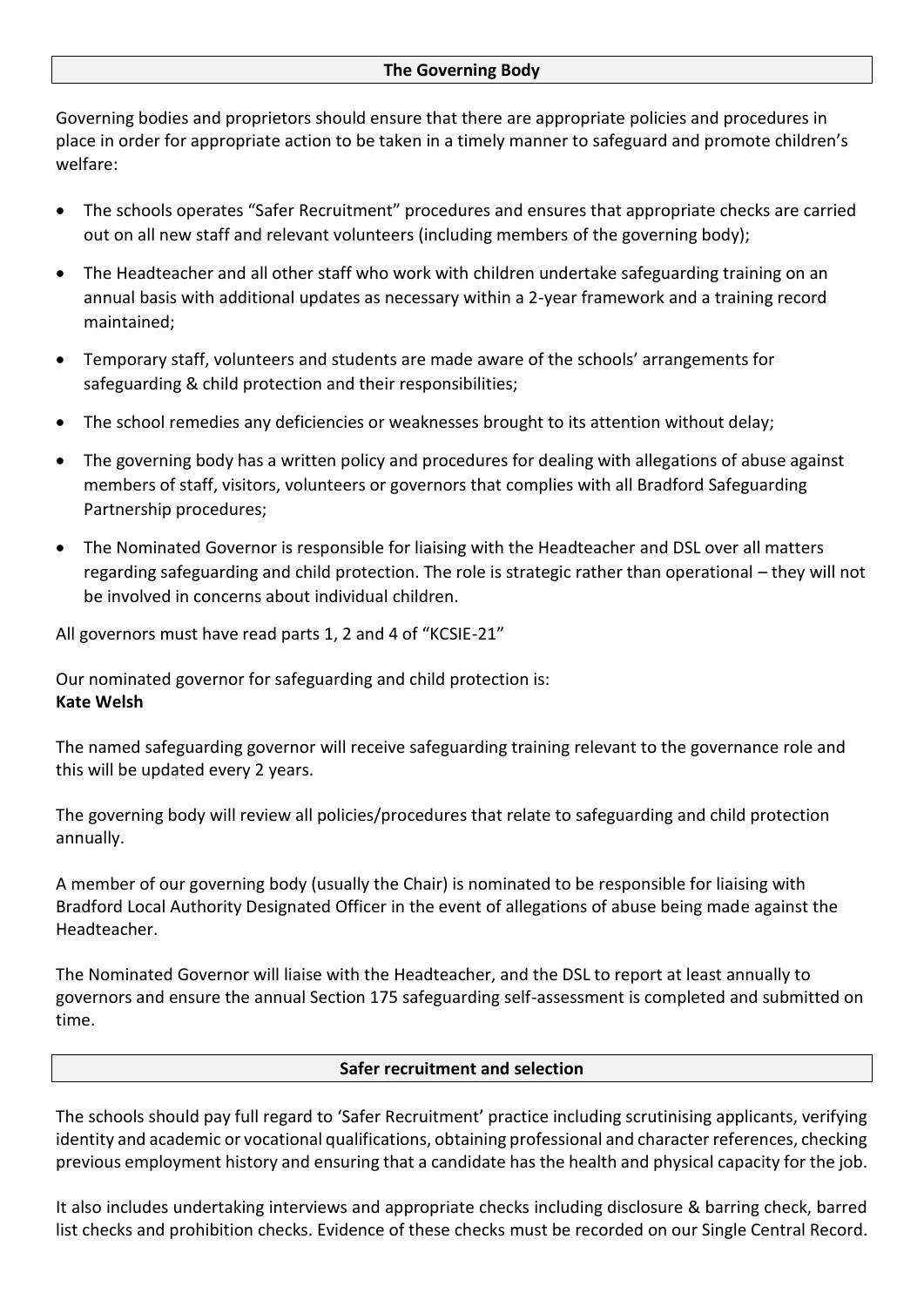All recruitment materials will include reference to the schools' commitment to safeguarding and promoting the wellbeing of pupils.

The following school staff have undertaken Safer Recruitment training: **1 Virginia Robinson 2 Sally Butterworth 3 Sara Earnshaw**

And the following members of the Governing Body have also been trained: **1 Cath Webber**

One of these will be involved in all staff recruitment processes and sit on the recruitment panel.

# **SAFE SCHOOL, SAFE STAFF**

Recruitment

a) We practice safer recruitment by ensuring adverts carry messages advising potential recruits that posts involve enhanced DBS checks as well as checking the suitability of staff and volunteers to work with children through undertaking DBS checks of new staff and other pre appointment checks.

b) DBS checks will not be renewed unless there are grounds for concerns or if there is a break in service of 3 months or more. Staff will be asked to complete the disqualification by association declaration form annually. Staff members are fully aware of the circumstances whereby they must inform the leadership of any police action against them.

Induction

Post Appointment Induction

There is an induction programme for all staff / Governors and volunteers newly appointed to the school, regardless of previous experience.

The purpose of induction is to:

- a) Provide training and information about the establishment's policies and procedures;
- b) Support individuals in a way that is appropriate for the role for which they have been engaged;
- c) Confirm the conduct expected of staff within the school; and,
- d) Provide opportunities for a new member of staff or volunteer to discuss any issues or concerns about their role or responsibilities; and,
- e) Enable the person's line manager or mentor to recognise any concerns or issues about the person's ability or suitability at the outset and address them immediately.

The content and nature of the induction process will vary according to the role and previous experience of the new member of staff or volunteer, but as far as safeguarding and promoting the welfare of children is concerned the induction programme will include information about, and written statements of: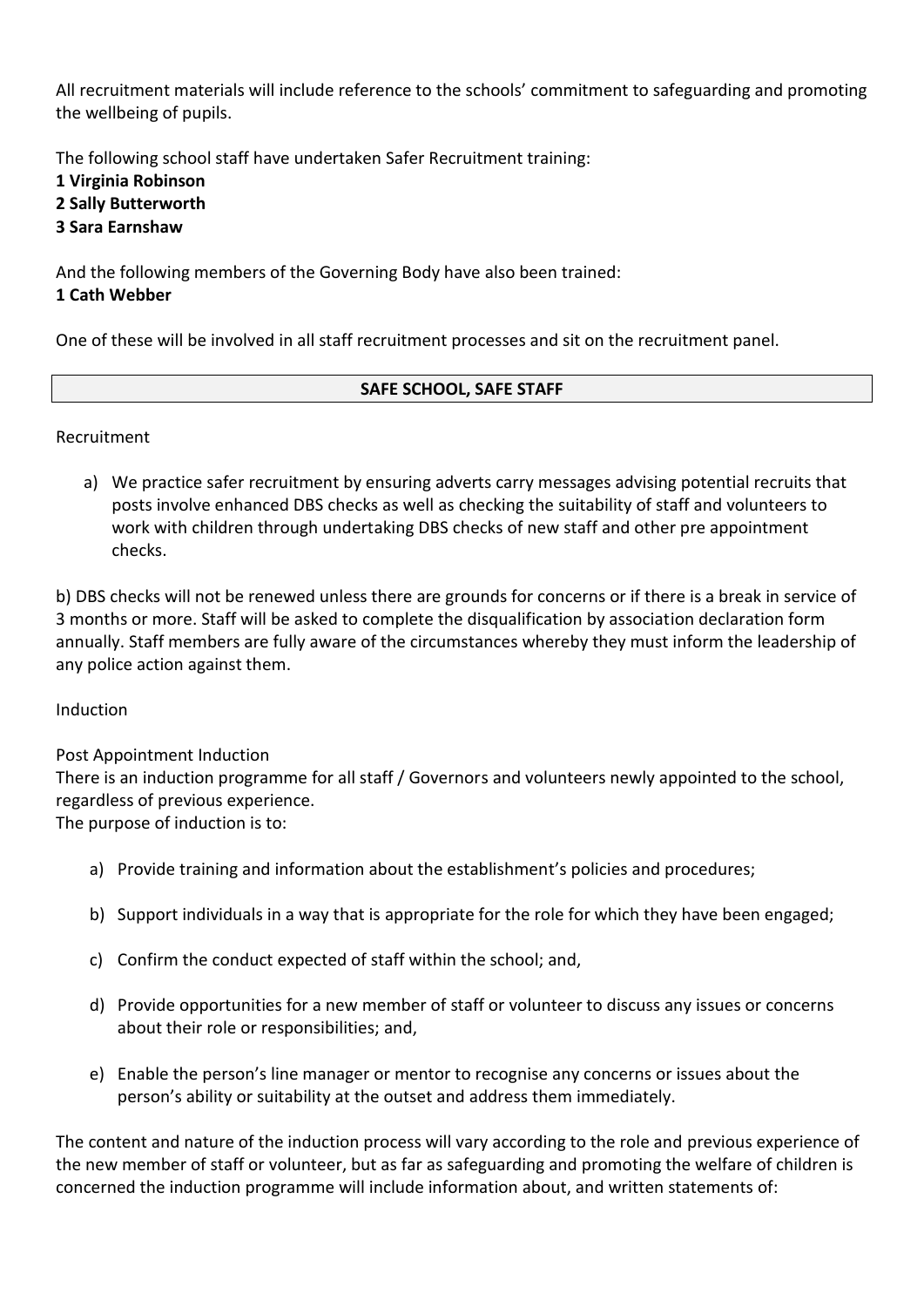- a) Policies and procedures in relation to safeguarding and promoting welfare e.g. child protection, anti-bullying, anti-racism, physical intervention/restraint, intimate care, internet safety and safeguarding procedures;
- b) Safe practice and the standards of conduct and behaviour expected of staff and pupils in the school;
- c) How and with whom any concerns about those issues should be raised; and,
- d) Other relevant personnel procedures e.g. disciplinary, capability and whistle-blowing.

The programme should also include attendance at child protection training appropriate to the person's role.

# **Post Appointment Induction**

There is an induction programme for all staff / Governors and volunteers newly appointed to the school, regardless of previous experience.

The purpose of induction is to:

- f) Provide training and information about the establishment's policies and procedures;
- g) Support individuals in a way that is appropriate for the role for which they have been engaged;
- h) Confirm the conduct expected of staff within the school; and,
- i) Provide opportunities for a new member of staff or volunteer to discuss any issues or concerns about their role or responsibilities; and,
- j) Enable the person's line manager or mentor to recognise any concerns or issues about the person's ability or suitability at the outset and address them immediately.

The content and nature of the induction process will vary according to the role and previous experience of the new member of staff or volunteer, but as far as safeguarding and promoting the welfare of children is concerned the induction programme will include information about, and written statements of:

- e) Policies and procedures in relation to safeguarding and promoting welfare e.g. child protection, anti-bullying, anti-racism, physical intervention/restraint, intimate care, internet safety and safeguarding procedures;
- f) The role of the DSL
- g) Safe practice and the standards of conduct and behaviour expected of staff and pupils in the school;
- h) How and with whom any concerns about those issues should be raised; and,
- i) Other relevant personnel procedures e.g. disciplinary, capability and whistle-blowing.
- j) Staff will receive copies of the KCSIE document at induction.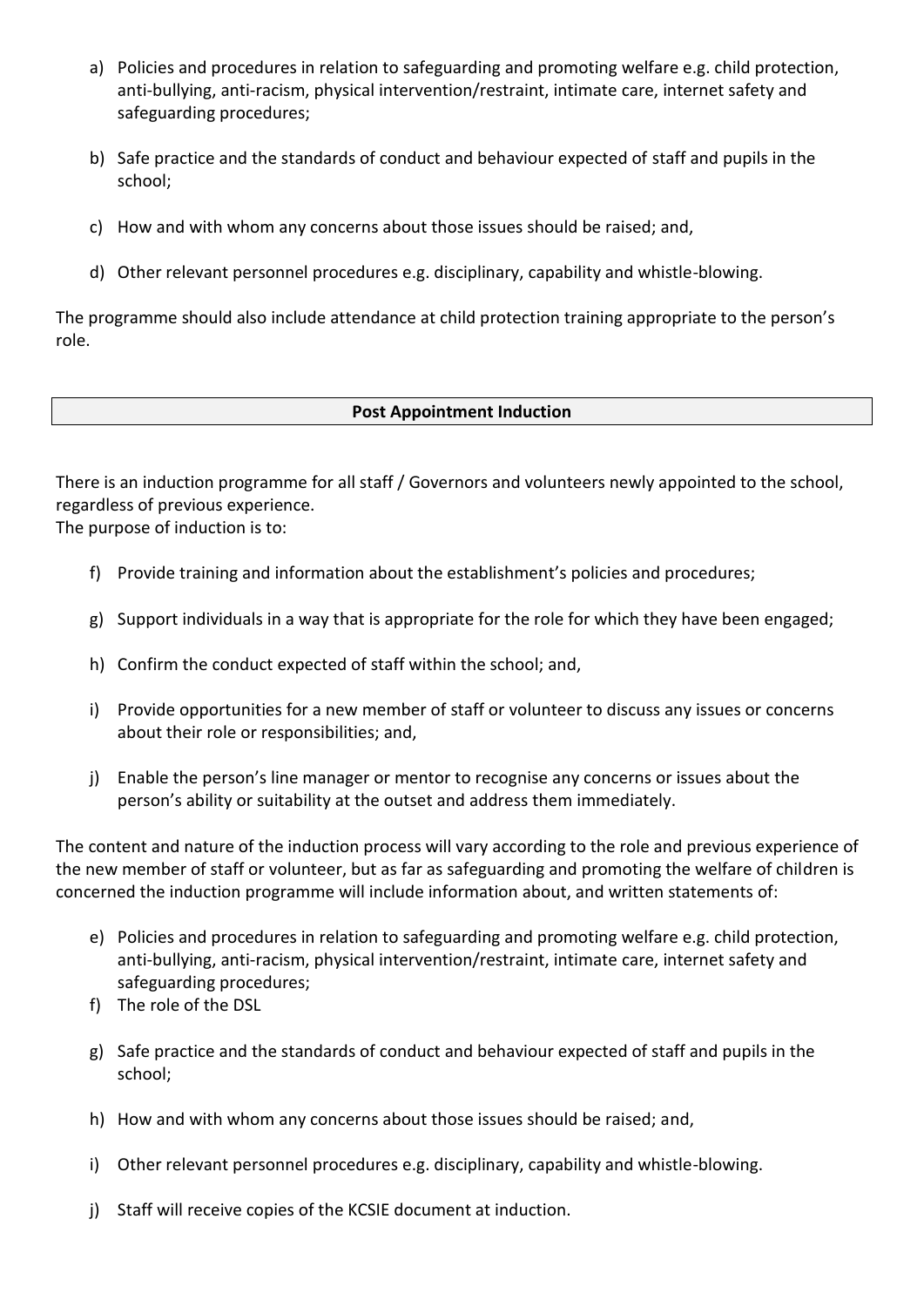We recognise the importance of practice oversight and multiple perspectives in safeguarding and child protection work. We will support staff by providing opportunities for reflective practice including the opportunity to talk through all aspects of safeguarding work within education with the DSL and to seek further support as appropriate.

The programme should also include attendance at child protection training appropriate to the person's role.

#### **The use of reasonable force**

There are circumstances when it is appropriate for staff in school to use reasonable force to safeguard children and young people. The term 'reasonable force' covers the broad range of actions used by staff that involves a degree of physical contact to control or restrain children. This can range from guiding a child to safety by the arm, to more extreme circumstances such as preventing violence or injury.

'Reasonable' in these circumstances means 'using no more force than is needed'. The use of force may involve either passive physical contact, such as standing between pupils or blocking a pupil's path, or active physical contact such as leading a pupil by the arm out of the classroom.

By planning positive and proactive behaviour support, the occurrence of challenging behaviour and the need to use reasonable force will reduce.

We will write individual self-regulation plans for our more vulnerable children and agree them with parents and carers.

We will not have a 'no contact' policy as this could leave our staff unable to fully support and protect children and themselves.

When using reasonable force in response to risks presented by incidents involving children including any with SEN or disabilities, or with medical conditions, our staff will consider the risks carefully.

# **The school's role in the prevention of abuse**

This Safeguarding & Child Protection Policy cannot be separated from the general ethos of the schools, which should ensure that all children are treated with respect and dignity, taught to treat each other with respect, feel safe, have a voice, and be listened to.

Safeguarding issues, including online safety will be addressed through all areas of the curriculum including extra familial harm (multiple harms).

All staff will be made aware of our schools' unauthorised absence and children missing from education procedures.

We will provide opportunities for children to begin to develop skills, concepts, attitudes and knowledge that promote their safety and well-being.

All our policies which address issues of power and potential harm, for example Anti-Bullying, Discrimination, Equal Opportunities, Handling, Positive Behaviour, will be inter-linked to ensure a whole schools approach.

We also recognise the particular vulnerability of children who have a social worker.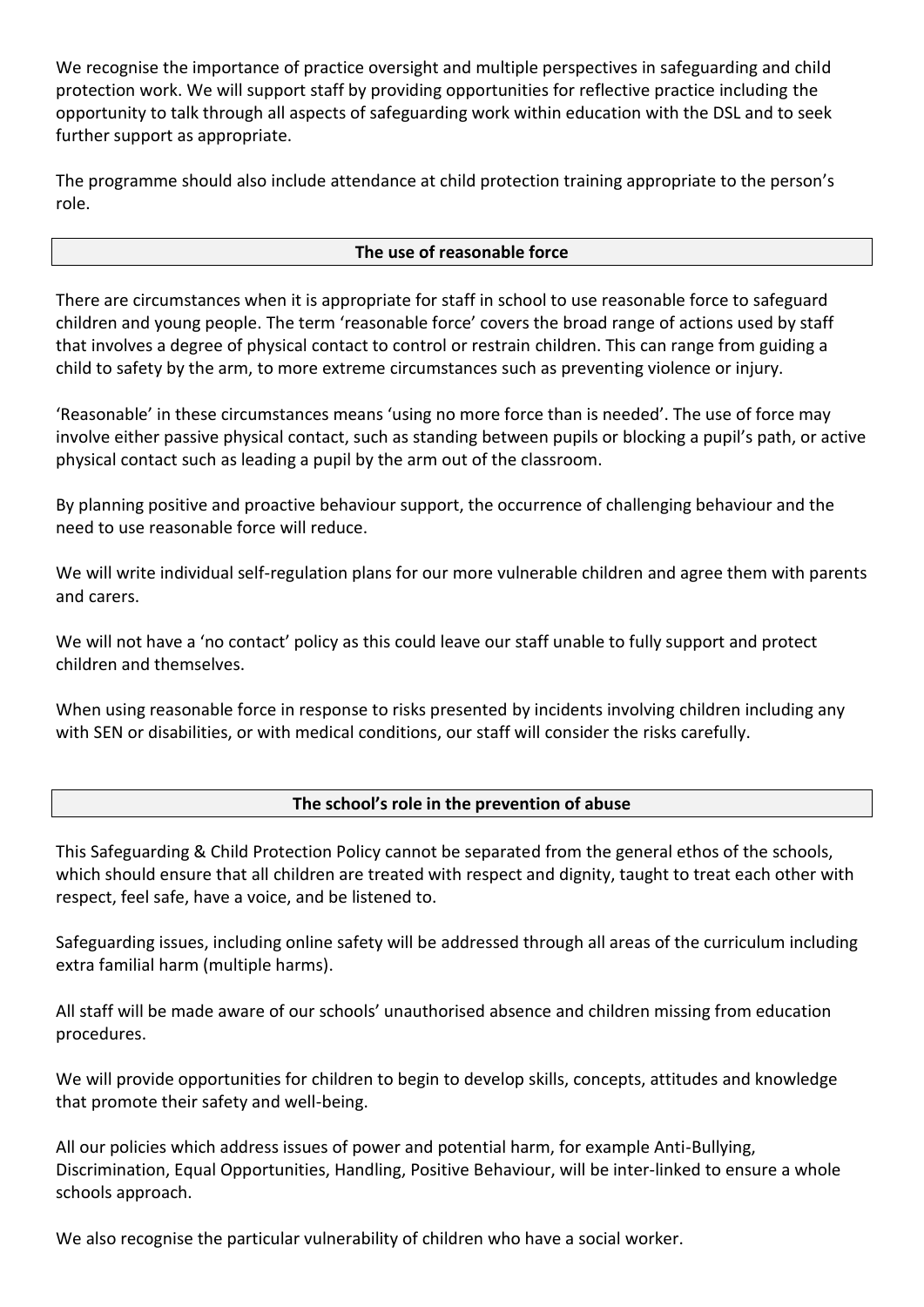#### **What we will do when we are concerned – Early Help response**

Where unmet needs have been identified for a child utilising the Early Help model but there is no evidence of a significant risk, the DSL will oversee the referral to an appropriate Parenting Programme. The child/young person`s voice must remain paramount within a solution focused practice framework.

The primary assessment document is the **[MARF \(Multi Agency Referral Form\)](https://bso.bradford.gov.uk/content/report-abuse-contacting-childrens-social-care)** which should be completed if there are concerns about a child

The DSL will then oversee the agreed intervention from school as part of the multiagency safeguarding response and ongoing schools-focused support.

All Staff will notice and listen to children and young people, sharing their concerns with the DSL in writing.

Senior leaders will analyse safeguarding data and practice to inform strategic planning and staff CDP.

The DSL will generally lead on liaising with other agencies and setting up the Early Help Plan. This multiagency plan will then be reviewed regularly, and progress updated towards the goals until the unmet safeguarding needs have been addressed.

In our schools although any member of staff can refer a situation to the Children's Services Initial contact Point, it is expected that the majority are passed through the DSL team.

From 1 June 2015 all schools, registered early years' childcare providers and registered later years' childcare providers are subject to a duty under section 26 of the Counter-Terrorism and Security Act 2015, in the exercise of their functions, to have "due regard to the need to prevent people from being drawn into terrorism". This duty is known as the Prevent duty.

The Prevent Duty outlines how schools can build pupils' resilience to radicalisation by promoting fundamental British values. We believe British values are embedded in our practice through our curriculum for 'Personal, Social and Emotional' development and supporting children's 'Knowledge and Understanding'. We are committed to ensuring that our pupils are offered a broad and balanced curriculum that prepares them for life in modern Britain. Our Safeguarding policy and guidelines is also crucial to our work in promoting the Prevent Duty.

We will value freedom of speech and the expression of beliefs and ideology as fundamental rights underpinning our society's values. Children, families and staff have the right to speak freely and voice their opinions. However, freedom comes with responsibility and free speech that is designed to manipulate the vulnerable or that leads to violence and harm of others goes against the moral principles in which freedom of speech is valued. Free speech is not an unqualified privilege; it is subject to laws and policies governing equality, human rights, community safety and community cohesion.

Where staff are concerned that children are developing extremist views or show signs of becoming radicalised, they should discuss this with the designated safeguarding lead.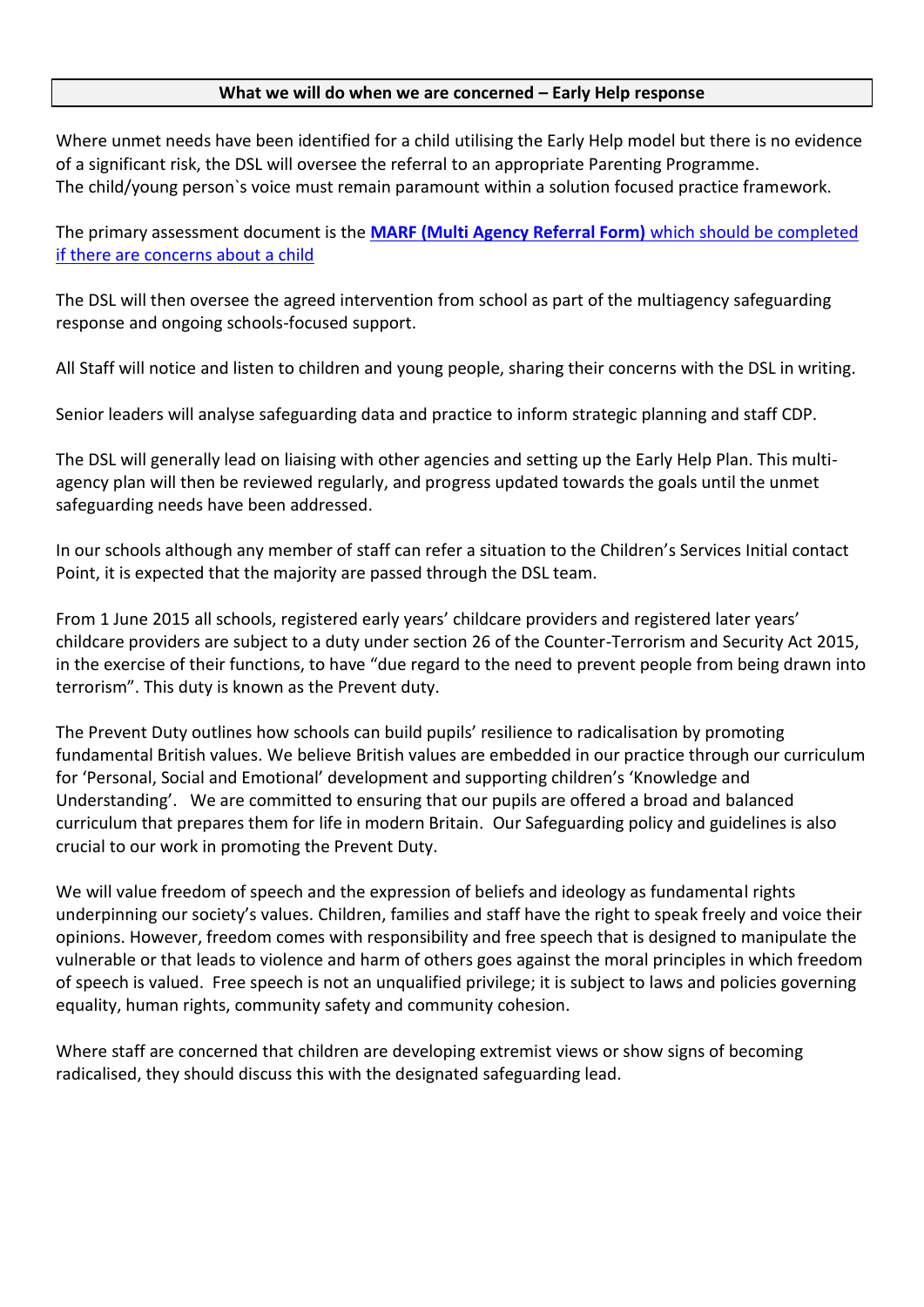#### **Risk reduction**

The schools governors, Headteacher and the DSL will assess the level of risk within the schools and put actions in place to reduce that risk. Risk assessment may include consideration of the schools' curriculum, SEND policy, assembly policy, the use of schools premises by external agencies, integration of children by gender and SEND, anti-bullying policy and other issues specific to the school's profile, community and philosophy. To this end, open source due diligence checks will be undertaken on all external speakers invited to our schools.

The setting is required to identify a Prevent Single Point of Contact (SPOC) who will be the lead within the organisation for safeguarding in relation to protecting individuals from radicalisation and involvement in terrorism: this will normally be the DSL – **Virginia Robinson.** The responsibilities of the SPOC are described in Appendix 5

The schools will monitor online activity within the schools to ensure that inappropriate sites are not accessed by children, volunteers, students or staff.

The schools have a duty to cooperate with the Channel programme in the carrying out of its functions, and with the Police in providing information about an individual who is referred to Channel (Section 38, Counter Terrorism and Security Act 2015).

#### **Channel**

Channel is a multi-agency approach to provide support to individuals who are at risk of being drawn into terrorist related activity. It is led by the West Yorkshire Police Counter-Terrorism Unit, and it aims to:

- Establish an effective multi-agency referral and intervention process to identify vulnerable individuals;
- Safeguard individuals who might be vulnerable to being radicalised, so that they are not at risk of being drawn into terrorist-related activity; and
- Provide early intervention to protect and divert people away from the risks they face and reduce vulnerability.

Further guidance about duties relating to the risk of radicalisation is available in the Advice for Schools on **[The Prevent Duty](https://www.gov.uk/government/publications/protecting-children-from-radicalisation-the-prevent-duty)**.

The SPOC for our schools is: **Virginia Robinson**

All staff within our schools will be alert to changes in a child or young person's behaviour or attitude which could indicate that they are in need of help or protection.

We will use specialist online filtering software to ensure the safety of the content able to be viewed by children and staff whilst on school premises.

Our schools will make referrals to Channel if we are concerned that an individual might be vulnerable to radicalisation.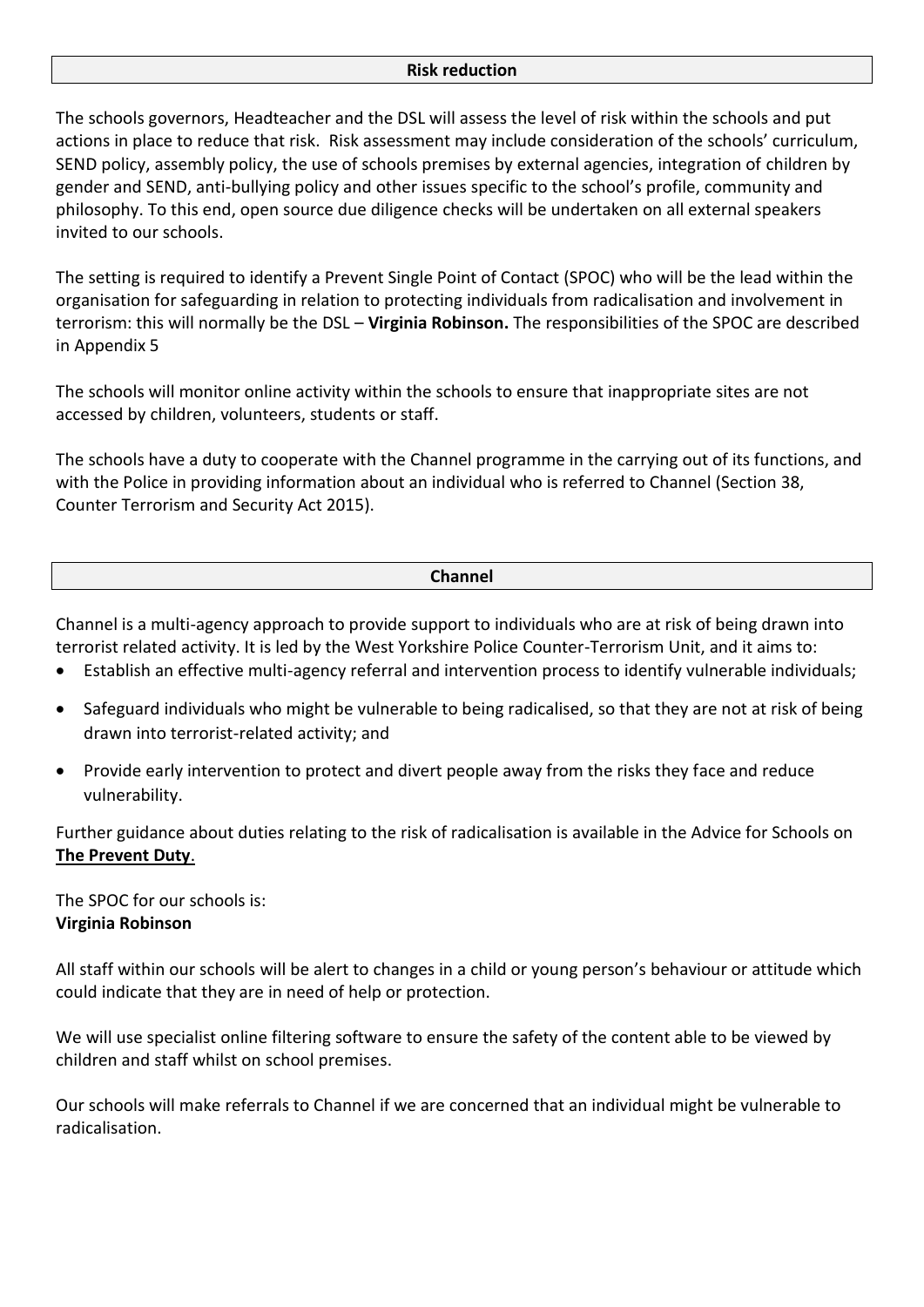#### **Pupils/students who are vulnerable to exploitation, trafficking, or so-called 'honour-based' abuse (including female genital mutilation and forced marriage)**

With effect from October 2015, all schools are subject to a mandatory reporting requirement in respect of female genital mutilation (FGM). When a teacher or those engaged in teaching work suspects or discovers that an act of FGM is going to be or has been carried out on a girl aged under 18, that teacher has a statutory duty to report it to the Police.

Failure to report such cases will result in disciplinary sanctions.

The teacher will also discuss the situation with the DSL who will consult Bradford Children's Trust before a decision is made as to whether the mandatory reporting duty applies

This means that in our schools we ensure:

Our staff are supported to talk to families and local communities about sensitive concerns in relation to their children and to find ways to address them together wherever possible.

All staff are up to date on the latest advice and guidance provided to assist in addressing specific vulnerabilities and forms of exploitation around;

- Forced marriage
- FGM
- Honour based abuse
- Trafficking
- Criminal exploitation and gang affiliation
- County Lines

Our staff will be supported to recognise warning signs and symptoms in relation to each specific issue and if ever appropriate, address them at an age appropriate level with children. It may be more appropriate/relevant to discuss such issues with families.

# **Children missing from education**

A child going missing and or patterns of unauthorised absence, particularly repeatedly, can act as a vital warning sign of a range of safeguarding risks, including abuse and neglect, which may include sexual abuse or exploitation; child criminal exploitation; mental health problems; substance abuse and other issues. Early intervention is necessary to identify the existence of any underlying safeguarding risks and to help prevent the risk of them going missing in future.

Work around attendance and children missing from education will be coordinated with safeguarding interventions.

The school must notify the Local Authority of any pupil/student who has been absent without the school's permission for a continuous period of 5 days or more after making reasonable enquiries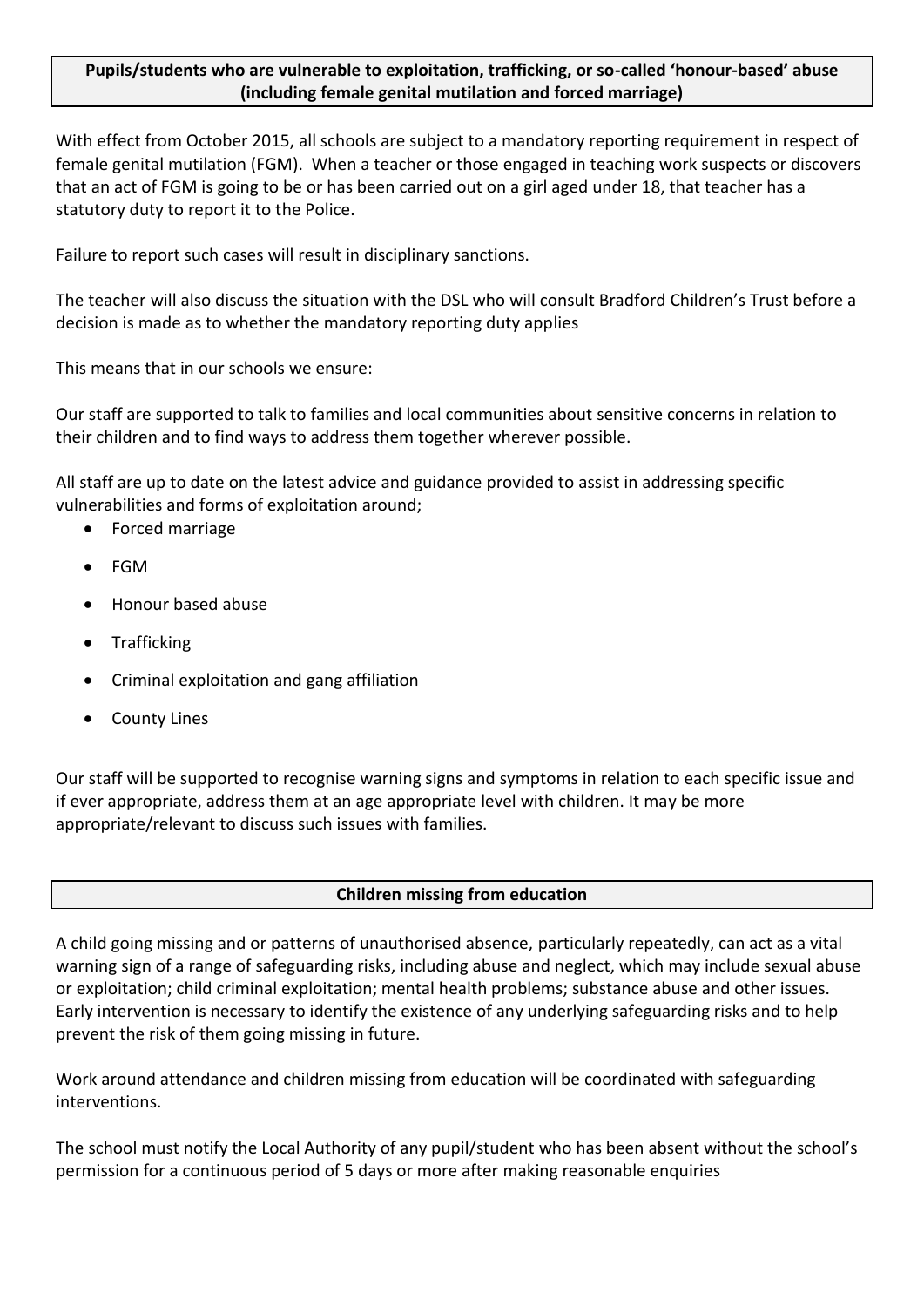The schools (regardless of designation) must also notify the Local Authority of any pupil/student who is to be deleted from the admission register under any of the prescribed regulations outlined in the Education (Pupil Registration) (England) Regulations 2016 amendments

We monitor attendance carefully and address poor or irregular attendance without delay. See attendance policy. We will always follow up with parents/carers when pupils are not at school. This means we must have at least two up to date contact numbers for parents/carers.

Staff follow the attendance policy procedures when children do not attend regularly and must report any concerns to the designated safeguarding lead.

# **Home-educated children**

Parents may choose elective home education (EHE) for their children. In some cases, EHE can mean that children are less visible to the services needed to safeguard and support them.

Where a parent has expressed their intention to remove a pupil from school for EHE, the school, in collaboration with the LA and other key professionals, will coordinate a meeting with the parent, where possible, before the final decision has been made, particularly if the pupil has SEND, is vulnerable, and/or has a social worker.

Nursery education is non-statutory, but should a parent/carer choose to take their child out of Nursery, we understand the importance of continuing to support the child and family. This is especially important if we have safeguarding concerns. Staff will always inform the DSL if a child is no longer to attend Nursery, who will advise on next steps including informing other professionals.

#### **Peer-on-peer abuse**

All staff will be aware that peer-on-peer abuse can occur between pupils of any age and gender, both inside and outside of school, as well as online. All staff will be aware of the indicators of peer-on-peer abuse, how to identify it, and how to respond to reports. All staff will also recognise that even if no cases have been reported, this is not an indicator that peer-on-peer abuse is not occurring. All staff will speak to the DSL if they have any concerns about peer-on-peer abuse.

All staff will understand the importance of challenging inappropriate behaviour between peers, and will not tolerate abuse as "banter" or "part of growing up".

Peer-on-peer abuse can be manifested in many different ways, including:

- Bullying, including cyberbullying and prejudice-based or discriminatory bullying.
- Abuse in intimate personal relationships between peers.
- Physical abuse this may include an online element which facilitates, threatens and/or encourages physical abuse.
- Sexual violence this may include an online element which facilitates, threatens and/or encourages sexual violence.
- Sexual harassment, including online sexual harassment, which may be standalone or part of a broader pattern of abuse.
- Causing someone to engage in sexual activity without consent.
- The consensual and non-consensual sharing of nude and semi-nude images and/or videos.
- Upskirting.
- Initiation- and hazing-type violence and rituals, which can include activities involving harassment, abuse or humiliation used as a way of initiating a person into a group, and may also include an online element.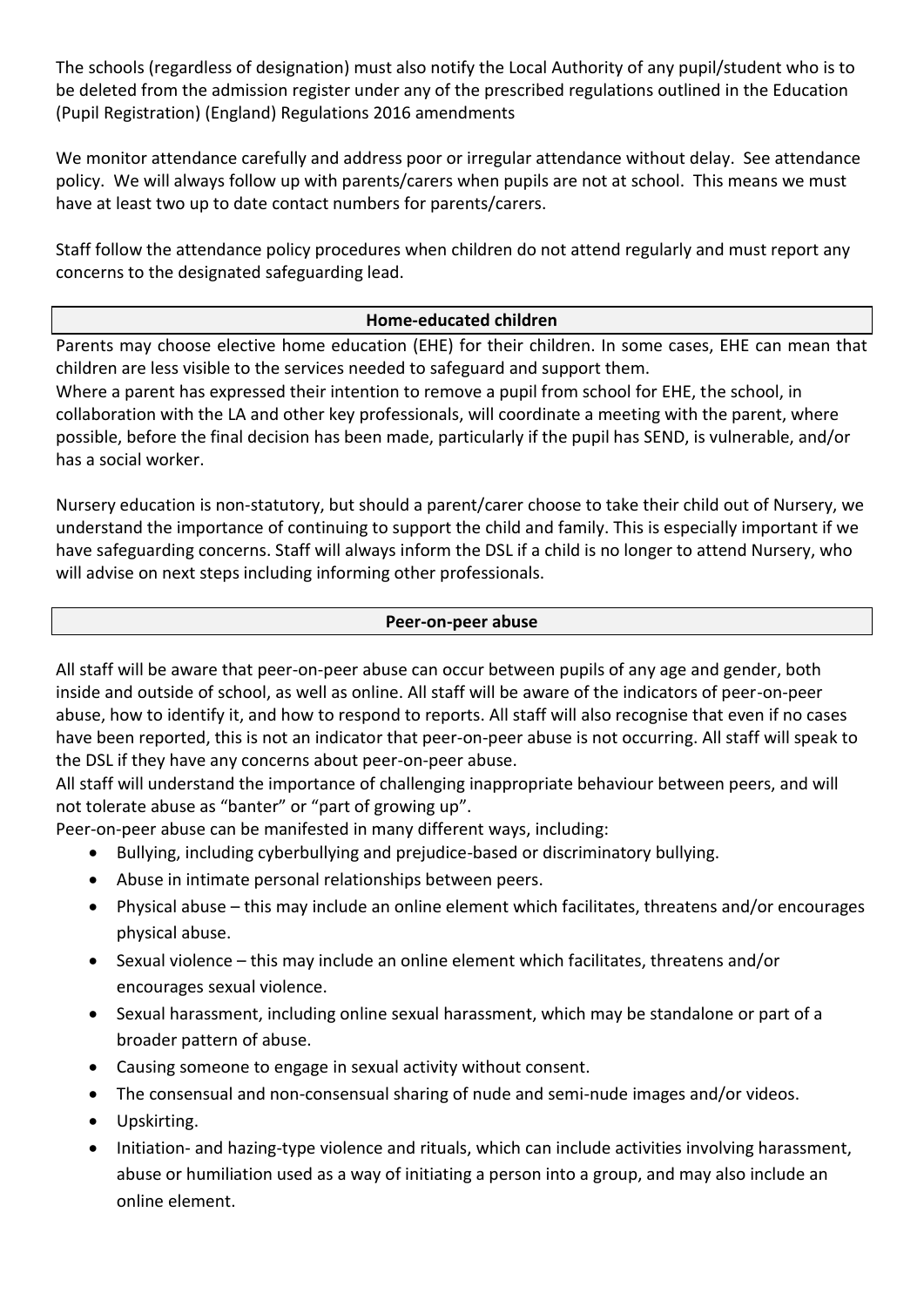Pupils will be made aware of how to raise concerns. This includes the process for reporting concerns about friends or peers. Pupils will also be reassured that they will be taken seriously, be supported, and kept safe.

We will not tolerate instances of peer on peer abuse and will not pass it off as "banter", "just having a laugh" or "part of growing up". We will recognise that "child on child abuse" can occur between and across different age ranges.

All staff will be clear as to the school's policy and procedures regarding peer-on-peer abuse and the role they have to play in preventing it and responding where they believe a child may be at risk from it. All staff will be made aware of the heightened vulnerability of pupils with SEND, who evidence suggests are more likely to be abused than their peers. Staff will not assume that possible indicators of abuse relate to the pupil's SEND and will always explore indicators further.

All staff will be made aware of the heightened vulnerability of LGBTQ+ pupils, who evidence suggests are also more likely to be targeted by their peers The school's response to sexual violence and sexual harassment between pupils of the same sex will be equally as robust as it is for incidents between children of the opposite sex.

We will follow both national and local guidance and policies to support any child subject to peer on peer abuse, including sexting (also known as youth produced sexual imagery) and gang violence.

We use our curriculum for PSED to help teach the children about how to keep themselves safe and promote positive relationships with others. Children are closely supervised within the indoor and outdoor areas to ensure their safety. Any disclosures made by children or staff in relation to peer on peer abuse will be investigated by the designated safeguarding lead.

Signs of peer on peer abuse could include:

- Bullying and cyber bullying
- Intimate abuse
- Physical abuse such as hitting, kicking, shaking, biting, hair pulling
- Sexual violence and harassment
- Sharing of nude or semi-nude images

Our children are developing skills in self-regulation and the ability to make relationships and it is important to recognise this when dealing with any incidents between children.

In cases where nudes or semi-nudes have been shared, we follow guidance given to schools by the UK council for Internet Safety – Sharing Nudes and Semi-Nudes – December 2020.

We will follow the guidance on managing reports of child-on-child sexual violence and sexual harassment in schools.

[Sexual violence and sexual harassment between children in schools and colleges](https://www.gov.uk/government/publications/sexual-violence-and-sexual-harassment-between-children-in-schools-and-colleges)' DfE Sept 21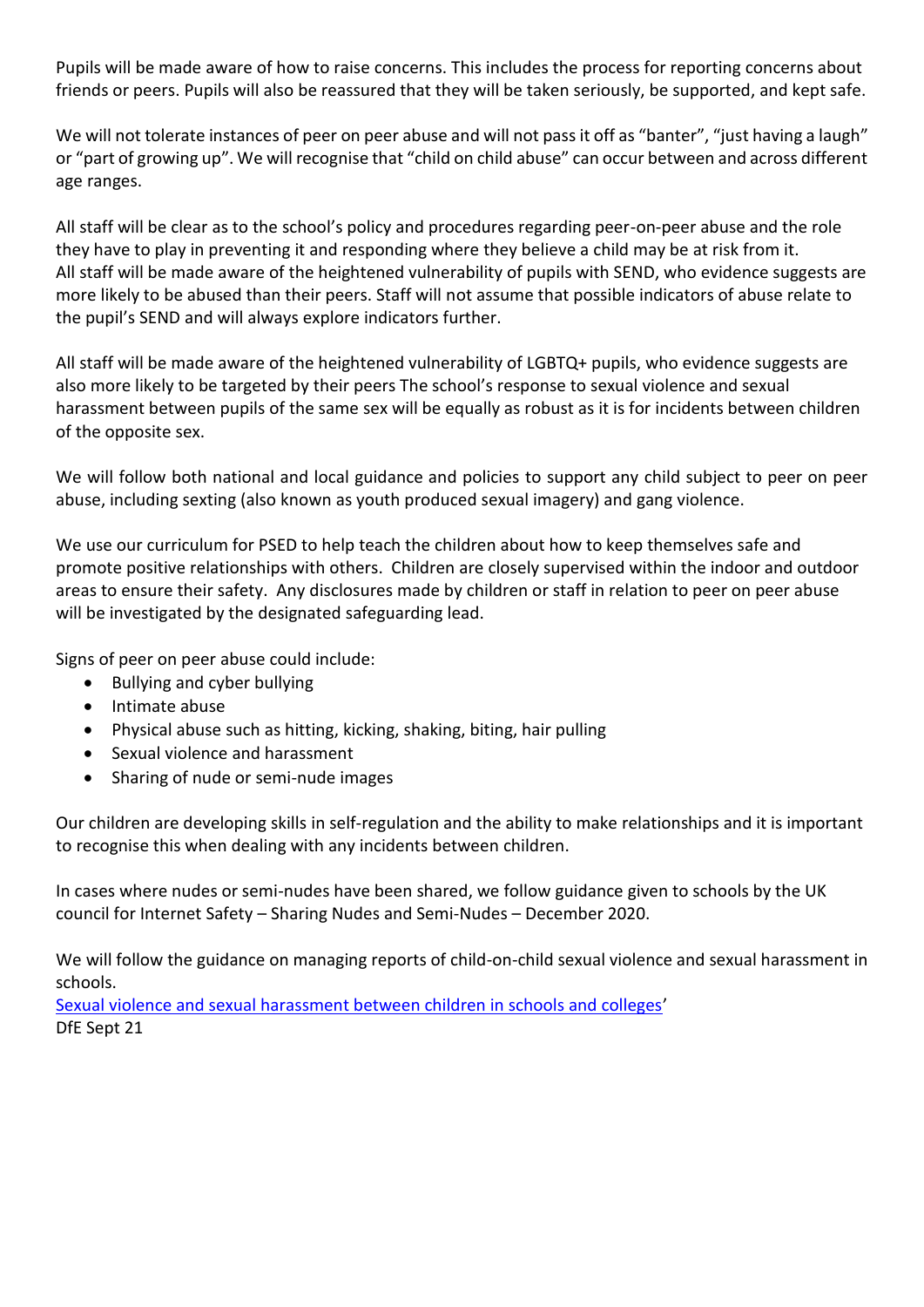# **Child Sexual Exploitation and Child Criminal Exploitation**

Both CSE (Child Sexual Exploitation) and CCE (Child Criminal Exploitation) are forms of abuse and both occur where an individual or group takes advantage of an imbalance in power to coerce, manipulate or deceive a child into sexual or criminal activity

# **[Child sexual exploitation: guide for practitioners](https://www.gov.uk/government/publications/child-sexual-exploitation-definition-and-guide-for-practitioners)**

We will notice and listen to children/young people showing signs of being drawn in to anti-social or criminal behaviour.

Be aware of and work with the Police and local organisations to disrupt as much as possible criminal exploitation activity within our schools and communities.

**Child sexual exploitation is a form of child sexual abuse.** It occurs where an individual or group takes advantage of an imbalance of power to coerce, manipulate or deceive a child or young person under the age of 18 into sexual activity in exchange for something the victim needs or wants, and/or for the financial advantage or increased status of the perpetrator or facilitator. The victim may have been sexually exploited even if the sexual activity appears consensual. Child sexual exploitation does not always involve physical contact; it can also occur through the use of technology. The Brook Traffic Light Tool is a useful guide to use when there are concerns about potential child sexual exploitation. This is available for all staff in the library section of CPOMS.

Indicators of child sexual exploitation may include:

- Acquisition of money, clothes, mobile phones or other items without plausible explanation
- Gang-association and/or isolation from peers or social networks
- Exclusion or unexplained absences from school
- Leaving home/care without explanation and persistently going missing or returning late
- Excessive receipt of texts/phone calls
- Returning home under the influence of drugs or alcohol
- Inappropriate sexualised behaviour for the child's age
- Sexually transmitted diseases
- Evidence of or suspicions of physical or sexual assault
- Relationships with controlling or significantly older individuals or groups
- Multiple callers (unknown adults or peers)
- Frequenting areas known for sex work
- Concerning use of the internet or social media
- Increasing secretiveness
- Self-harm or significant changes in emotional well-being

Potential vulnerabilities include:

- Having a prior experience of neglect, physical and/or sexual abuse
- Lack of a stable/safe home environment, now or in the past
- Recent bereavement or loss
- Social isolation or social difficulties
- Absence of a safe environment to explore sexuality
- **•** Economic vulnerability
- Homelessness or insecure accommodation status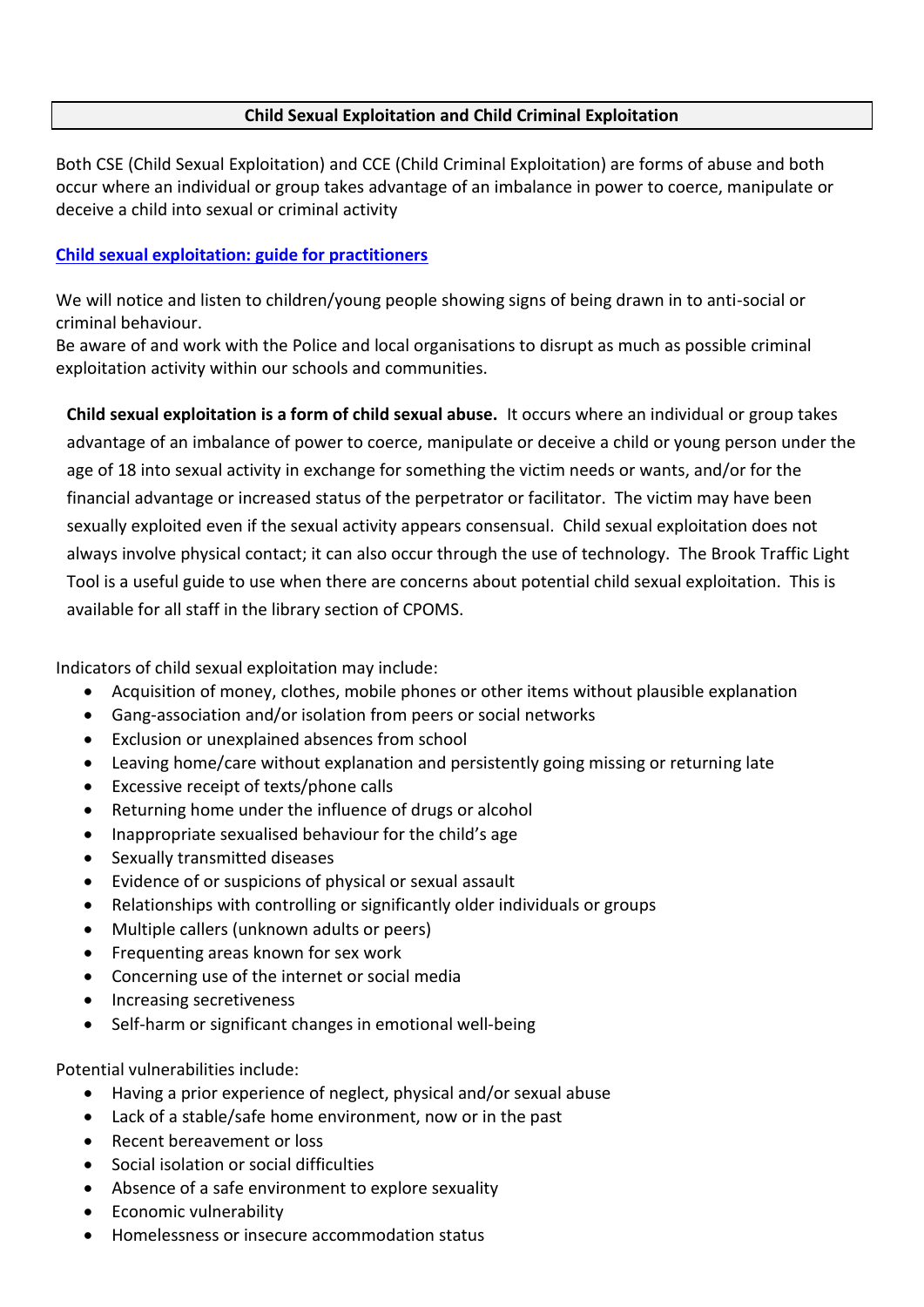- Connections with other children and young people who are being sexually exploited
- Family members or other connections involved in adult sex work
- Having a physical or learning disability
- Being in care
- Sexual identity

Sexual violence and sexual harassment can occur between two children of any age and sex. It can also occur online. It can also occur through a group of children sexually assaulting or sexually harassing a single child or group of children. Children who are victims of sexual violence and sexual harassment will likely find the experience stressful and distressing. This will, in all likelihood, adversely affect their educational attainment and will be exacerbated if the alleged perpetrator(s) attends the same school or college. Sexual violence and sexual harassment exist on a continuum and may overlap, they can occur online and face to face (both physically and verbally) and are never acceptable.

It is essential that all victims are reassured that they are being taken seriously and that they will be supported and kept safe. A victim should never be given the impression that they are creating a problem by reporting sexual violence or sexual harassment. Nor should a victim ever be made to feel ashamed for making a report.

We recognise the impact of sexual violence and the fact children can, and sometimes do, abuse their peers in this way. When referring to sexual violence this policy is referring to sexual offences under the Sexual Offences Act 2003 as described below:

#### **Involving parents/carers**

In general, we will discuss any safeguarding or child protection concerns with parents/carers before approaching other schools or agencies and will seek their consent to making a referral. Appropriate staff will approach parents/carers after consultation with the DSL.

However, there may be occasions when the schools will contact another schools or agency before informing parents/carers because it considers that contacting them may increase the risk of significant harm to the child.

Parents/carers will be informed about our Safeguarding & Child Protection Policy and procedures through information at admission and via the schools websites.

#### **Multi-agency work**

We work in partnership with other agencies to promote the best interests of our children and keep them as a top priority in all decisions and actions that affect them. Our schools will, where necessary, liaise with these agencies to implement or contribute to an Early Help Assessment. Initial enquiries will be made by the DSL to Children's Initial Contact Point – 01274 435600 who will, from the information obtained, ensure they are directed appropriately. Where the child already has a social worker or family support worker, concerns around escalation of risks must be reported immediately to the social/ family support worker, or in their absence, to their team manager.

When invited the DSL will participate in a MASH (Multi Agency Safeguarding Hub) strategy meeting, usually by conference phone, adding schools-held data and intelligence to the discussion so that the best interests of the child are met.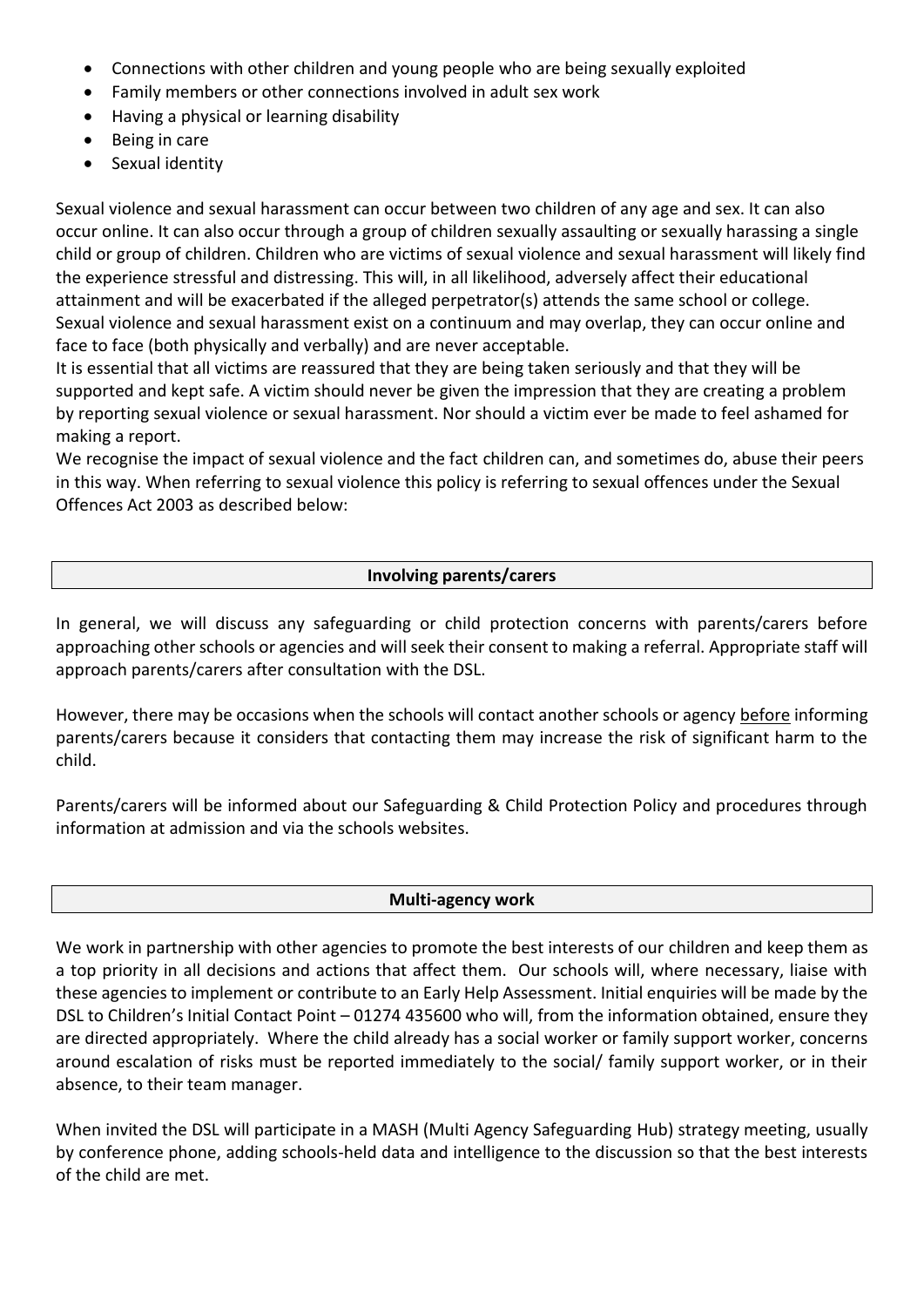We will co-operate with any child protection enquiries conducted by the Bradford Safeguarding Partnership and the schools will ensure representation at appropriate inter-agency meetings such as Team Around the Family, Child in Need, Initial and Review Child Protection Conferences, and Core Group meetings.

We will provide reports as required for these meetings. If the school is unable to attend, a written report will be sent and shared with the lead professional at least 24 hours prior to the meeting.

Where a pupil/student is subject to an inter-agency Child Protection Plan or a multi-agency risk assessment conference (MARAC) meeting, the schools will contribute to the preparation, implementation and review of the plan as appropriate.

#### **Our role in supporting children**

Our school staff will offer appropriate support to individual children who have experienced abuse, who have abused others (peer on peer abuse) or who act as Young Carers in their home situation.

An Early Help Plan will be devised, implemented and reviewed regularly for these children. This plan will detail areas of support, who will be involved, and the child's wishes and feelings. A copy of the plan will be kept in the child's safeguarding record.

Children and young people who abuse others will be responded to in a way that meets their needs as well as protecting others within the schools community through a multi-agency risk assessment. Within our schools we will ensure that the needs of children and young people who abuse others will be considered separately from the needs of their victims.

We will ensure the schools works in partnership with parents/ carers and other agencies as appropriate.

# **Responding to an allegation about a member of staff**

See also Bradford Safeguarding Partnership procedures on **[allegations against persons who work with](https://saferbradford.co.uk/resources/childrens/allegations-management-and-safer-recruitment/?zoom_highlight=LADO)  [children](https://saferbradford.co.uk/resources/childrens/allegations-management-and-safer-recruitment/?zoom_highlight=LADO)**

This procedure must be used in any case in which it is alleged that a member of staff, governor, visiting professional or volunteer has:

- Behaved in a way that has harmed a child or may have harmed a child.
- Possibly committed a criminal offence against or related to a child.
- Behaved in a way that indicates s/he may not be suitable to work with children.
- Behaved towards a child or children in a way that indicated s/he may pose a risk of harm to children.

Although it is an uncomfortable thought, it needs to be acknowledged that there is the potential for staff in schools to abuse children. In our schools we also recognise that concerns may be apparent before an allegation is made.

All staff working within our organisation must report any potential safeguarding concerns about an individual's behaviour towards children and young people immediately.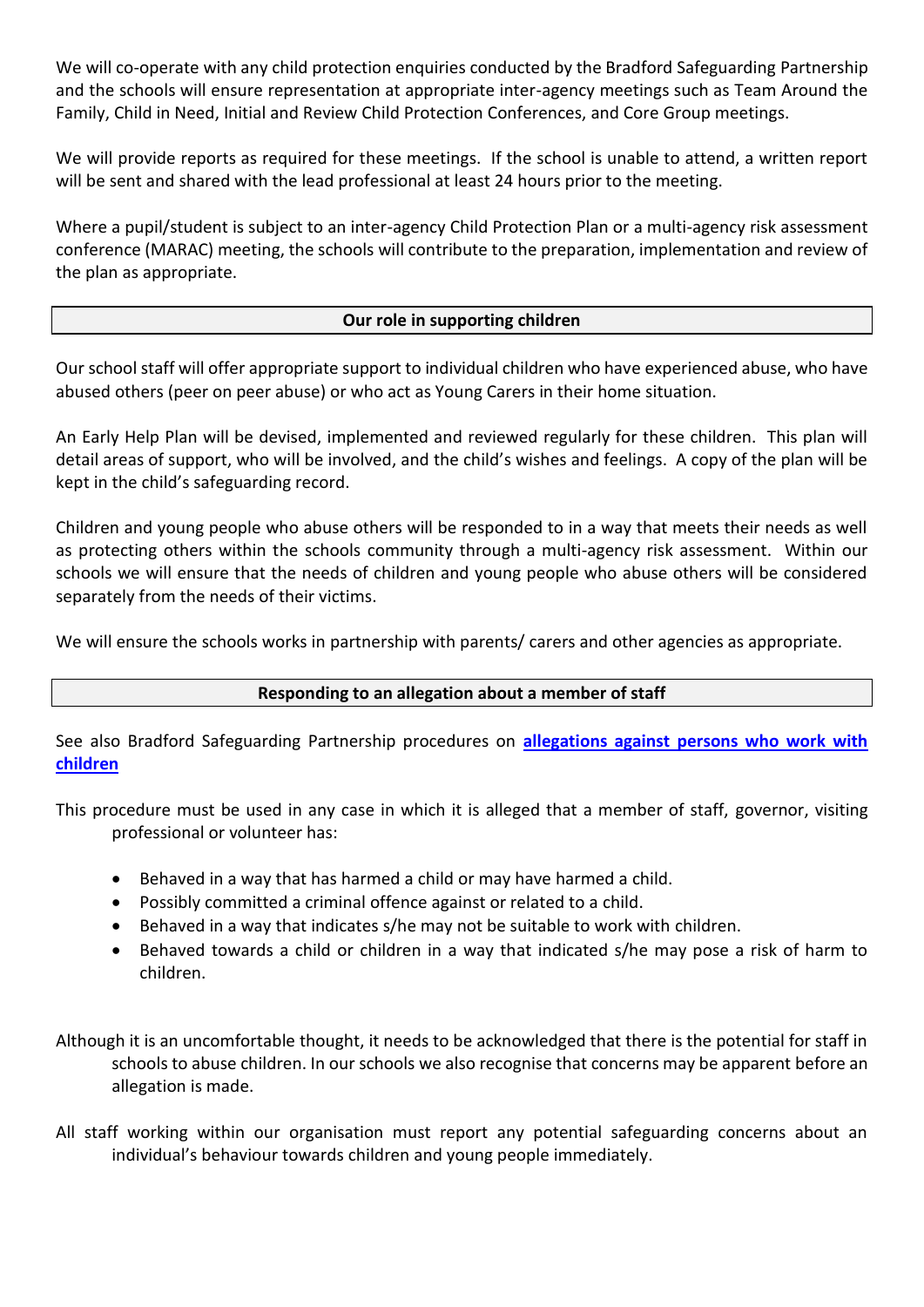If the concern relates to the Headteacher it must be reported immediately to the Chair of Governors, who will liaise with the Bradford Local Authority Designated Officer (LADO) and they will decide on any action required.

Allegations will be reported to the Local Authority Designated officer without delay. Before contacting LADO, the Headteacher will conduct basic enquiries to establish the facts, but being careful not to jeopardise any future police investigation. The LADO will ensure an appropriate investigation is carried out and who will complete the investigation. This could be the police, children's social care, the school, or a combination of these.

# **Scope**

The following procedures apply to situations:

- a) Where there are suspicions or allegations of abuse by a person who works with children in either a paid or unpaid capacity i.e. any employee, foster carer, child minder or volunteer.
- b) When it is discovered that an individual known to have been involved previously in child abuse, is or has been working with children, and
- c) When the allegation or suspicion arises in connection with the individual's work, her/his own children or in relation to other children.

Compliance with these procedures should ensure that where allegations of abuse are made or where there is reasonable suspicion, organisational responses are prompt, thorough, independent and proportionate to the issue of concern.

# Required Response within Educational Establishments or against other education staff

All concerns/ allegations of abuse by a member school staff, including temporary staff, should be reported to the head teacher.

If the allegation is against any staff working with children under 3 then Ofsted should be informed

# Allegations against Agency Staff

Allegations against agency staff should be dealt with by compliance with the procedures in this section. Following receipt of legal advice with respect to confidentiality and preservation of integrity of the enquiry, the employing agency must be informed of the allegation and the outcome of the enquiry.

# Allegations against Volunteers

Allegations against volunteers should be dealt with in a manner which is consistent with the principles and procedures contained in this section, as far as possible. The organisation using the volunteer should (following receipt of legal advice with respect to confidentiality and preservation of integrity of the enquiry) be informed of the allegation and the outcome of the enquiry.

# Allegations against Children

Allegations against children should also be reported, in the Early Years this might include unsafe behaviour and bullying or harassment /peer on peer abuse.

# **Outcomes**

These should be reported and judged under the following headings

- substantiated
- malicious
- false and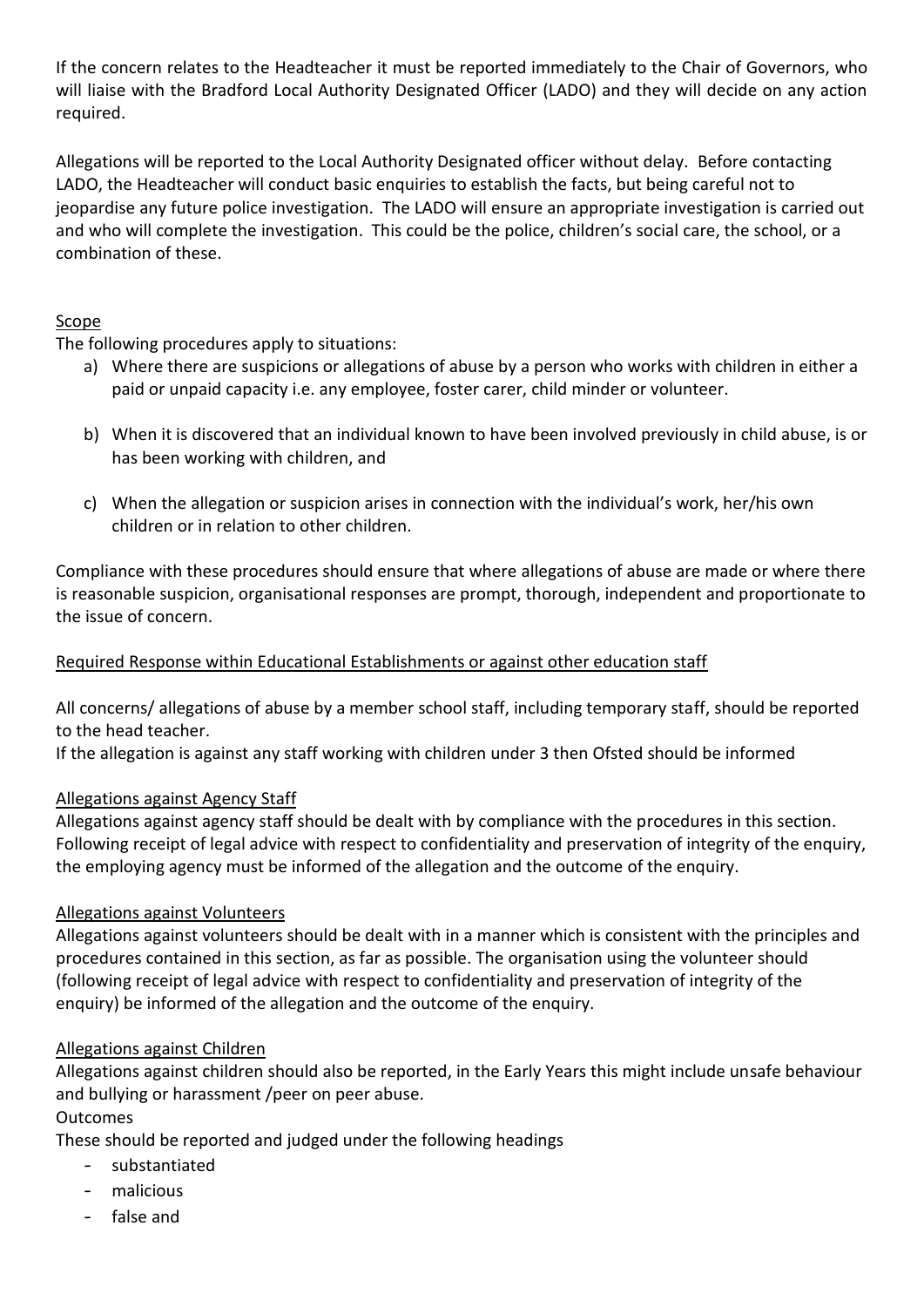unsubstantiated

A further outcome may be 'unfounded' where there is no proper evidence or basis to support allegation.

Reporting Arrangements School Staff; LADO City of Bradford Metropolitan District Council Margaret McMillan Tower Princes Way BRADFORD BD1 1NN Tel 01274 435600

Childcare Staff (currently Midland Road only) Ofsted Piccadilly Gate Store Street Manchester M1 2WD **Tel 0300 123 1231**  Email enquiries@ofsted.gov.uk

Where there are concerns about the way safeguarding is carried out in school, staff should refer to the Whistleblowing Policy.

**Low Level Concerns about staff behaviour**

Any concerns about the conduct of other adults in the school should be taken to the Headteacher. Concerns about the Headteacher should be reported to the chair of governors.

We recognise that adults working in school may harm children. This includes volunteers, governors, supply teachers, and agency staff.

Concerns may be graded as low-level if the they do not meet the criteria for an allegation as set out below, and the person has acted in a way that is inconsistent with the staff code of conduct, including inappropriate conduct outside of work. Examples of this include:

- Being over friendly with children
- **•** Having favourites
- Taking photographs of children on their mobile phone
- Engaging with a child on a one to one basis in a secluded area or behind a closed door, when not conducting intimate care procedures as part of the routine care of the child.
- Using inappropriate sexualised, intimidating or offensive language.

The Headteacher will decide whether a concern is an allegation or a low-level concern. The term low-level concern does not mean that it is insignificant. It means that the behaviour does not meet the threshold for referral to the Local Authority Designated Officer (LADO). The concern will be considered to be an allegation if the person has:

- Behaved in a way that has harmed a child or may have harmed a child
- Committed a criminal offence against or related to a child
- Behaved towards a child or children in a way that indicates they may pose a risk of harm to children
- Behaved in a way that indicates they may not be suitable to work with children. This includes behaviour outside the school.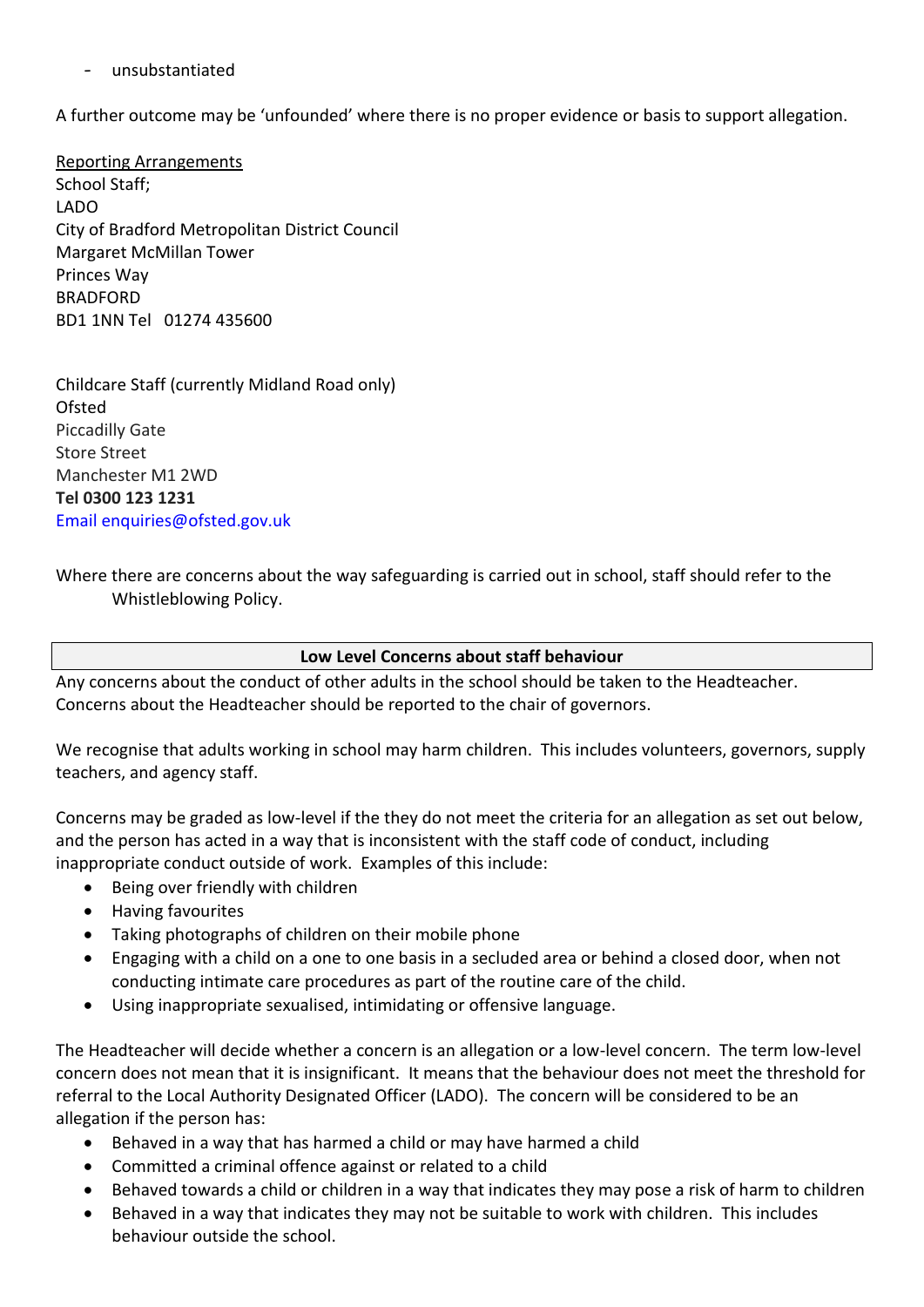If the concern has been raised by a third party, the Headteacher will collect evidence by speaking directly to the person who raised the concern, unless done so anonymously. They will also speak to the individual involved and any witnesses.

Concerns about supply staff and contractors will be notified to their employers, so that any potential patterns of behaviour can be identified.

We encourage staff to self-refer, where, for example, they have found themselves in a situation which could be misinterpreted, might appear compromising to others, or on reflection, they believe they have behaved in such a way that they consider falls below the expected professional standards.

Low-level concerns will be recorded on an incident form. Details will include the name of the individual sharing concerns, the details of the concern and the context in which the concern arose along with any actions taken. Records will be kept confidential and held securely in line with the Data Protection Act 2018. The information will kept until such time as the employee leaves the school's employment. Records will be reviewed so that repeating patterns of behaviour are identified. If a concerning pattern id identified and this now meets the criteria for an allegation, then the matter will be referred to the LADO.

The review of records may mean that there are wider cultural issues within the school that enabled the behaviour to occur. This may mean policies are reviewed or revised or extra training provided to minimise the risk of these behaviours happening again.

# **SUPPORTING PUPILS AT RISK**

Our school recognises that children who are abused or who witness violence may find it difficult to develop a sense of self-worth and to view the world in a positive way. The school may be the only stable, secure and predictable element in the lives of children at risk. Whilst at school, their behaviour may be challenging and defiant. It is also recognised that some children who have experienced abuse may in turn abuse others. This requires a considered, sensitive approach in order that the child can receive appropriate help and support.

We also recognise that Looked After Children, or children with a designated social worker, are particularly vulnerable and will therefore ensure all arrangements mitigate against these risks. We will take account of any educational barriers, attendance, behaviour and mental health when setting out any plans for these children.

Children with special educational needs and/or disabilities, or certain health conditions, can face additional safeguarding challenges. These can include assumptions that changes in behaviour or mood are related to the child's need or condition, rather than considering safeguarding. Children with SEND may be more prone to peer isolation or bullying and may be severely impacted by these factors, without outwardly showing any signs. Some children may not be able to communicate their concerns or worries. This school will endeavour to support pupils through:

The curriculum to encourage self-esteem and self-motivation.

Ensuring that child protection is included in the curriculum to help children recognise when they don't feel safe and to identify who they should tell.

Ensuring that children are taught about how to keep themselves safe online, through various teaching and learning opportunities, as part of the broad and balanced curriculum. Information will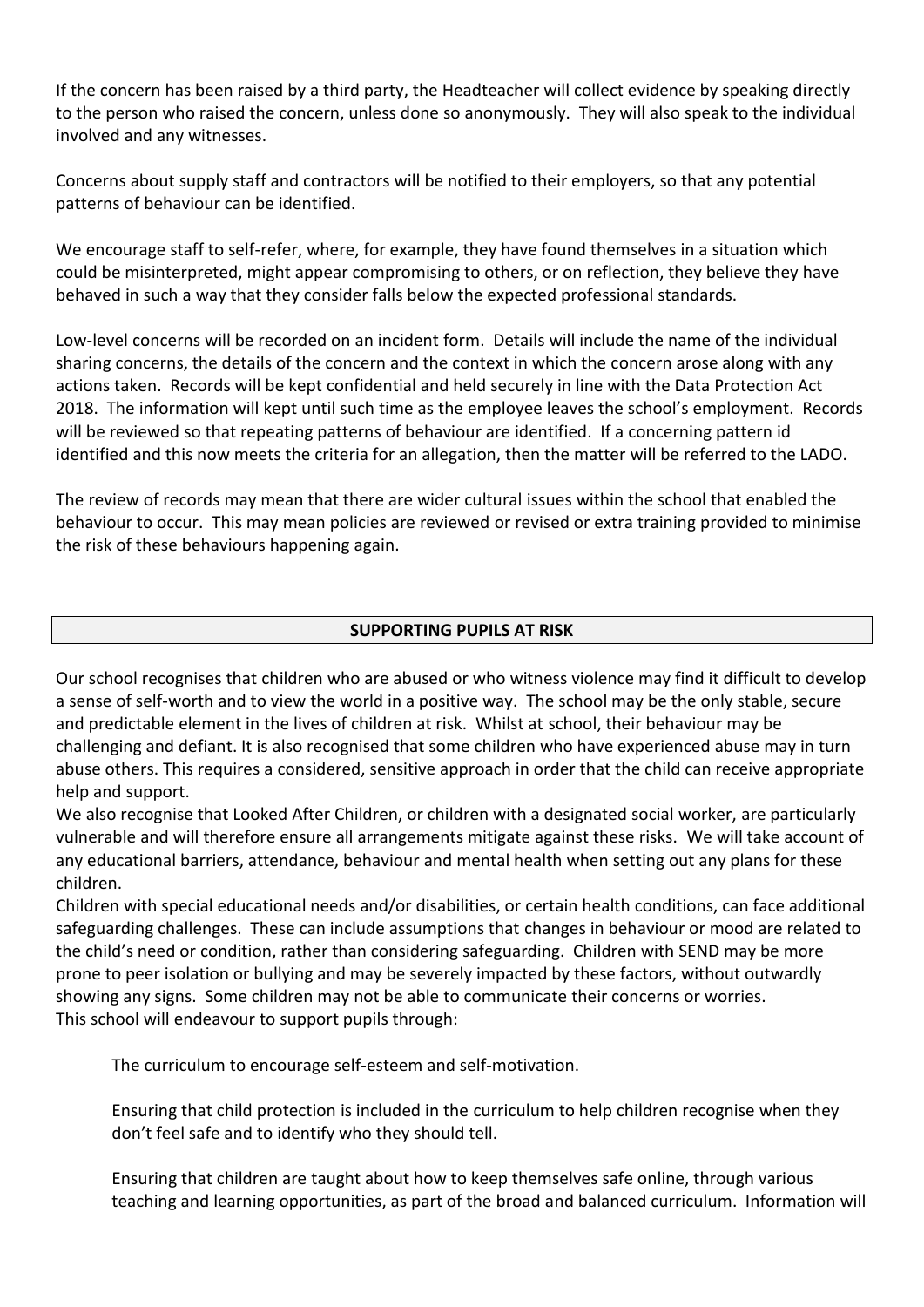also be provided to parents, to support keeping children safe in the home environment when online.

The school ethos which promotes a positive, supportive and secure environment and which gives all children and adults a sense of being respected and valued.

To ensure the well-being of children is supported and monitored and that changes in well-being are investigated.

To ensure that any support for communication is in place for children with SEND.

The implementation of school behaviour management policies (required under the Code of Practice, 1993 Education Act).

A consistent approach, which recognises and separates the cause of behaviour from that which the child displays. This is vital to ensure that all children are supported within the school setting. Regular liaison with other professionals and agencies that support the pupils and their families.

A commitment to develop productive, supportive relationships with parents & carers.

To inform the local authority of any children in private fostering arrangements. Any school staff that become aware of private fostering arrangements with any of the children on roll must inform the designated safeguarding lead. The DSL will speak to the family of the child to check they are aware of the duty to inform the local authority. On admission to school we will take steps to verify the relationships of the adults to the child who is being registered.

The development and support of a responsive and knowledgeable staff group, trained to respond appropriately in child protection situations.

Aire Valley Nursery Schools Federation recognises that a number of other policies and procedures developed and operated by school form part of the wider agenda of Safeguarding and Promoting Children's Welfare and this policy should be read and understood in conjunction with the policies listed below:

#### These are

- 2 Steps
- Child protection referral flow chart
- CP Form 1 staff report
- Personal Education Plans
- Uncollected and lost children
- Safer working practices
- Whistle Blowing Policy
- Guidelines on recognising abuse
- Health and safety policy
- Procedures for assessing risk
- Safer recruitment
- Induction and Code of conduct for staff
- Equality Policy
- Behaviour Policy
- Prevent guidance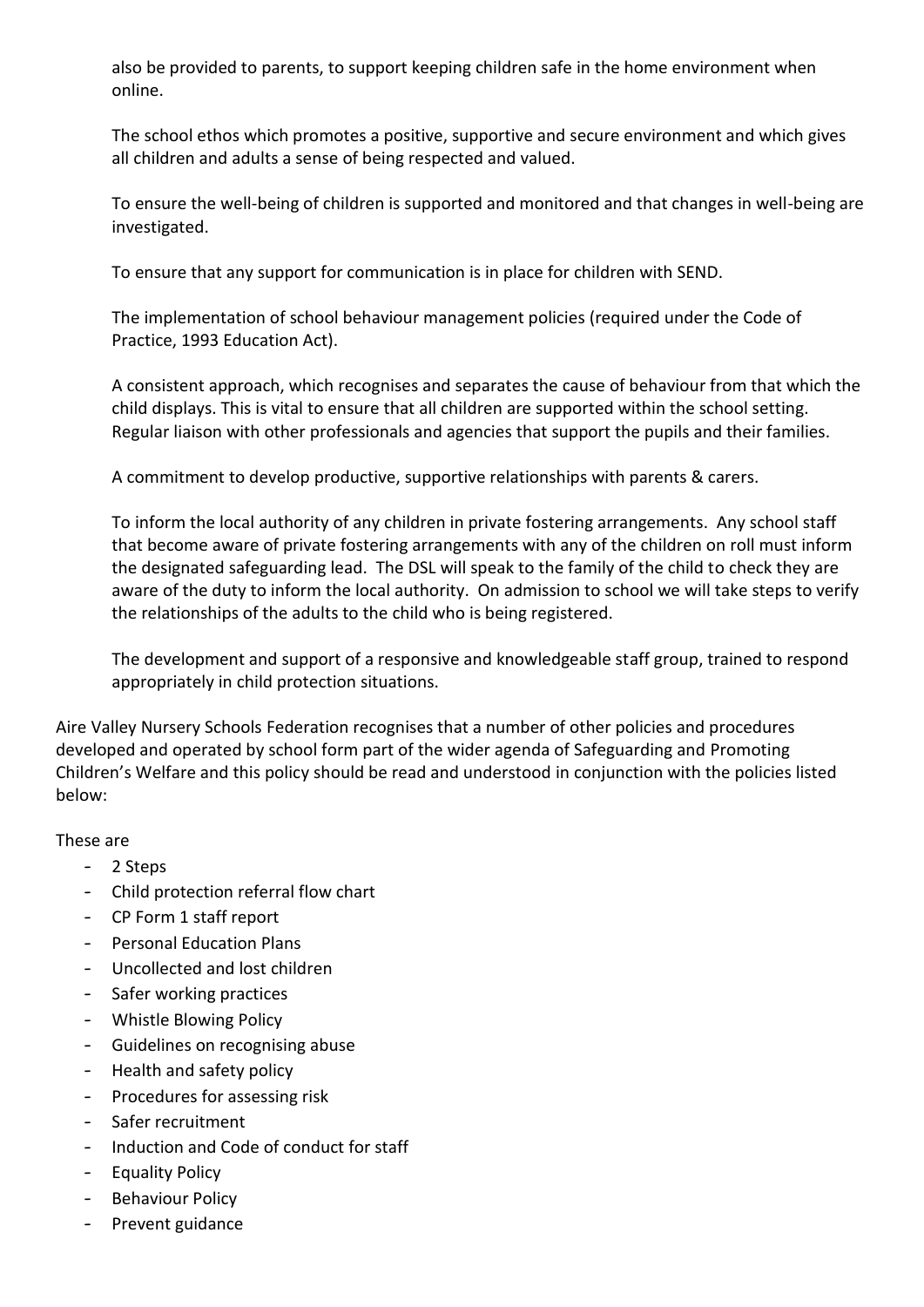We recognise that, statistically, children with behavioural difficulties and disabilities are most vulnerable to abuse. School staff who work, in any capacity, with children with profound and multiple disabilities, sensory impairment and/or emotional and behaviour problems will need to be particularly sensitive to signs of abuse.

It must also be stressed that in a home environment where there is domestic violence, drug or alcohol abuse, children may also be vulnerable and in need of support or protection.

# **Children in specific circumstances**

#### **Private Fostering**

Many adults find themselves looking after someone else's child without realising that they may be involved in private fostering. A private fostering arrangement is one that is made privately (that is to say without the involvement of Bradford Children's Services) for the care of a child under the age of 16 (under 18, if disabled) by someone other than a parent or immediate relative. If the arrangement is to last, or has lasted, for 28 days or more, it is categorised as private fostering.

The Children Act 1989 defines an immediate relative as a grandparent, brother, sister, uncle or aunt (whether of full blood or half blood or by marriage or civil partnership), or a step parent.

People become involved in private fostering for all kinds of reasons. Examples of private fostering include:

- Children/young people who need alternative care because of parental illness;
- Children/young people whose parents cannot care for them because their work or study involves long or antisocial hours;
- Children/young people sent from abroad to stay with another family, usually to improve their educational opportunities;
- Unaccompanied asylum seeking and refugee children/young people;
- Teenagers who stay with friends (or other non-relatives) because they have fallen out with their parents;
- Children/young people staying with families while attending a school away from their home area.

There is a mandatory duty on the schools to inform Bradford Council's Children's Services of a private fostering arrangement - this is done by contacting Children's Initial Contact Point – 01274 435600. For more information, see **[Private Fostering](https://www.bradford.gov.uk/children-young-people-and-families/private-fostering/private-fostering/#:~:text=If%20you%20know%20that%20you,is%20made%20in%20an%20emergency.)**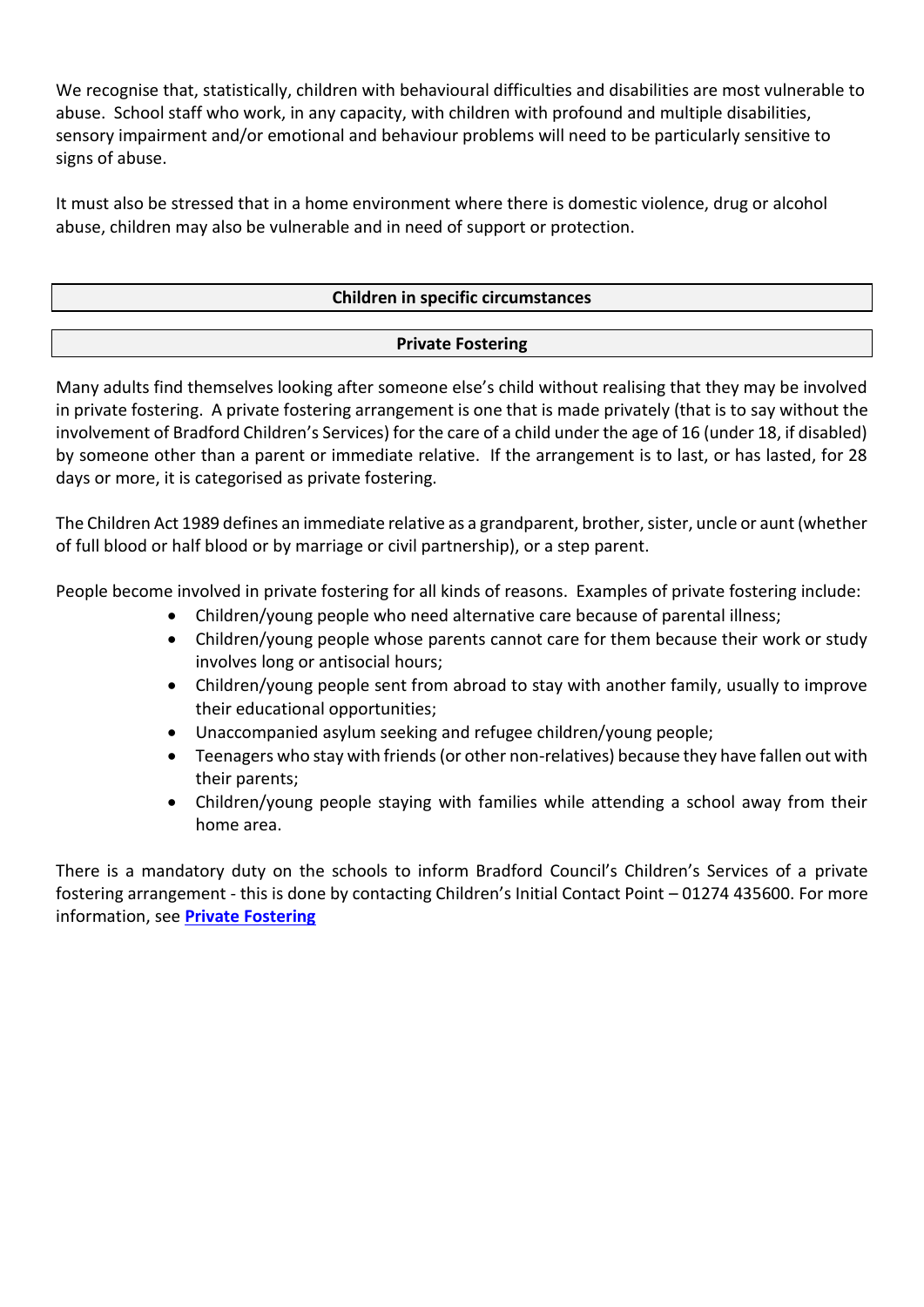#### **Links to additional information about safeguarding issues and forms of abuse**

Staff who work directly with children/young people and their leadership team should refer to this information

Guidance on children in specific circumstances can be found in Annex B of KCSIE 21, and additional resources as listed below:

| <b>Issue</b>    | <b>Guidance</b>                                               | <b>Source</b>            |
|-----------------|---------------------------------------------------------------|--------------------------|
| Abuse           | https://westyorkscb.proceduresonline.com/p_rec_sig_harm.html  | <b>West Yorkshire</b>    |
|                 | ?zoom_highlight=Abuse#1.-the-definition-of-significant-harm   | Safeguarding             |
|                 |                                                               | Children                 |
|                 |                                                               | Procedures               |
| <b>Bullying</b> | https://westyorkscb.proceduresonline.com/p_bullying.html?zoo  | <b>West Yorkshire</b>    |
|                 | m_highlight=Bullying                                          | Safeguarding             |
|                 |                                                               | Children                 |
|                 |                                                               | Procedures               |
| Children and    | https://www.gov.uk/government/publications/young-witness-     | MoJ advice               |
| the Courts      | booklet-for-5-to-11-year-olds                                 |                          |
|                 |                                                               |                          |
|                 | https://www.gov.uk/government/publications/young-witness-     |                          |
|                 | booklet-for-12-to-17-year-olds                                |                          |
| Missing from    | https://westyorkscb.proceduresonline.com/p child miss edu.ht  | <b>West Yorkshire</b>    |
| Education,      | ml?zoom_highlight=children+missing+education                  | Safeguarding             |
| Home or Care    |                                                               | Children                 |
|                 |                                                               | Procedures               |
| Family          | https://www.nicco.org.uk/                                     | Barnardo's in            |
| Members in      |                                                               | partnership with         |
| Prison          |                                                               | Her Majesty's            |
|                 |                                                               | Prison and               |
|                 |                                                               | <b>Probation Service</b> |
|                 |                                                               | (HMPPS)                  |
| Drugs           | https://westyorkscb.proceduresonline.com/p_chil_drug_mis_par. | <b>West Yorkshire</b>    |
|                 | html?zoom_highlight=Drugs                                     | Safeguarding             |
|                 |                                                               | Children                 |
|                 |                                                               | Procedures               |
|                 |                                                               |                          |
|                 | https://www.bradford.gov.uk/children-young-people-and-        | <b>Bradford Council</b>  |
|                 | families/get-advice-and-support/drugs-and-alcohol/            |                          |
|                 |                                                               | Child line/Drugs         |
|                 |                                                               |                          |
|                 | https://www.childline.org.uk/info-advice/you-your-body/drugs- |                          |
|                 | alcohol-smoking/drugs/                                        |                          |
| Domestic Abuse  | https://westyorkscb.proceduresonline.com/p_dom_viol.html?zoo  | <b>West Yorkshire</b>    |
|                 | m_highlight=domestic+abuse                                    | Safeguarding             |
|                 |                                                               | Children                 |
|                 |                                                               | Procedures               |
|                 |                                                               |                          |
|                 | https://www.bradford.gov.uk/your-community/domestic-          | <b>Bradford Council</b>  |
|                 | abuse/domestic-and-sexual-abuse/                              |                          |
|                 |                                                               |                          |
| Child           | https://westyorkscb.proceduresonline.com/p_sg_ch_and_yp.htm   | <b>West Yorkshire</b>    |
| Exploitation    | l?zoom_highlight=child+exploitation                           | Safeguarding             |
|                 |                                                               | Children                 |
|                 |                                                               | Procedures               |
|                 |                                                               |                          |
|                 | https://www.bradford.gov.uk/children-young-people-and-        | <b>Bradford</b>          |
|                 | families/get-advice-and-support/child-sexual-exploitation/    | Council                  |
|                 |                                                               |                          |
|                 |                                                               | <b>NSPCC</b>             |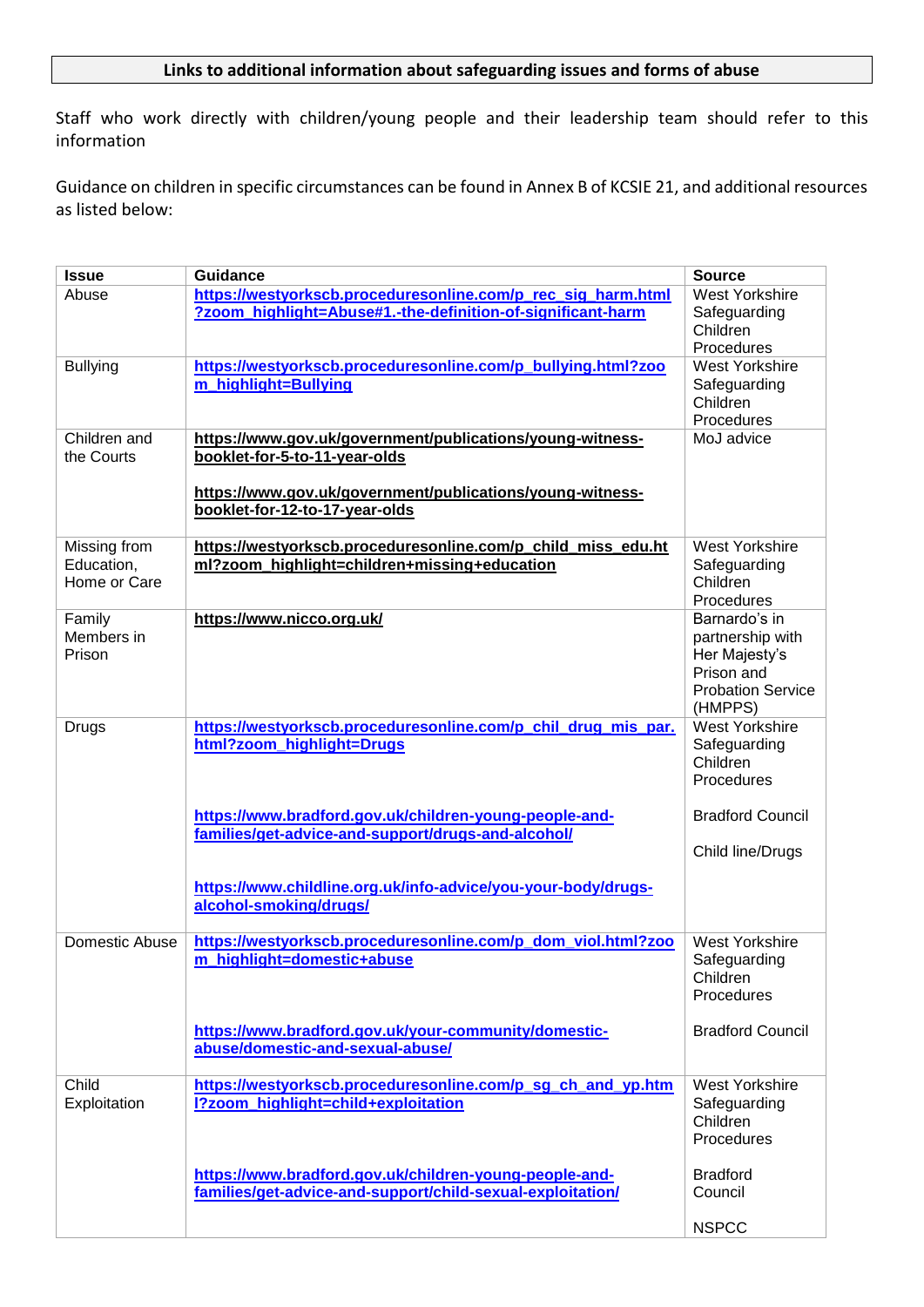| <b>Issue</b>        | <b>Guidance</b>                                                                                  | <b>Source</b>                |
|---------------------|--------------------------------------------------------------------------------------------------|------------------------------|
|                     | https://www.nspcc.org.uk/what-is-child-abuse/types-of-<br>abuse/child-sexual-exploitation/       | Child Sexual and<br>Criminal |
|                     | https://www.nspcc.org.uk/what-is-child-abuse/types-of-                                           | Exploitation                 |
|                     | abuse/gangs-criminal-exploitation/                                                               |                              |
|                     |                                                                                                  |                              |
| <b>Homelessness</b> | https://www.gov.uk/government/publications/homelessness-                                         | <b>HCLG</b>                  |
|                     | reduction-bill-policy-factsheets                                                                 |                              |
|                     | https://www.bradford.gov.uk/housing/help-with-housing-and-                                       | <b>Bradford Council</b>      |
|                     | homelessness/how-to-get-help-if-you-are-homeless/                                                |                              |
| Health              | https://www.nspcc.org.uk/keeping-children-safe/childrens-                                        | <b>NSPCC</b>                 |
| & Wellbeing         | mental-health/                                                                                   | Children's Mental<br>Health  |
|                     | https://www.bradford.gov.uk/your-community/welcome-to-                                           | <b>Bradford Council</b>      |
|                     | bradford/health/                                                                                 |                              |
|                     | https://www.bdct.nhs.uk/services/child-adolescent-mental-                                        | <b>CAMHS Bradford</b>        |
|                     | health-camhs/                                                                                    |                              |
| Online              | https://www.internetmatters.org/advice/0-5/                                                      | <b>Internet Matters</b>      |
|                     | https://www.childnet.com/resources/keeping-under-fives-safe-<br>online                           | Childnet                     |
|                     |                                                                                                  |                              |
|                     | <b>Teaching online safety in schools</b>                                                         | <b>DfE</b>                   |
| Private             | https://www.bradford.gov.uk/children-young-people-and-                                           | <b>Bradford Council</b>      |
| Fostering           | families/private-fostering/private-<br>fostering/#:~:text=lf%20you%20know%20that%20you,is%20made |                              |
|                     | %20in%20an%20emergency                                                                           |                              |
| Radicalisation      | https://westyorkscb.proceduresonline.com/p_violent_extreme.ht                                    | <b>West Yorkshire</b>        |
|                     | ml?zoom highlight=radicalisation                                                                 | Safeguarding<br>Children     |
|                     |                                                                                                  | Procedures                   |
|                     |                                                                                                  |                              |
|                     | https://www.gov.uk/government/publications/prevent-duty-<br>guidance                             | GOV.UK                       |
|                     |                                                                                                  |                              |
| Violence            | https://westyorkscb.proceduresonline.com/p_honour_based_violence.                                | <b>West Yorkshire</b>        |
|                     | html?zoom_highlight=honor+based+violence                                                         | Safeguarding<br>Children     |
|                     | https://westyorkscb.proceduresonline.com/p sq child affect gang a                                | Procedures                   |
|                     | ct.html?zoom_highlight=gangs+violence                                                            |                              |
|                     | https://www.gov.uk/government/policies/violence-against-                                         | GOV.UK                       |
|                     | women-and-girls                                                                                  |                              |
|                     | https://www.childline.org.uk/info-advice/bullying-abuse-                                         | Childline                    |
|                     | safety/abuse-safety/physical-abuse/                                                              |                              |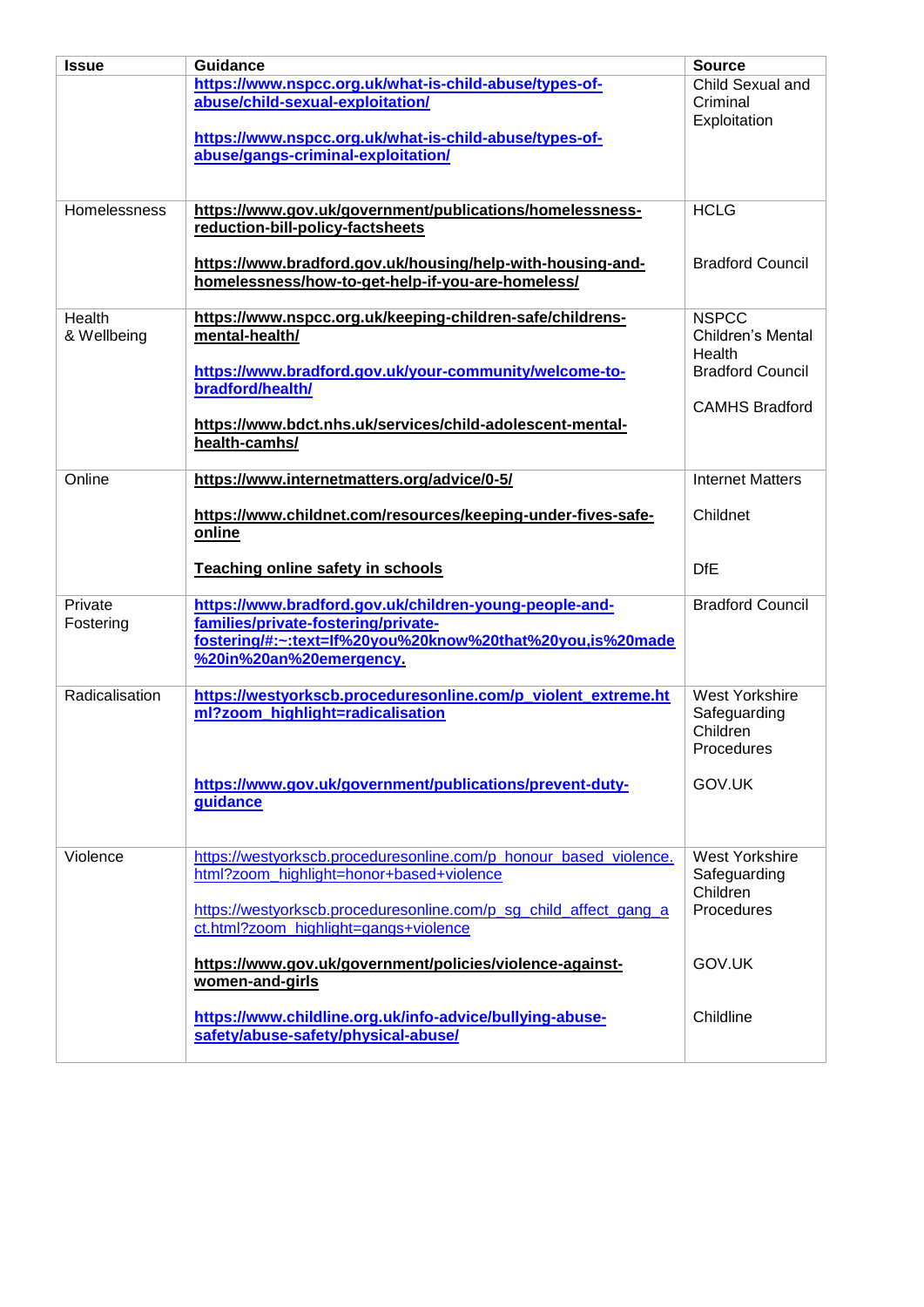# **Appendix 1**

# **Definitions and indicators of abuse**

# **1. Neglect**

Neglect is the persistent failure to meet a child's basic physical and/or psychological needs, likely to result in the serious impairment of the child's health or development. Neglect may occur during pregnancy as a result maternal substance abuse. Once a child is born, neglect may involve a parent or carer failing to:

- Provide adequate food, clothing and shelter (including exclusion from home or abandonment);
- Protect a child from physical and emotional harm or danger;
- Ensure adequate supervision (including the use of inadequate care-givers); or
- Ensure access to appropriate medical care or treatment.

It may also include neglect of, or unresponsiveness to, a child's basic emotional needs.

The following may be indicators of neglect (this is not designed to be used as a checklist):

- Constant hunger
- Stealing, scavenging and/or hoarding food
- Frequent tiredness or listlessness
- Frequently dirty or unkempt
- Often poorly or inappropriately clad for the weather
- Poor schools attendance or often late for schools
- Poor concentration
- Affection or attention seeking behaviour
- Illnesses or injuries that are left untreated
- Failure to achieve developmental milestones, for example growth, weight
- Failure to develop intellectually or socially
- Responsibility for activity that is not age appropriate such as cooking, ironing, caring for siblings
- The child is regularly not collected or received from schools
- The child is left at home alone or with inappropriate carers

# **2. Physical abuse**

Physical abuse may involve hitting, shaking, throwing, poisoning, burning or scalding, drowning, suffocating or otherwise causing physical harm to a child. Physical harm may also be caused when a parent or carer fabricates the symptoms of, or deliberately induces, illness in a child.

The following may be indicators of physical abuse (this is not designed to be used as a checklist):

- Multiple bruises in clusters, or of uniform shape
- Bruises that carry an imprint, such as a hand or a belt
- Bite marks
- Round burn marks
- Multiple burn marks and burns on unusual areas of the body such as the back, shoulders or buttocks;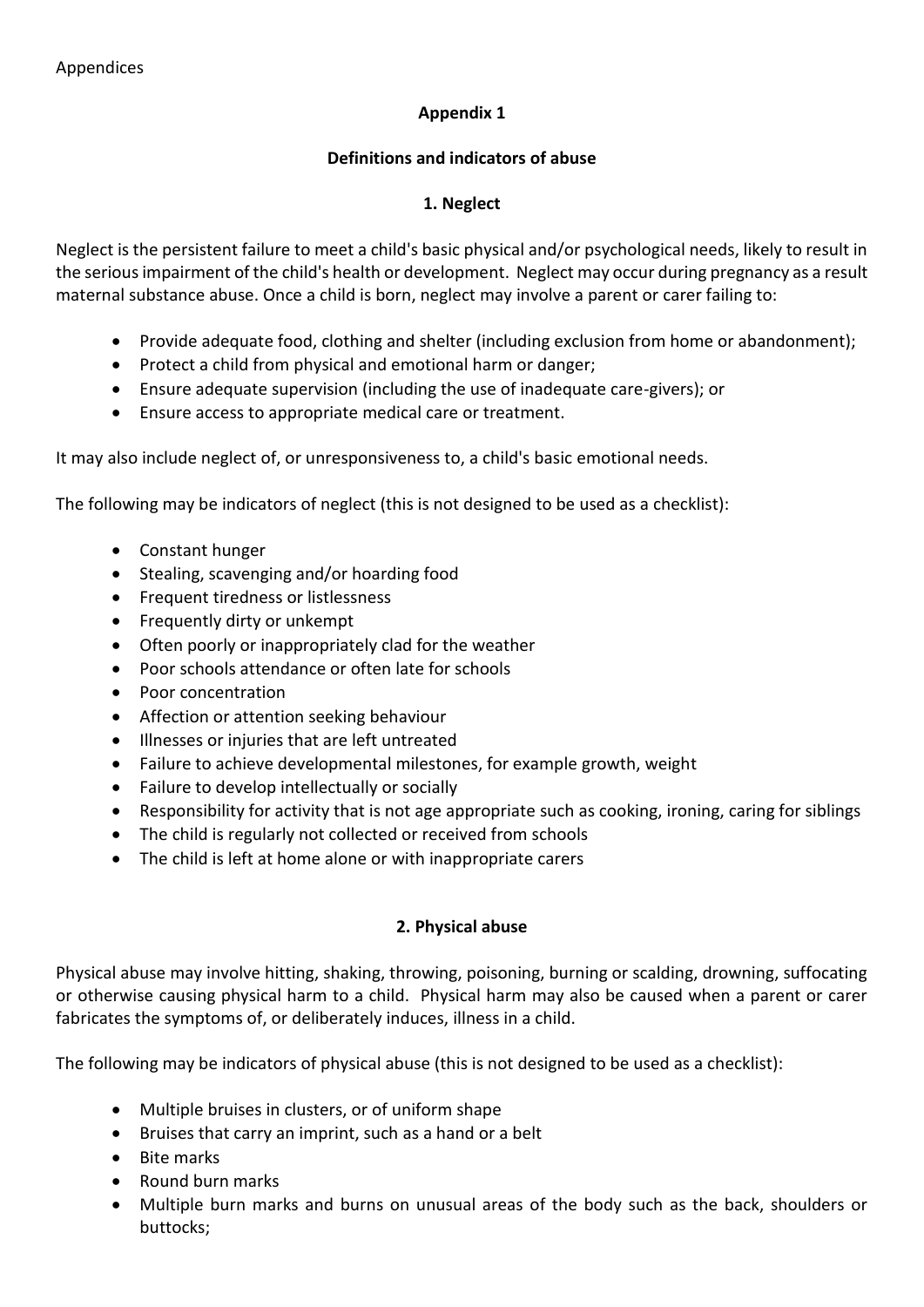- An injury that is not consistent with the account given
- Changing or different accounts of how an injury occurred
- Bald patches
- Symptoms of drug or alcohol intoxication or poisoning
- Unaccountable covering of limbs, even in hot weather
- Fear of going home or parents being contacted
- Fear of medical help
- Fear of changing for PE
- Inexplicable fear of adults or over-compliance
- Violence or aggression towards others including bullying
- Isolation from peers

#### **3. Sexual abuse**

Sexual abuse involves forcing or enticing a child or young person to take part in sexual activities, not necessarily involving a high level of violence, whether or not the child is aware of what is happening. The activities may involve physical contact, including assault by rape and/or penetration or non-penetrative acts such as masturbation, kissing, rubbing and touching outside of clothing*.* They may also include non-contact activities, such as involving children in looking at, or in the production of, sexual images, watching sexual activities, encouraging children to behave in sexually inappropriate ways, or grooming a child in preparation for abuse (including via the internet). Sexual abuse is not solely perpetrated by adult males. Women can also commit acts of sexual abuse, as can other children.

The following may be indicators of sexual abuse (this is not designed to be used as a checklist):

- Sexually explicit play or behaviour or age-inappropriate knowledge
- Anal or vaginal discharge, soreness or scratching
- Reluctance to go home
- Inability to concentrate, tiredness
- Refusal to communicate
- Thrush, persistent complaints of stomach disorders or pains
- Eating disorders, for example anorexia nervosa and bulimia
- Attention seeking behaviour, self-mutilation, substance abuse
- Aggressive behaviour including sexual harassment or molestation
- Unusual compliance
- Regressive behaviour, enuresis, soiling
- Frequent or openly masturbating, touching others inappropriately
- Depression, withdrawal, isolation from peer group
- Reluctance to undress for PE or swimming
- Bruises or scratches in the genital area

# **4. Sexual exploitation**

Child sexual exploitation occurs when a child or young person, or another person, receives "something" (for example food, accommodation, drugs, alcohol, cigarettes, affection, gifts, money) as a result of the child/young person performing sexual activities, or another person performing sexual activities on the child/young person.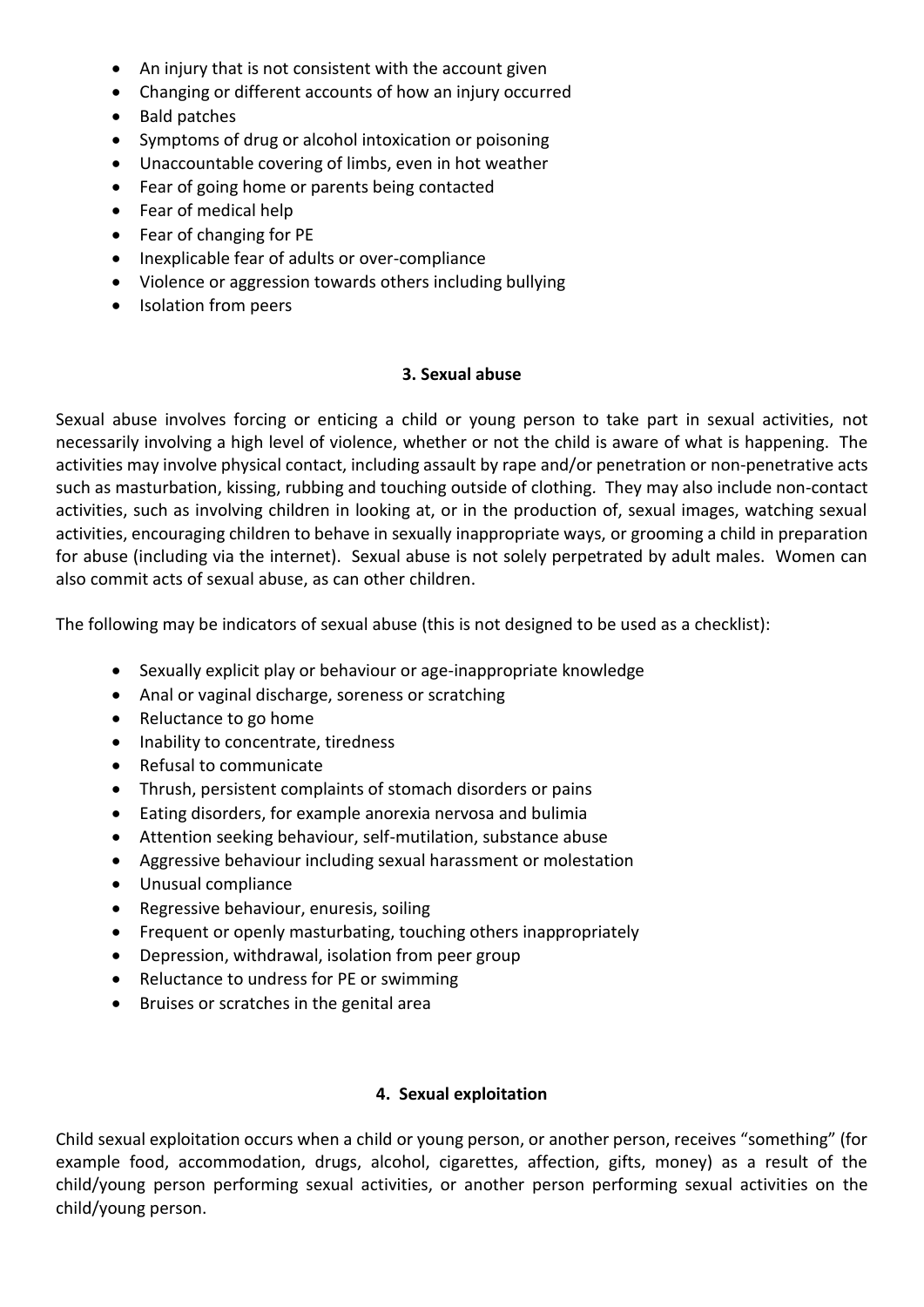The presence of any significant indicator for sexual exploitation should trigger a referral to Bradford Children's Social Care. The significant indicators are:

- Having a relationship of concern with a controlling adult or young person (this may involve physical and/or emotional abuse and/or gang activity)
- Entering and/or leaving vehicles driven by unknown adults
- Possessing unexplained amounts of money, expensive clothes or other items
- Frequenting areas known for risky activities
- Being groomed or abused via the Internet and mobile technology; and
- Having unexplained contact with hotels, taxi companies or fast food outlets.
- Missing for periods of time (CSE and county lines)

#### **Sexual Violence and Sexual Harassment**

Sexual violence and sexual harassment can occur between two children of any age and sex. It can also occur online. It can also occur through a group of children sexually assaulting or sexually harassing a single child or group of children. Children who are victims of sexual violence and sexual harassment will likely find the experience stressful and distressing. This will, in all likelihood, adversely affect their educational attainment and will be exacerbated if the alleged perpetrator(s) attends the same school or college. Sexual violence and sexual harassment exist on a continuum and may overlap, they can occur online and face to face (both physically and verbally) and are never acceptable.

It is essential that all victims are reassured that they are being taken seriously and that they will be supported and kept safe. A victim should never be given the impression that they are creating a problem by reporting sexual violence or sexual harassment. Nor should a victim ever be made to feel ashamed for making a report.

We recognise the impact of sexual violence and the fact children can, and sometimes do, abuse their peers in this way. When referring to sexual violence this policy is referring to sexual offences under the Sexual Offences Act 2003 as described below:

- **Rape:** A person (A) commits an offence of rape if: there is intentional penetration of the vagina, anus or mouth of another person (B) with his penis, (B) does not consent to the penetration and (A) does not reasonably believe that (B) consents.
- **Assault by penetration:** A person (A) commits an offence if: s/he intentionally penetrates the vagina, anus or mouth of another person (B) with a part of her/his body or anything else, the penetration is sexual, (B) does not consent to the penetration and (A) does not reasonably believe that (B) consents.
- **Sexual assault:** A person (A) commits an offence of sexual assault if: s/he intentionally touches another person (B), the touching is sexual, (B) does not consent to the touching and (A) does not reasonably believe that (B) consents.

The Brook Traffic Light Tool is a useful document that staff can refer to. It is available on CPOMS.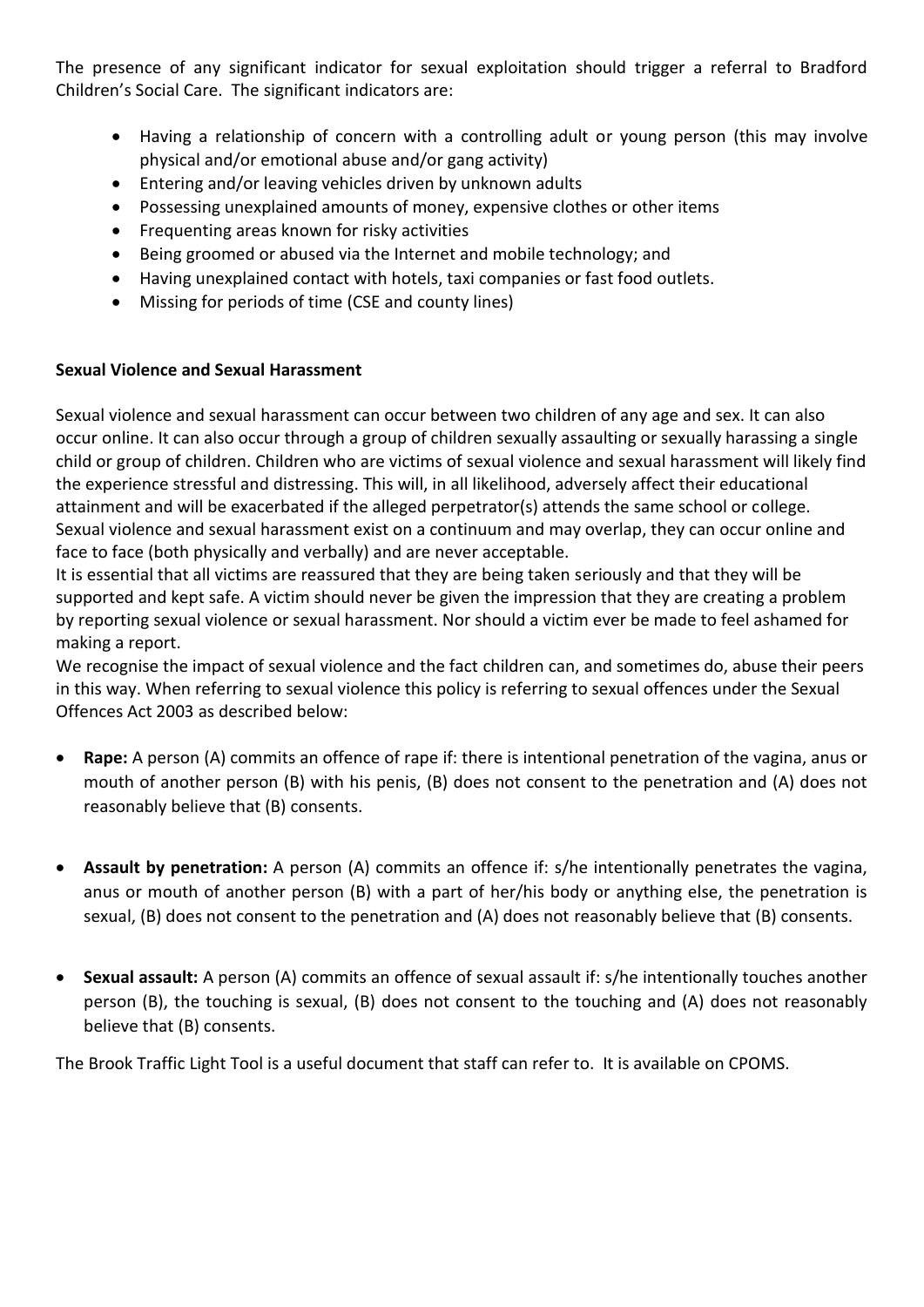# **5. Emotional abuse**

Emotional abuse is the persistent emotional maltreatment of a child/young person such as to cause severe and persistent adverse effects on the child/young person's emotional development. It may involve conveying to children/young people that they are worthless or unloved, inadequate, or valued only insofar as they meet the needs of another person. It may include not giving the child/young person opportunities to express their views, deliberately silencing them or 'making fun' of what they say or how they communicate. It may feature age or developmentally inappropriate expectations being imposed on children. These may include interactions that are beyond the child/young person's developmental capability, as well as overprotection and limitation of exploration and learning, or preventing the child/young person participating in normal social interaction. It may also involve seeing or hearing the ill-treatment of another person. It may involve serious bullying (including cyber bullying)*,* causing children/young people frequently to feel frightened or in danger, or the exploitation or corruption of children/young people. Some level of emotional abuse is involved in all types of maltreatment.

The following may be indicators of emotional abuse (this is not designed to be used as a checklist):

- The child consistently describes him/herself in very negative ways as stupid, naughty, hopeless, ugly
- Over-reaction to mistakes
- Delayed physical, mental or emotional development
- Sudden speech or sensory disorders
- Inappropriate emotional responses, fantasies
- Neurotic behaviour: rocking, banging head, regression, tics and twitches
- Self-harming, drug or solvent abuse
- Fear of parents being contacted
- Running away
- Compulsive stealing
- Appetite disorders anorexia nervosa, bulimia; or
- Soiling, smearing faeces, enuresis.

N.B: Some situations where children stop communicating suddenly (known as "traumatic mutism") can indicate maltreatment.

# **6. Responses from parents/carers**

Research and experience indicate that the following responses from parents may suggest a cause for concern across all five categories:

- Delay in seeking treatment that is obviously needed
- Unawareness or denial of any injury, pain or loss of function (for example, a fractured limb)
- Incompatible explanations offered, several different explanations or the child is said to have acted in a way that is inappropriate to her/his age and development
- Reluctance to give information or failure to mention other known relevant injuries
- Frequent presentation of minor injuries
- A persistently negative attitude towards the child
- Unrealistic expectations or constant complaints about the child
- Alcohol misuse or other drug/substance misuse
- Parents request removal of the child from home; or
- Violence between adults in the household
- Evidence of coercion and control.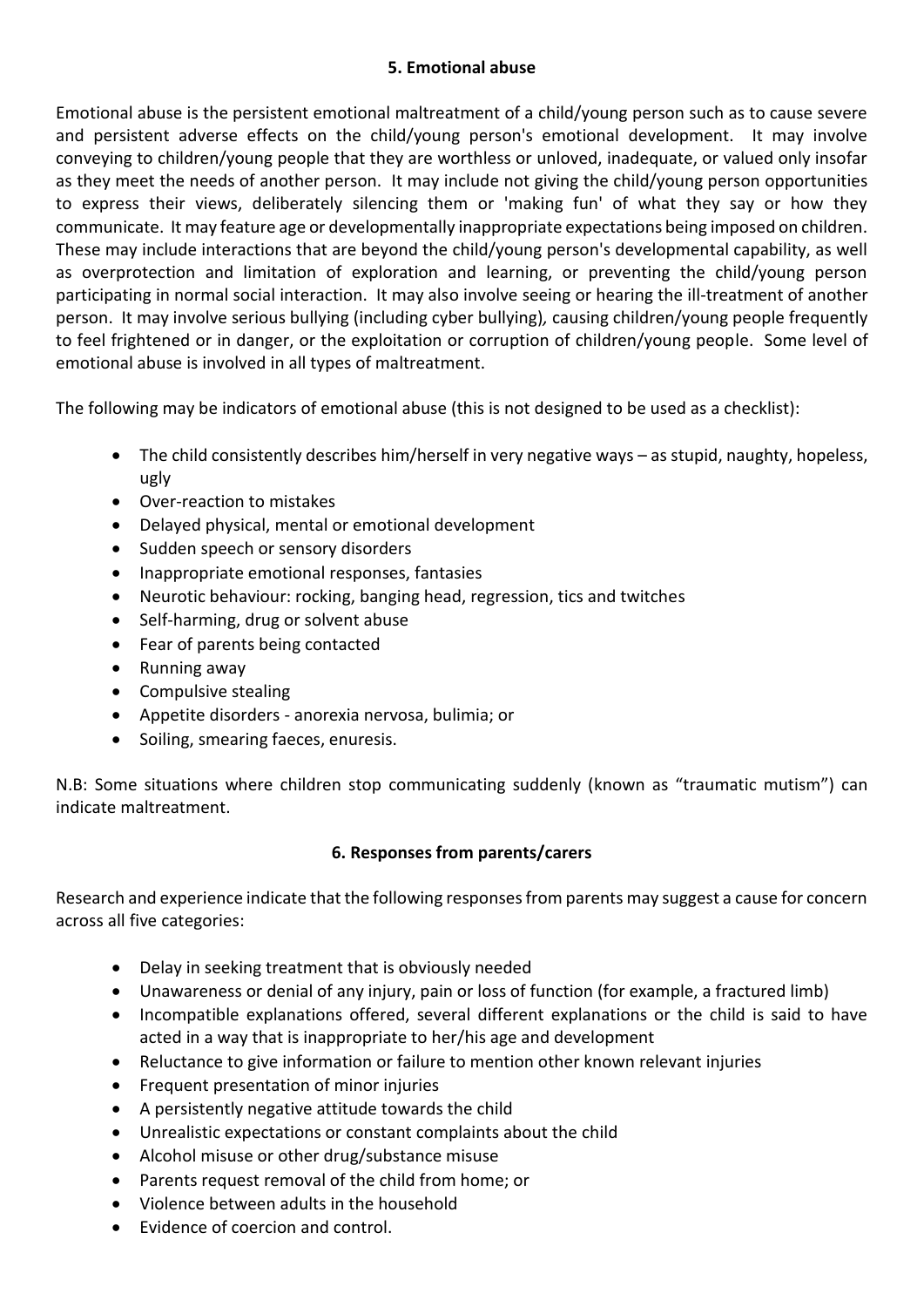# **7. Disabled children**

When working with children with disabilities, practitioners need to be aware that additional possible indicators of abuse and/or neglect may also include:

- A bruise in a site that may not be of concern on an ambulant child such as the shin, maybe of concern on a non-mobile child
- Not getting enough help with feeding leading to malnourishment
- Poor toileting arrangements
- Lack of stimulation
- Uniustified and/or excessive use of restraint
- Rough handling, extreme behaviour modification such as deprivation of medication, food or clothing, disabling wheelchair batteries
- Unwillingness to try to learn a child's means of communication
- Ill-fitting equipment, for example, callipers, sleep boards, inappropriate splinting
- Misappropriation of a child's finances; or
- Inappropriate invasive procedures.

**Child criminal exploitation** occurs where an individual or group takes advantage of an imbalance of power to coerce, control, manipulate or deceive a child into any criminal activity in exchange for something the victim needs or wants, and/or for the financial or other advantage of the perpetrator or facilitator and through violence or the threat of violence.

The victim may have been criminally exploited even if the activity appears consensual. Child criminal exploitation does not always involve physical contact. It can also occur through the use of technology.

Indicators of child criminal exploitation include:

- Children who appear with unexplained gifts or new possessions
- Children who associate with other young people involved in exploitation
- Children who suffer from changes in emotional well-being
- Children who misuse drugs and alcohol
- Children who go missing for periods of time or regularly come home late
- Children who regularly miss school or do not take part in education

**County Lines** is a term used to describe gangs and organised criminal networks involved in exporting illegal drugs into one or more importing areas using dedicated mobile phone lines or other forms of deal lines. Exploitation is an integral part of the county lines offending model with children and vulnerable adults exploited to more and store drugs and money. Offenders will often use coercion, intimidation, violence and weapons to ensure compliance of victims. Children can easily become trapped by this type of exploitation. County lines gangs create drug debts and can threaten serious violence and kidnap towards victims if they attempt to leave the county lines network.

**The Domestic Abuse Act 2021 defines domestic abuse** as any of the following behaviours, either as a pattern of behaviour, or as a single incident, between two people over the age of 16, who are personally connected to each other.

- Physical or sexual abuse
- Violent or threatening behaviour
- Controlling or coercive behaviour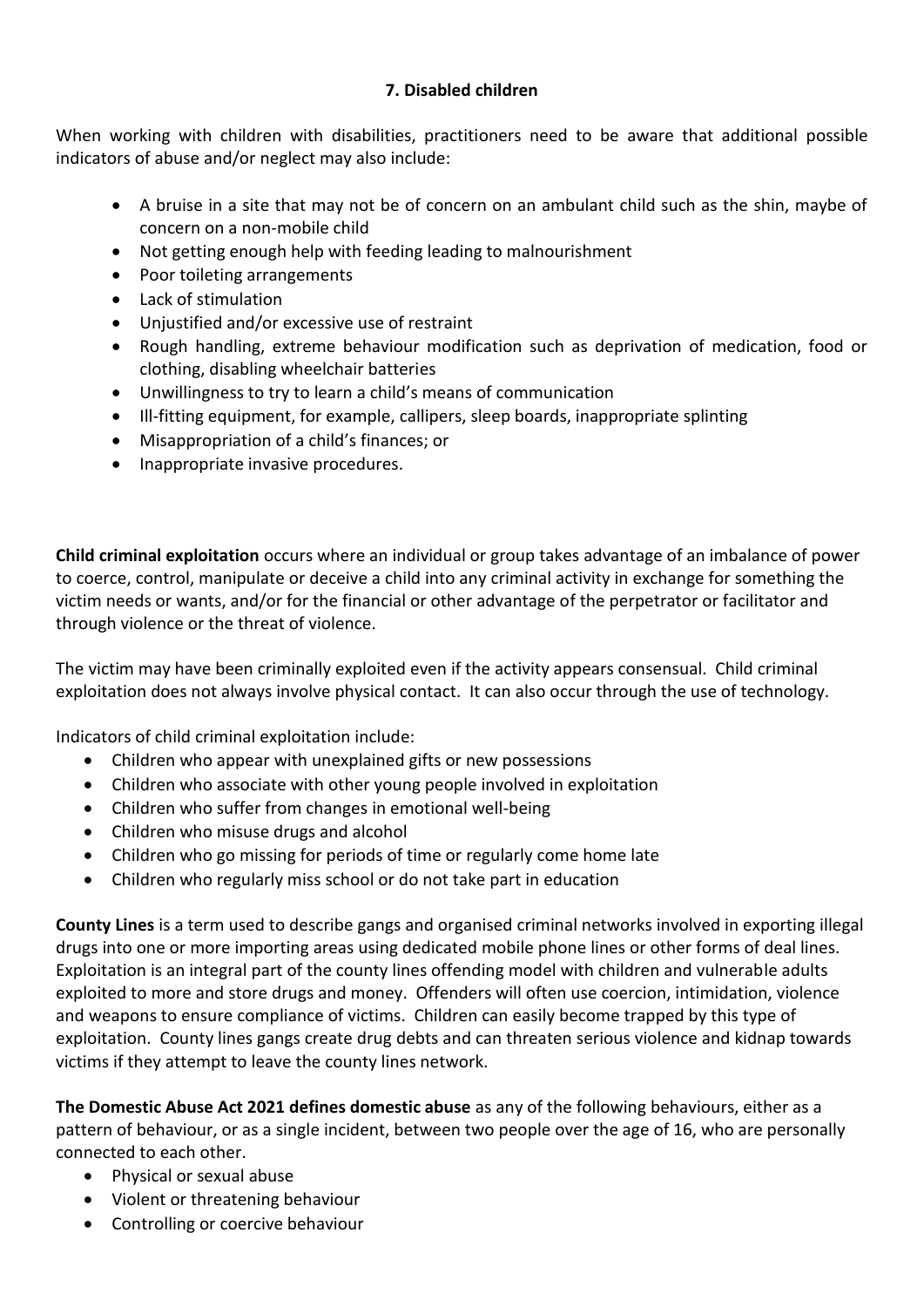- Economic abuse
- Psychological, emotional or other abuse

People are personally connected when they are, or have been married to each other or civil partners, or have agreed to marry or become civil partners. If the two people have been in an intimate relationship with each other, have shared parental responsibility for the same child, or they are relatives.

The definition of domestic abuse applies to children if they see or hear, or experience the effects of, the abuse and they are related to the abusive person. Types of domestic abuse include intimate partner violence, abuse by family members, teenage relationship abuse and child/adolescent to parent violence and abuse. Anyone can be a victim of domestic abuse, regardless of sexual identity, age, ethnicity, socioeconomic status, sexuality or background and domestic abuse can take place inside or outside the home.

# **The national domestic abuse line can be called free of charge and in confidence 24 hours a day on 0808 2000 247.**

Female genital mutilation refers to the procedures that intentionally alter or cause injury to the female genital organs for non-medical reasons. The practice is illegal in the UK.

FGM typically takes place between birth and around 15 years old. It is believed the majority of cases happen between the ages of 5 and 8 years. Risk factors for FGM include:

- Low level integration into UK society
- Having a mother or sister who has undergone FGM
- Girls being withdrawn from lessons or school
- Visiting female elders from a country of origin
- Being taken on a long holiday
- Discussions around a special procedure to become a woman

Staff should not assume that FGM only happens outside the UK. Indications that FGM may have already taken place include:

- Difficulty walking, sitting or standing
- Appearing uncomfortable
- Spending longer than normal in the bathroom or toilet due to difficulties urinating
- Spending long periods of time away from the classroom during the day with bladder problems
- Prolonged or repeated absence from school
- Noticeable behaviour changes
- Urine or stomach problems
- Taking about pain or discomfort between the legs

Honour based abuse encompasses crimes which have been committed to protect or defend the honour of the family and/or the community, including female genital mutilation, forced marriage and breast ironing. Where staff are concerned that a child is at risk of honour based abuse they must speak to the designated safeguarding lead immediately.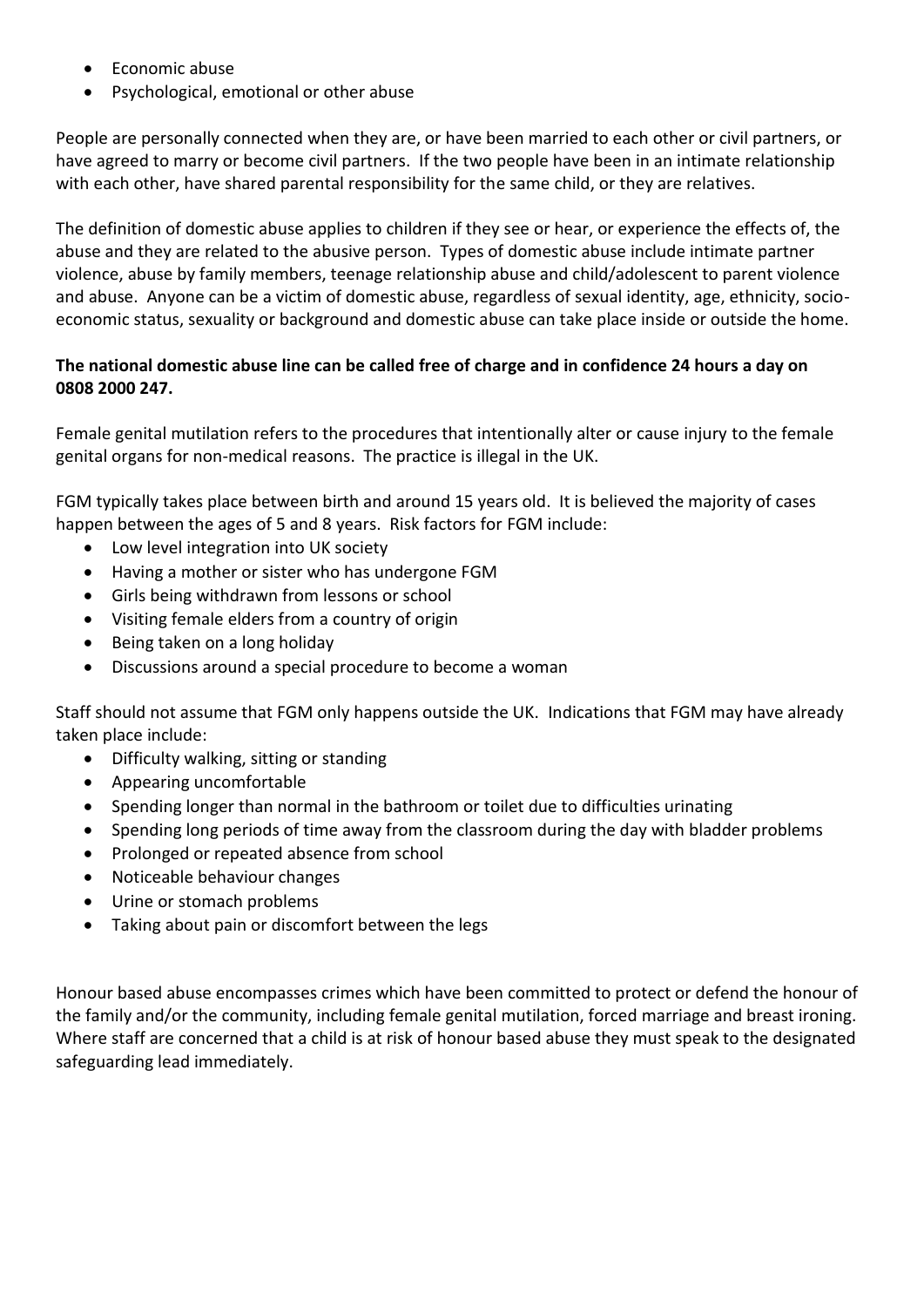# **Appendix 2**

# **Dealing with a disclosure of abuse**

When a pupil tells me about abuse they have suffered, what should I remember?

- Stay calm.
- Do not communicate shock, anger or embarrassment.
- Reassure the child. Tell her/him you are pleased that s/he is speaking to you.
- Never enter into a pact of secrecy with the child. Assure her/him that you will try to help but let the child know that you will have to tell other people in order to do this. State who this will be and why.
- Tell her/him that you believe them. Children very rarely lie about abuse; but s/he may have tried to tell others and not been heard or believed.
- Tell the child that it is not her/his fault.
- Encourage the child to talk but do not ask "leading questions" or press for information.
- Listen and remember.
- Check that you have understood correctly, what the child is trying to tell you.
- Praise the child for telling you. Communicate that s/he has a right to be safe and protected.
- Do not tell the child that what s/he experienced is dirty, naughty or bad.
- It is inappropriate to make any comments about the alleged offender.
- Be aware that the child may retract what s/he has told you. It is essential to record in writing, all you have heard, though not necessarily at the time of disclosure.
- At the end of the conversation, tell the child again who you are going to tell and why that person or those people need to know.
- As soon as you can afterwards, make a detailed record of the conversation using the child's own language. Include any questions you may have asked. Do not add any opinions or interpretations.
- If the disclosure relates to a physical injury, do not photograph the injury but record in writing and on a body map, as much detail as possible.

NB - it is not education staff's role to seek disclosures. Their role is to observe that something may be wrong, ask about it, listen, be available and try to make time to talk.

# **Immediately after a disclosure**

You should not deal with this yourself. Clear indications or disclosure of abuse must be reported to the Children's Social Care Initial Contact Point 01274 435600 immediately by the DSL or in exceptional circumstances by the staff member who has raised the concern.

Children making a disclosure may do so with difficulty, having chosen carefully to whom they will speak. Listening to and supporting a child who has been abused can be traumatic for the adults involved. Support for you will be available from your DSL.

All staff across all services must make a record of child protection issues and events as soon as possible and that these records must be signed and dated. These procedures are highlighted in the "2 steps" guidance.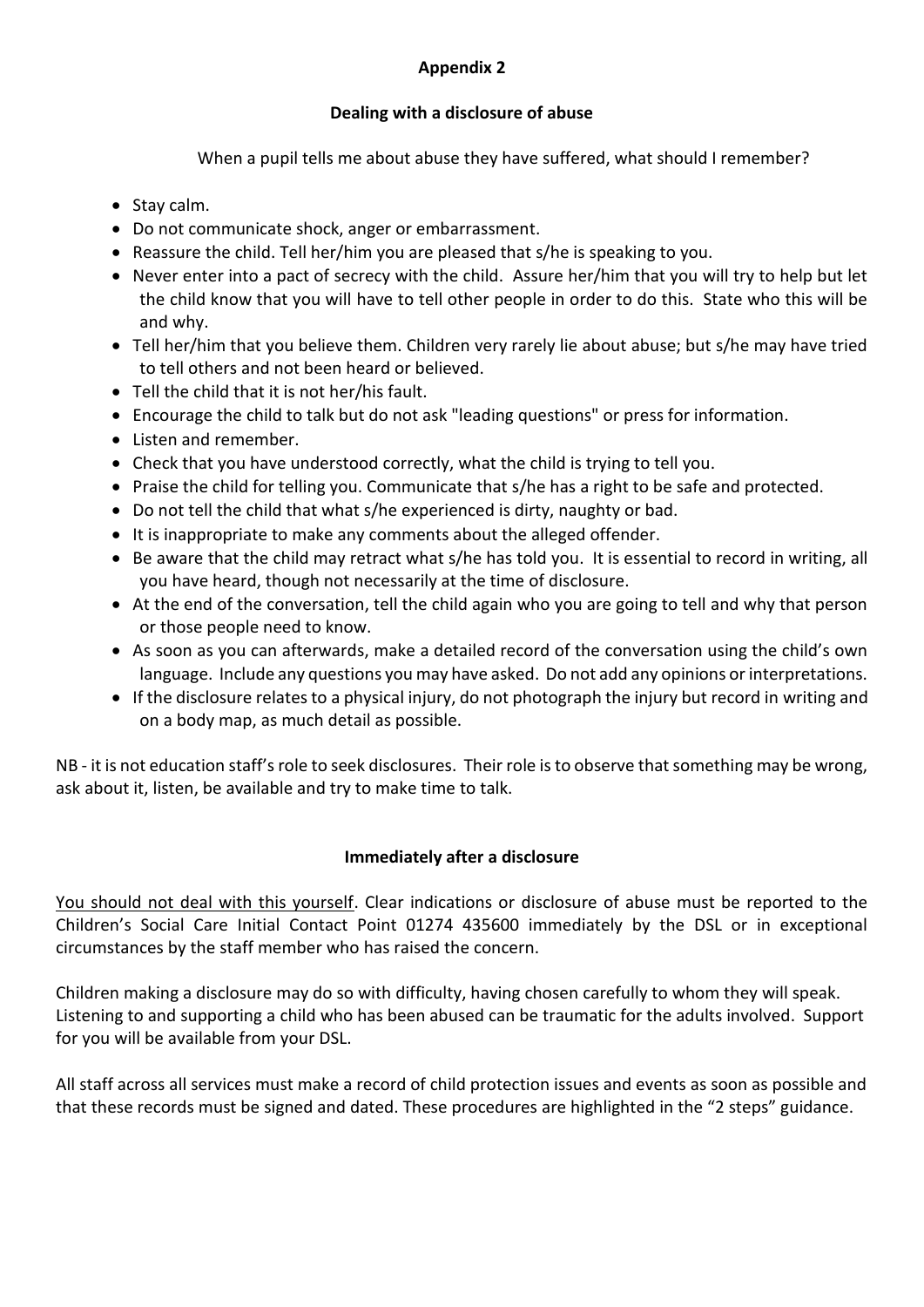# **Allegations about a member of staff, governor or volunteer**

Inappropriate behaviour by staff/volunteers could take the following forms:

**Physical** 

For example, the intentional use of force as a punishment, slapping, use of objects to hit with, throwing objects, or rough physical handling.

**Emotional** 

For example, intimidation, belittling, scapegoating, sarcasm, lack of respect for children's rights, and attitudes that discriminate on the grounds of race, gender, disability or sexuality.

**Sexual** 

For example, sexualised behaviour towards pupils, sexual harassment, inappropriate phone calls and texts, images via social media, sexual assault and rape.

**Neglect**

For example, failing to act to protect children/young people, failing to seek medical attention or failure to carry out an appropriate risk assessment.

**•** Spiritual Abuse

For example, using undue influence or pressure to control individuals or ensure obedience, follow religious practices that are harmful such as beatings or starvation.

If there is an allegation made about a member of staff, governor, visitor or volunteer the Headteacher must be informed immediately. The Headteacher must carry out an urgent initial consideration in order to establish whether there is substance to the allegation. The Headteacher should not carry out the investigation him/herself or interview pupils. However, they should ensure that all investigations including for supply staff are completed appropriately.

The Headteacher should exercise and be accountable for their professional judgement on the action to be taken as follows:

- If the actions of the member of staff, and the consequences of the actions, raise credible child protection concerns the Headteacher will notify Bradford Local Authority Designated Officer (LADO) (Tel: 01274 435600). The LADO will liaise with the Headteacher and advise about any action to be taken and may initiate internal referrals within Bradford Safeguarding Partnership to address the needs of children likely to have been affected.
- When managing allegations against staff, the school will recognise the distinction between allegations that meet the harms threshold and allegations that do not, also known as "low-level concerns".
- If the actions of the member of staff, and the consequences of the actions, do not raise credible child protection concerns, but do raise other issues in relation to the conduct of the member of staff, these should be addressed through the school's own low level concerns procedures.
- If the Headteacher decides that the allegation is without foundation and no further formal action is necessary, all those involved should be informed of this conclusion, and the reasons for the decision should be recorded on the child's safeguarding file. The allegation should be removed from personnel records.
- Where an allegation has been made against the Headteacher then the Chair of the Governing Body takes on the role of liaising with the LADO in determining the appropriate way forward. For details of this specific procedure, see the Section on **[Allegations Against Persons Who Work with Children](https://westyorkscb.proceduresonline.com/p_alleg_staff.html?zoom_highlight=Allegations+against+staff+who+work+with+children)** in the West Yorkshire Child protection procedures.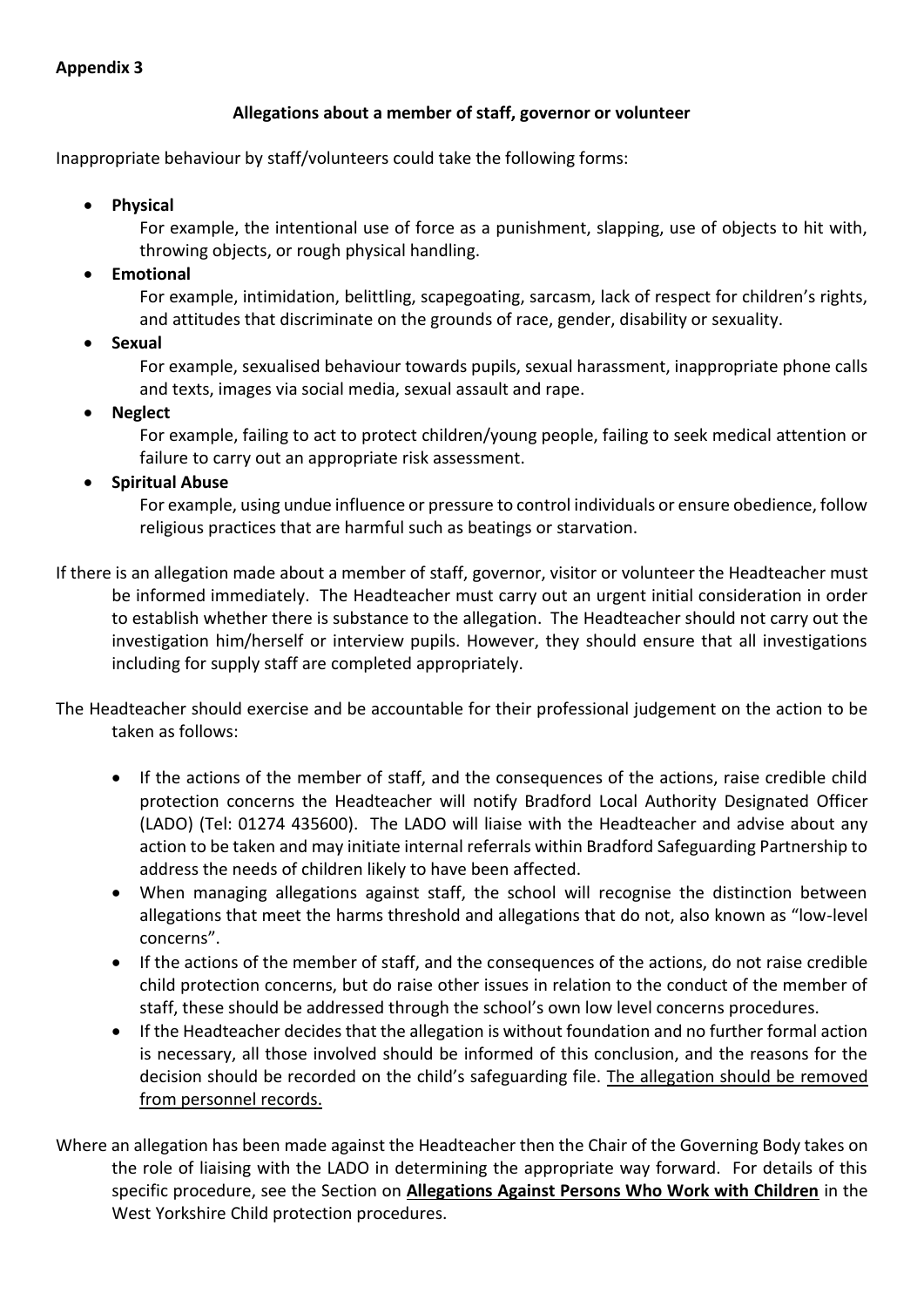# **Appendix 4**

# **Indicators of vulnerability to radicalisation**

Radicalisation is defined in KCSIE as:

The process by which a person comes to support terrorism and extremist ideologies associated with terrorist groups.

Extremism is defined by the government in the Prevent Strategy as:

Vocal or active opposition to fundamental British values, including democracy, the rule of law, individual liberty and mutual respect and tolerance of different faiths and beliefs. We also include in our definition of extremism calls for the death of members of our armed forces, whether in this country or overseas.

Extremism is defined by the Crown Prosecution Service as:

The demonstration of unacceptable behaviour by using any means or medium to express views which:

- Encourage, justify or glorify terrorist violence in furtherance of particular beliefs;
- Seek to provoke others to terrorist acts;
- Encourage other serious criminal activity or seek to provoke others to serious criminal acts; or
- Foster hatred, which might lead to inter-community violence in the UK.

KCSIE 2021 describes terrorism as an action that endangers or causes serious violence to a person/people; causes serious damage to property; or seriously interferes or disrupts an electronic system. The use or threat must be designed to influence the government or to intimidate the public and is made for the purpose of advancing a political, religious or ideological cause.

There is no such thing as a "typical extremist". Those who become involved in extremist actions come from a range of backgrounds and experiences, and most individuals, even those who hold radical views, do not become involved in violent extremist activity.

Pupils/Students/Parents/Staff may become susceptible to radicalisation through a range of social, personal and environmental factors - it is known that violent extremists exploit vulnerabilities in individuals to drive a wedge between them and their families and communities. It is vital that schools staff are able to recognise those vulnerabilities.

Indicators of vulnerability include:

- **Identity crisis -** the student/pupil is distanced from their cultural/religious heritage and experiences discomfort about their place in society
- **Personal crisis -** the student/pupil may be experiencing family tensions; a sense of isolation; and low self-esteem; they may have dissociated from their existing friendship group and become involved with a new and different group of friends; they may be searching for answers to questions about identity, faith and belonging
- **Personal circumstances -** migration; local community tensions; and events affecting the student/pupil's country or region of origin may contribute to a sense of grievance that is triggered by personal experience of racism or discrimination or aspects of Government policy
- **Unmet aspirations -** the student/pupil may have perceptions of injustice; a feeling of failure; rejection of civic life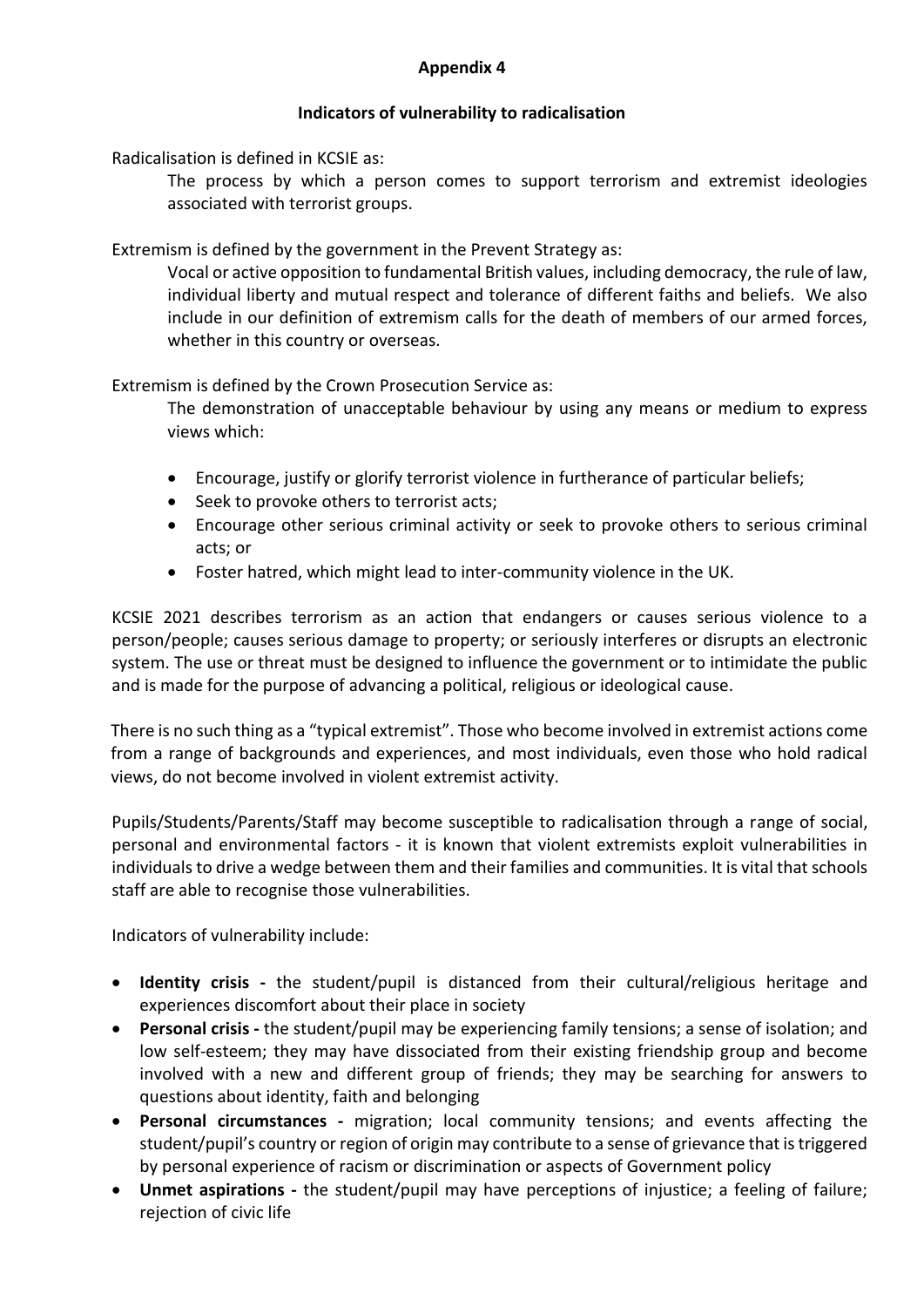- **Experiences of criminality -** which may include involvement with criminal groups, imprisonment, and poor resettlement/reintegration
- **Special educational need -** students/pupils may experience difficulties with social interaction, empathy with others, understanding the consequences of their actions and awareness of the motivations of others.

This list is not exhaustive, nor does it mean that all children/young people experiencing the above are at risk of radicalisation for the purposes of violent extremism.

More critical risk factors could include:

- Being in contact with extremist recruiters
- Family members convicted of a terrorism act or subject to a Channel intervention
- Accessing violent extremist websites, especially those with a social networking element
- Possessing or accessing violent extremist literature
- Using extremist narratives and a global ideology to explain personal disadvantage
- Justifying the use of violence to solve societal issues
- Joining or seeking to join extremist organisations
- Significant changes to appearance and/or behaviour; and
- Experiencing a high level of social isolation resulting in issues of identity crisis and/or personal crisis.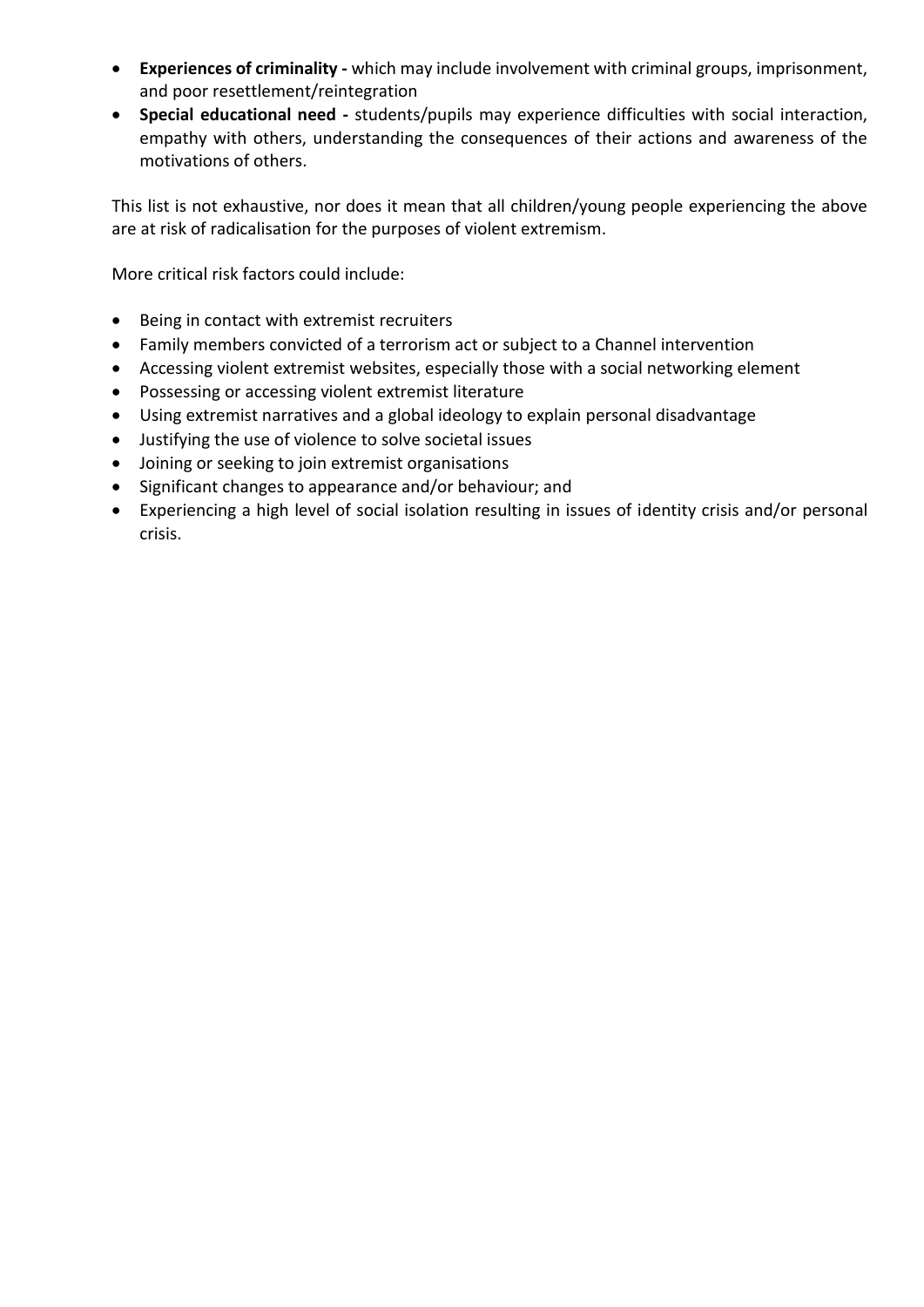# **Appendix 5**

# **Preventing violent extremism - Roles and responsibilities of the Single Point of Contact (SPOC)**

The SPOC for Aire Valley Nursery Schools' Federation is Virginia Robinson, who is responsible for:

- Ensuring that staff of the schools are aware that you are the SPOC in relation to protecting students/pupils from radicalisation and involvement in terrorism;
- Maintaining and applying a good understanding of the relevant guidance in relation to preventing students/pupils from becoming involved in terrorism, and protecting them from radicalisation by those who support terrorism or forms of extremism which lead to terrorism;
- Raising awareness about the role and responsibilities of the Aire Valley Federation in relation to protecting students/pupils from radicalisation and involvement in terrorism;
- Monitoring the effect in practice of the school's PSED/K&UW curriculum to ensure that we promote community cohesion and tolerance of different faiths and beliefs;
- Raising awareness within the schools about the safeguarding processes relating to protecting students/pupils from radicalisation and involvement in terrorism;
- Acting as the first point of contact within the schools for case discussions relating to students/pupils who may be at risk of radicalisation or involved in terrorism;
- Collating relevant information in relation to referrals of vulnerable students/pupils into the Channel<sup>1</sup> process;
- Attending Channel meetings as necessary and carrying out any actions as agreed;
- Reporting progress on actions to the Channel co-ordinator; and sharing any relevant additional information in a timely manner.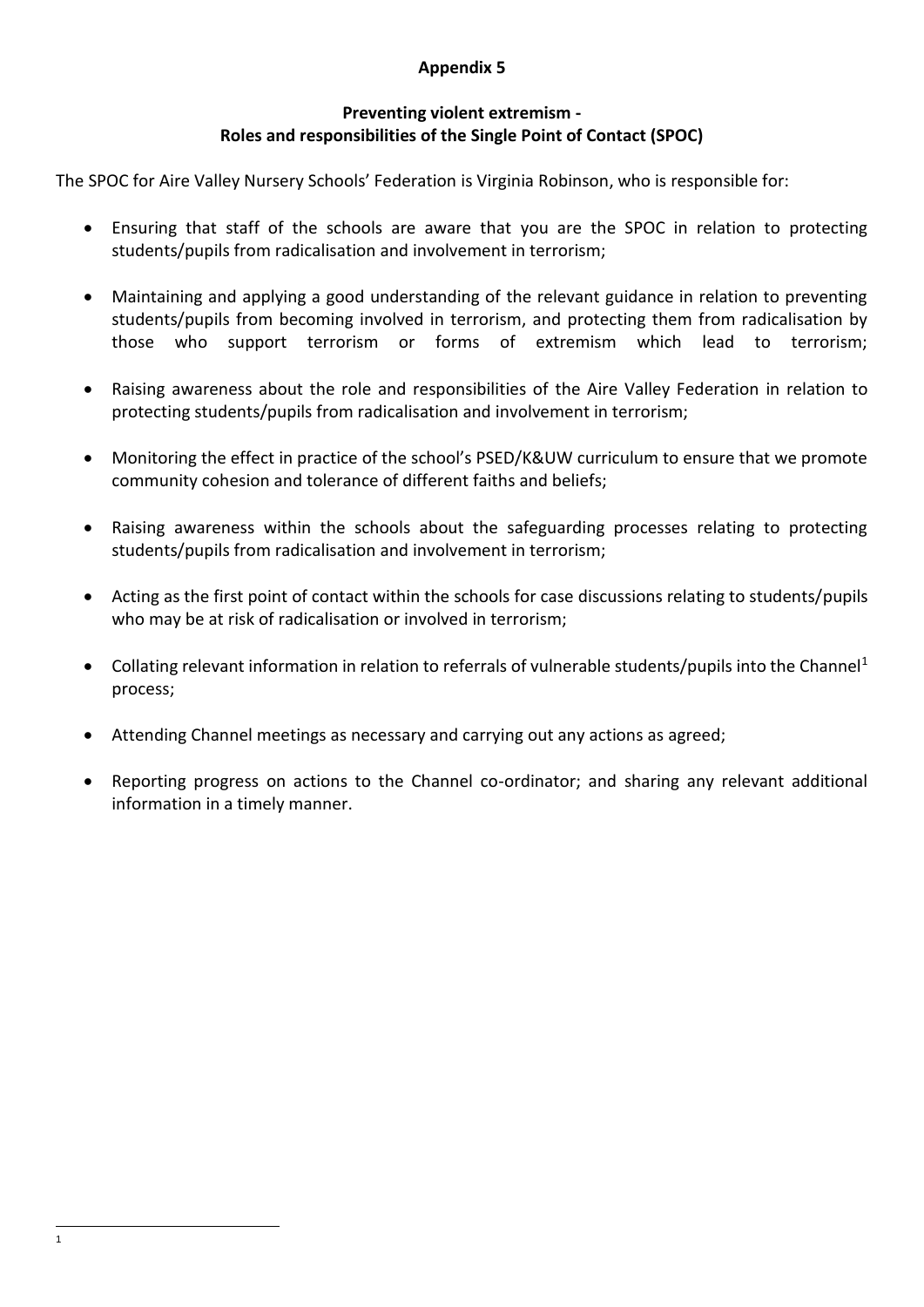#### **Appendix 6 – COVID-19 and safeguarding**

Schools must have regard to the statutory safeguarding guidance, **[Keeping Children Safe in](https://www.gov.uk/government/publications/keeping-children-safe-in-education--2)  [Education](https://www.gov.uk/government/publications/keeping-children-safe-in-education--2)** and should refer to the **[Actions for Schools During the Coronavirus Outbreak](https://www.gov.uk/government/publications/actions-for-schools-during-the-coronavirus-outbreak)  [Actions for Early Years and Childcare Providers During the Coronavirus \(Covid-19\) Outbreak](https://www.gov.uk/government/publications/coronavirus-covid-19-early-years-and-childcare-closures/coronavirus-covid-19-early-years-and-childcare-closures)** and update safeguarding procedures in line with DfE updates.

Designated safeguarding leads (and deputies) will be provided with enough time, especially in the first few weeks of term, to help them provide support to staff and children regarding any new safeguarding and welfare concerns and the handling of referrals to children's social care and other agencies where these are appropriate, and agencies and services should prepare to work together to actively look for signs of harm.

#### **Online safety**

**[Coronavirus \(COVID-19\): keeping children safe online](https://www.gov.uk/government/publications/coronavirus-covid-19-keeping-children-safe-online) -** All schools and colleges should continue to consider the safety of their children when they are asked to work online. The starting point for online teaching should be that the same principles as set out in the schools staff behaviour policy (sometimes known as a code of conduct) should be followed. This policy should amongst other things include acceptable use of technologies, staff pupil/student relationships and communication including the use of social media. The policy should apply equally to any existing or new online and distance learning arrangements, which are introduced.

Schools should, as much as is reasonably possible, consider if their existing policies adequately reflect that some children (and in some cases staff) continue to work remotely online. As with the child protection policy, in some cases an annex/addendum summarising key coronavirus related changes may be more effective than re-writing/re-issuing the whole policy.

The principles set out in the **[Guidance for safer working practice for those working with children](https://www.saferrecruitmentconsortium.org/GSWP%20Sept%202019.pdf)  [and young people in education settings](https://www.saferrecruitmentconsortium.org/GSWP%20Sept%202019.pdf)** published by the Safer Recruitment Consortium may help schools and colleges satisfy themselves that their staff behaviour policies are robust and effective. In some areas schools and colleges may be able to seek support from their local authority when planning online lessons/activities and considering online safety.

Schools and colleges should continue to ensure any use of online learning tools and systems is in line with privacy and data protection requirements.

An essential part of the online planning process will be ensuring children and families who are being asked to work online have very clear reporting routes in place so they can raise any concerns whilst online. As well as reporting routes back to the schools or college this should also signpost children to age appropriate practical support from the likes of:

- **[Childline](https://www.childline.org.uk/?utm_source=google&utm_medium=cpc&utm_campaign=UK_GO_S_B_BND_Grant_Childline_Information&utm_term=role_of_childline&gclsrc=aw.ds&&gclid=EAIaIQobChMIlfLRh-ez6AIVRrDtCh1N9QR2EAAYASAAEgLc-vD_BwE&gclsrc=aw.ds)** for support
- **[UK Safer Internet Centre](https://reportharmfulcontent.com/)** to report and remove harmful online content
- **[CEOP](https://www.ceop.police.uk/safety-centre/)** for advice on making a report about online abuse

Schools and colleges are likely to be in regular contact with parents and carers. Those communications should continue to be used to reinforce the importance of children being safe online. It will be especially important for parents and carers to be aware of what their children are being asked to do online, including the sites they will be asked to access and be clear who from the schools or college (if anyone) their child is going to be interacting with online.

Parents and carers may choose to supplement the schools or college online offer with support from online companies and in some cases individual tutors. In their communications with parents and carers, schools and colleges should emphasise the importance of securing online support from a reputable organisation/individual who can provide evidence that they are safe and can be trusted to have access to children.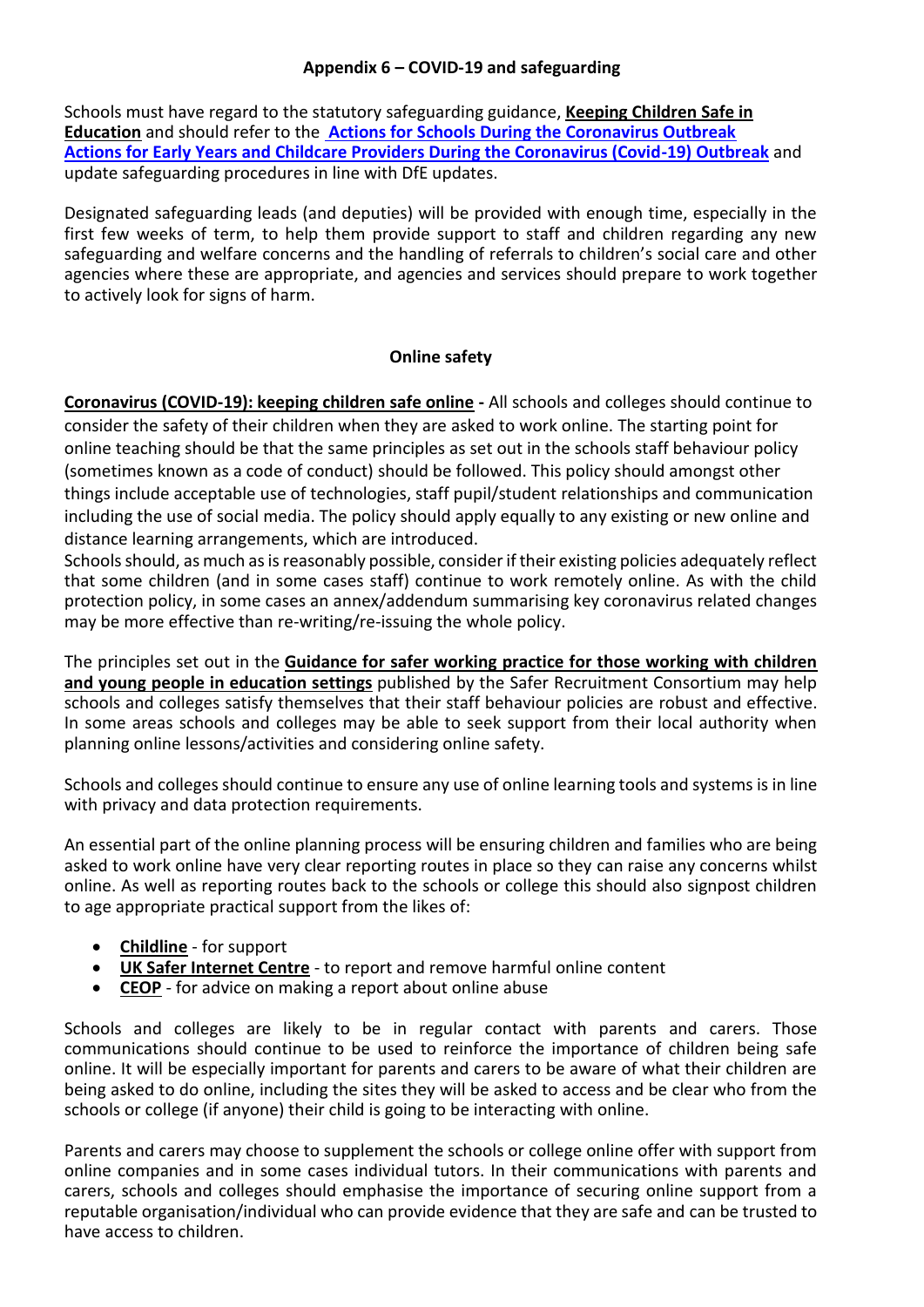Support for parents and carers to keep their children safe online includes:

- **[Thinkuknow](http://www.thinkuknow.co.uk/)** provides advice from the National Crime Agency (NCA) on staying safe online.<br>  **Parent info** is a collaboration between Parentzone and the NCA providing support and
- **[Parent info](https://parentinfo.org/)** is a collaboration between Parentzone and the NCA providing support and guidance for parents from leading experts and organisations.
- **[Childnet](https://www.childnet.com/parents-and-carers/parent-and-carer-toolkit)** offers a toolkit to support parents and carers of children of any age to start discussions about their online life, to set boundaries around online behaviour and technology use, and to find out where to get more help and support.
- **[Internet Matters](https://www.internetmatters.org/?gclid=EAIaIQobChMIktuA5LWK2wIVRYXVCh2afg2aEAAYASAAEgIJ5vD_BwE)** provides age-specific online safety checklists, guides on how to set parental controls on a range of devices, and a host of practical tips to help children get the most out of their digital world.
- **[London Grid for Learning](http://www.lgfl.net/online-safety/)** has support for parents and carers to keep their children safe online, including tips to keep primary aged children safe online.
- **[Net-aware](https://www.net-aware.org.uk/)** has support for parents and carers from the NSPCC and O2, including a guide to social networks, apps and games.
- **[Let's Talk About](https://www.ltai.info/staying-safe-online/) It** has advice for parents and carers to keep children safe from online radicalisation.
- **[UK Safer Internet Centre](https://www.saferinternet.org.uk/advice-centre/parents-and-carers)** has tips, advice, guides and other resources to help keep children safe online, including parental controls offered by home internet providers and safety tools on social networks and other online services.

Government has also provided:

- **[Support for parents and carers to keep children safe from online harms](https://www.gov.uk/government/publications/coronavirus-covid-19-keeping-children-safe-online/coronavirus-covid-19-support-for-parents-and-carers-to-keep-children-safe-online)**, includes advice about specific harms such as online child sexual abuse, sexting, and cyberbullying.
- **[Support to stay safe online](https://www.gov.uk/guidance/covid-19-staying-safe-online)** includes security and privacy settings, blocking unsuitable content, and parental controls.